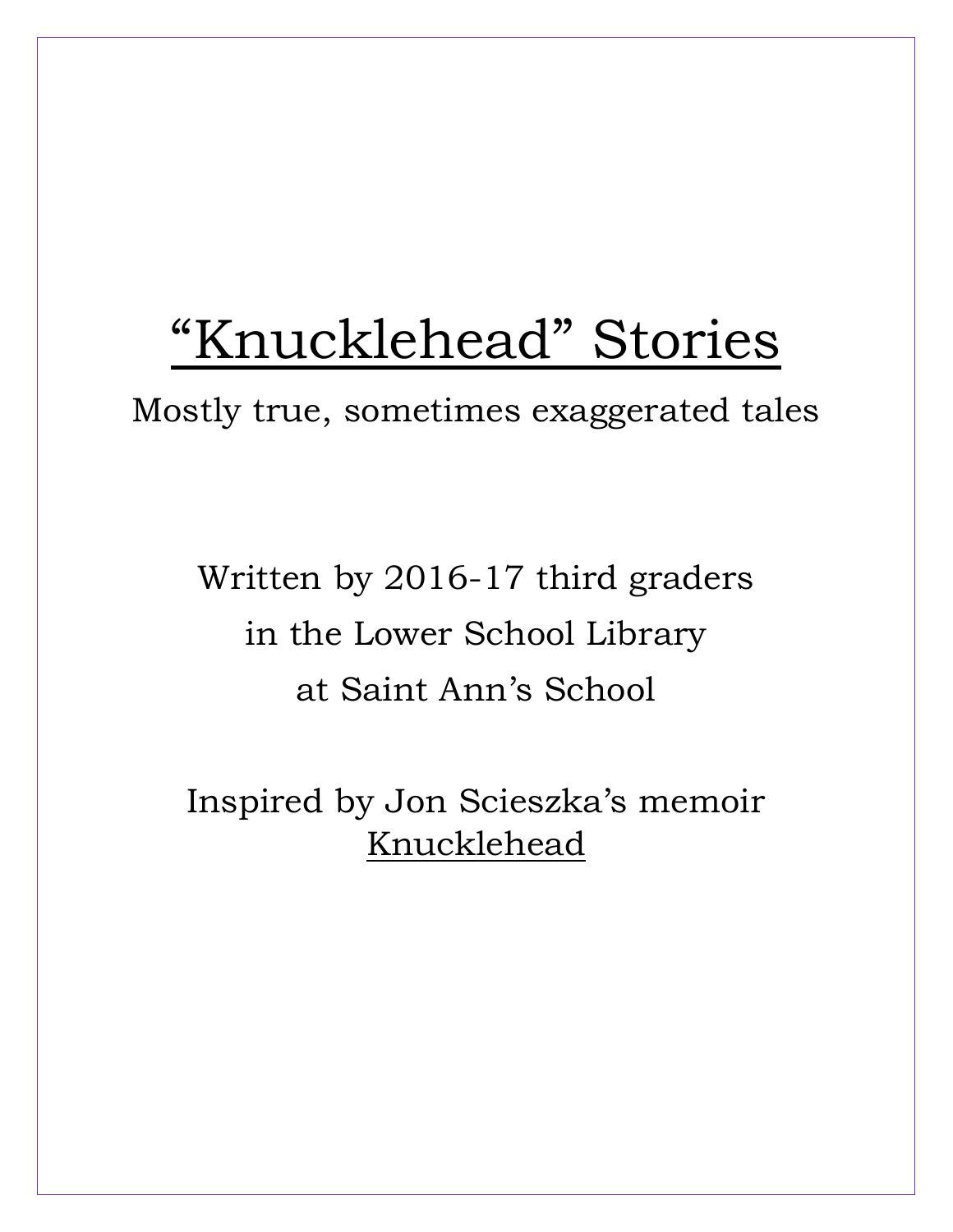# "An Adirondack Adventure" By Will Agger

1. My whole family was going on a trip to the Adirondacks in our car. We were almost there when I said, "Mom, I think I'm going to throw up." My mom said, "Okay, I have to go to the bathroom." So we stopped at a gas station in a town called No Name. My mom went in the bathroom, but I threw up outside on the bathroom door. So my mom opened up the door and throw-up dripped down onto the floor. Then we ran and jumped into the car.

#### **Knucklehead Warning:**

**Do not play Minecraft in the car for 5 hours straight!**

2. We are here! Yay! We made it two hours later.

"Will, you have to go on the ATIS trip today." "Okay."

"We're at the water hold," said a counselor.

"Yay, we get to eat lunch!" I said, as we got our lunches out and sat on a big rock. But one kid slipped and slid and slid into the deepest, coldest part of the water hole.

3. Okay, so there was this ATIS counselor who was swimming naked in a public lake, and the kids and the counselors thought it would be funny to take his clothes and canoe off without him. Then they left his underpants on an island. Then he went naked onto the island and got the underpants. Then we named it Underpants Island.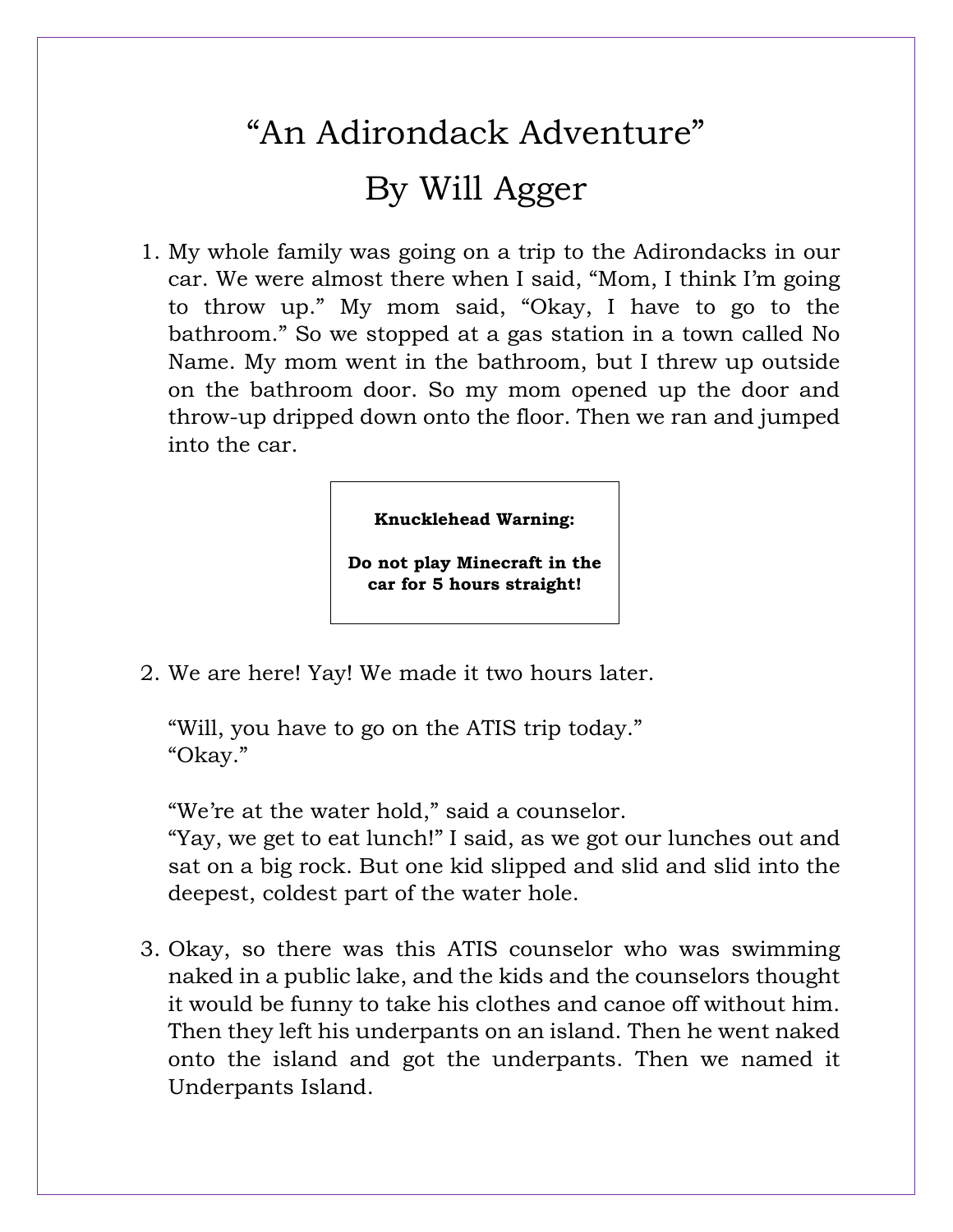## "The Window" By Levi Atkins

One time when my dad was a kid he and his friend rode a mattress down the stairs. My dad's friend flew out the window, and my dad's butt was stuck in the window!

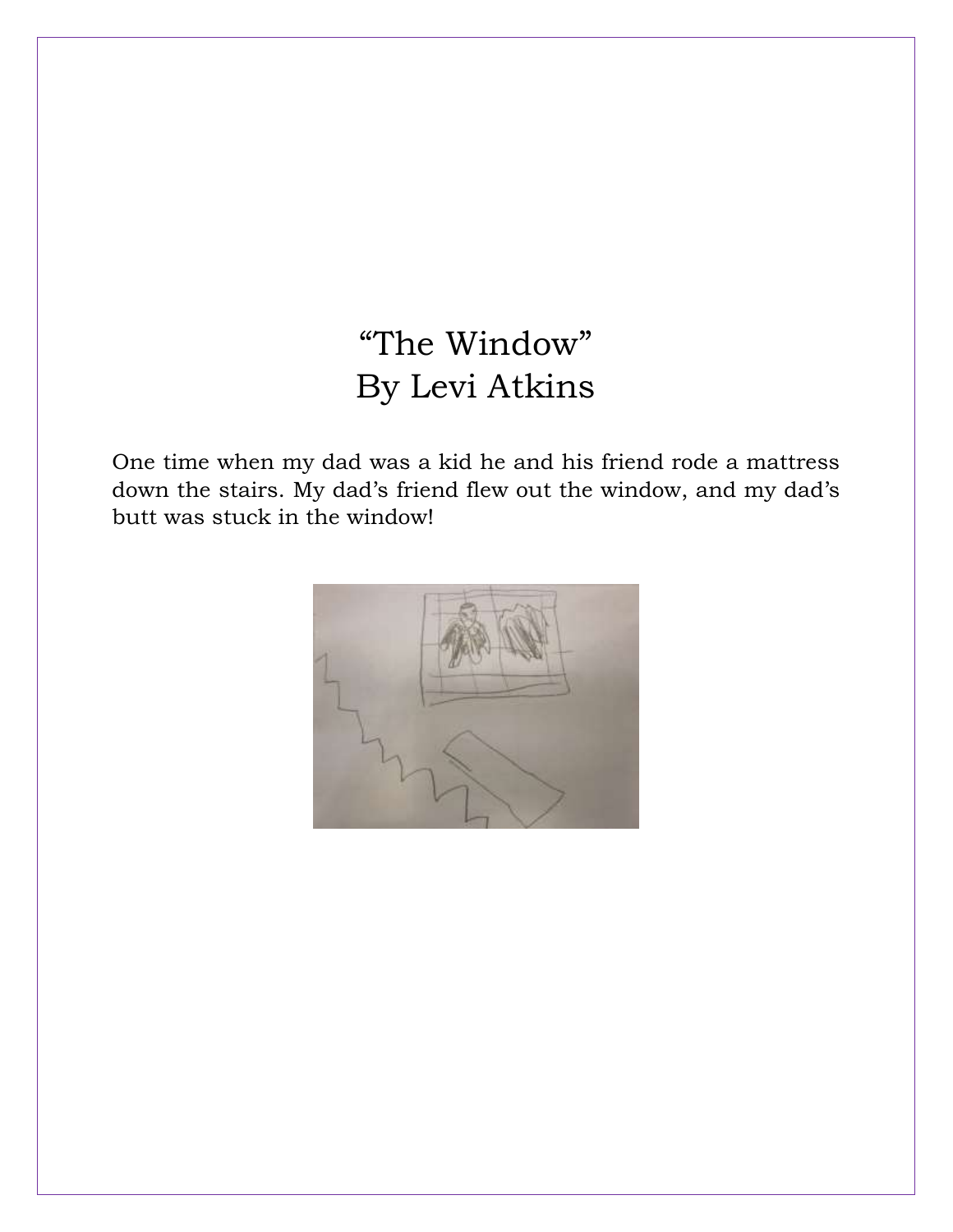#### "Forts" By Emily Avram

Once me and my brother Josh and some of my cousins made a fort in Southampton. It was small at first but we expanded it so much. It started in the living room, then the hallway and the stairs and a bit upstairs. Then we decided to sleep in it. We did sort of sleep in it, but since it was in the living room we were up half the night watching TV. Then we fell asleep. And our grandma and parents got pretty mad when we tried to clean up.

**Knucklehead Warning:**

**Do not upset your parents!**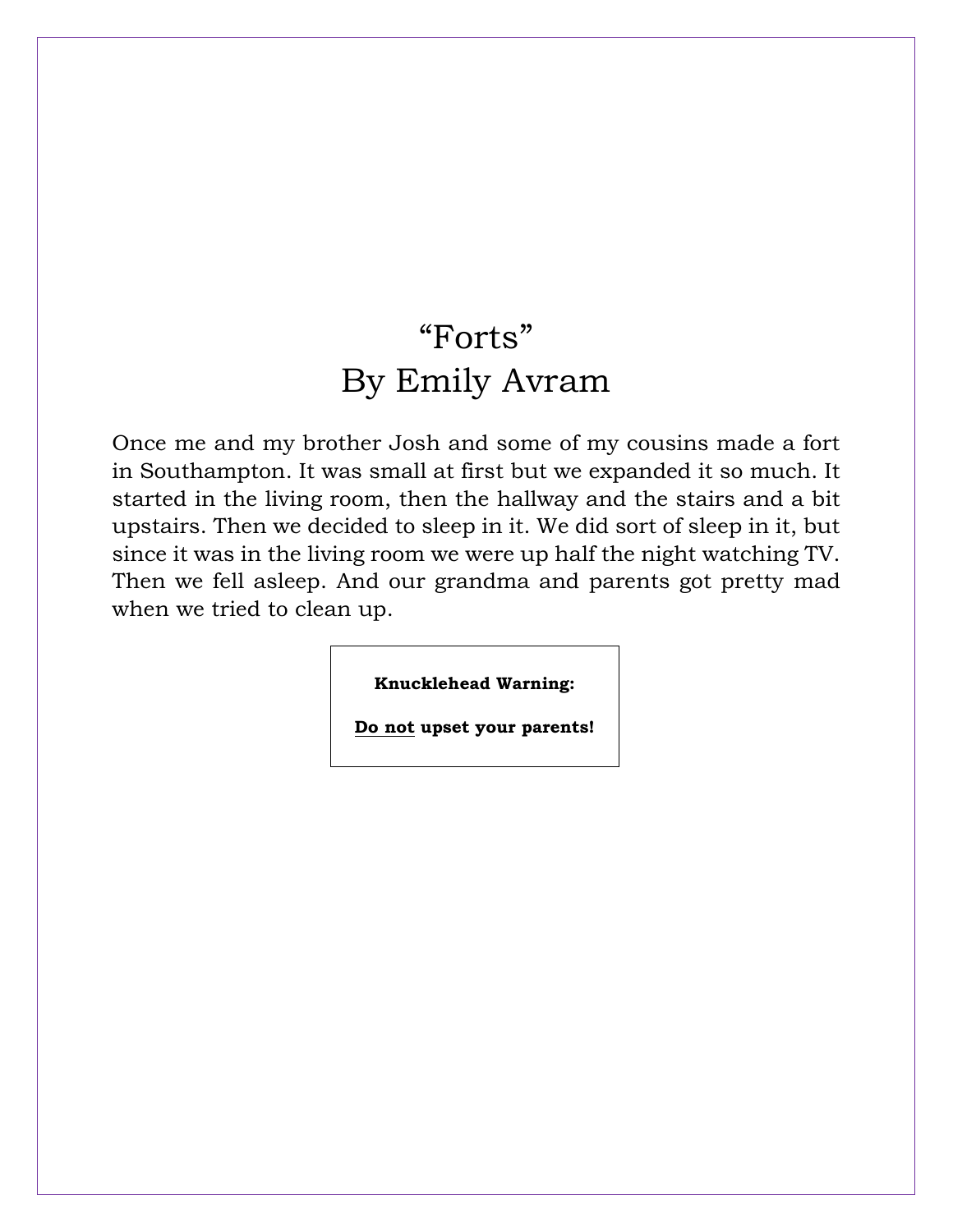#### "Security" By Josh Avram

One day we were at security. And do you know those things that keep you in a line? Well, I knocked it over. The whole thing. And it hit about half the people in line. But that happened in 2009. And now I know not to do that. And my sister makes fun of me for doing it, even though I was only 2.

**Knucklehead Warning:**

**Do not try this!**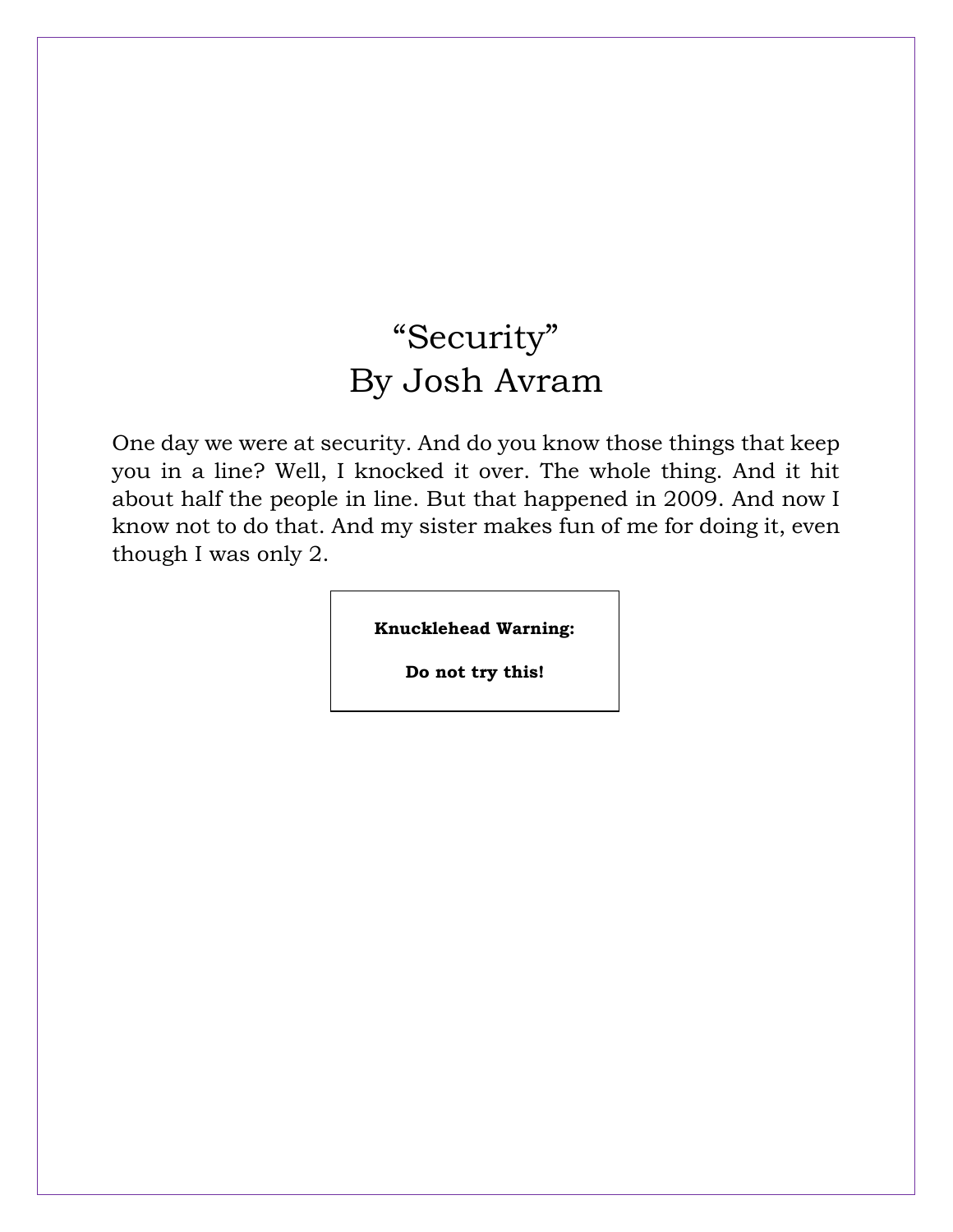#### "Mush" By Jiah Baak

Once, when I was 3, I saw a dead, mushed-up bird all over our sliding glass door, and for the next few weeks I saw dead birds covering our door. So I told my Dad. So I made a sign. It looked like this:



But…I never put it up.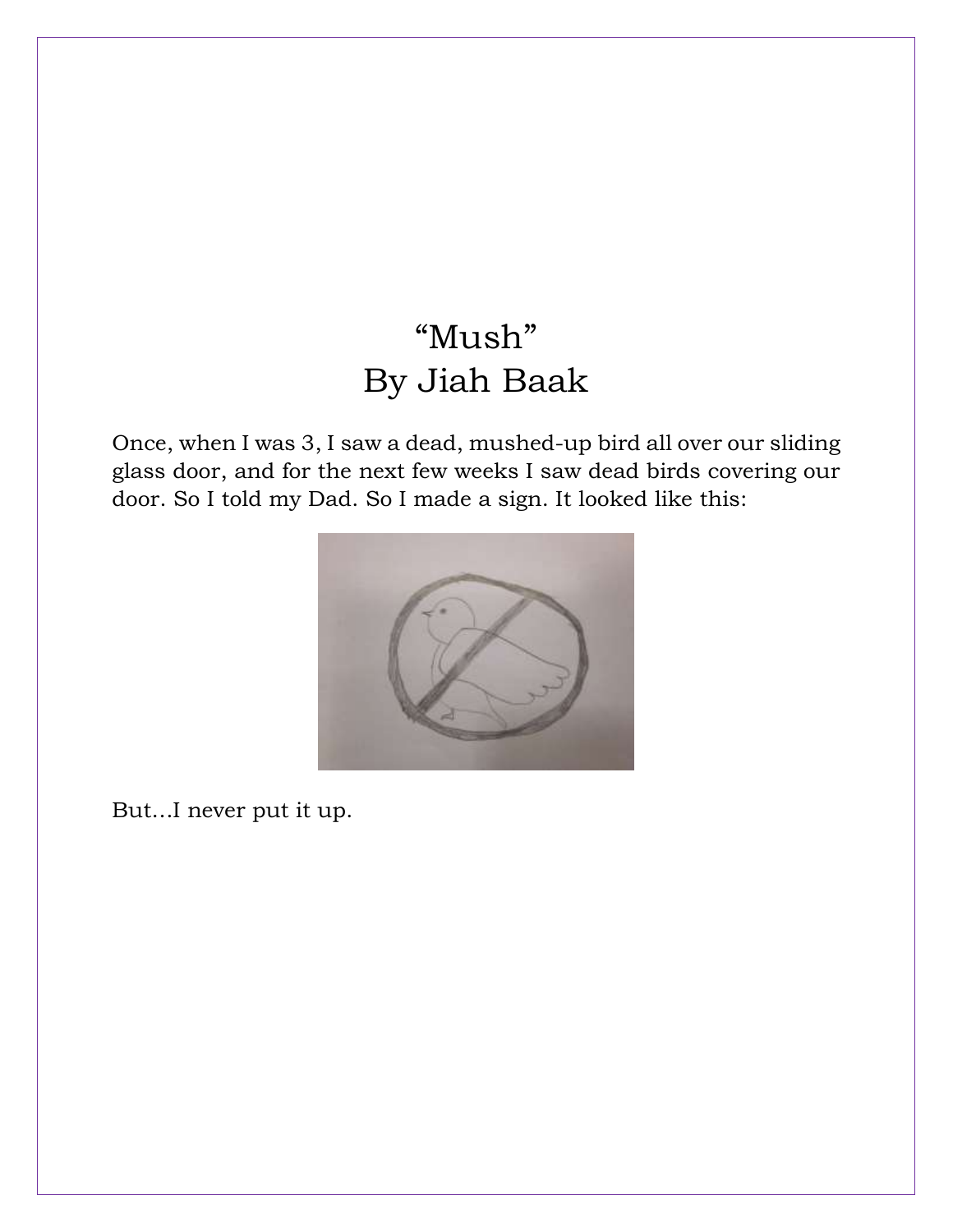#### "Modge Podge" By Phoebe Barowitz

In preschool I made a collage with modge podge. But my brother always wanted to touch it. So I told him, "If you touch it you will die!" and you know, it worked!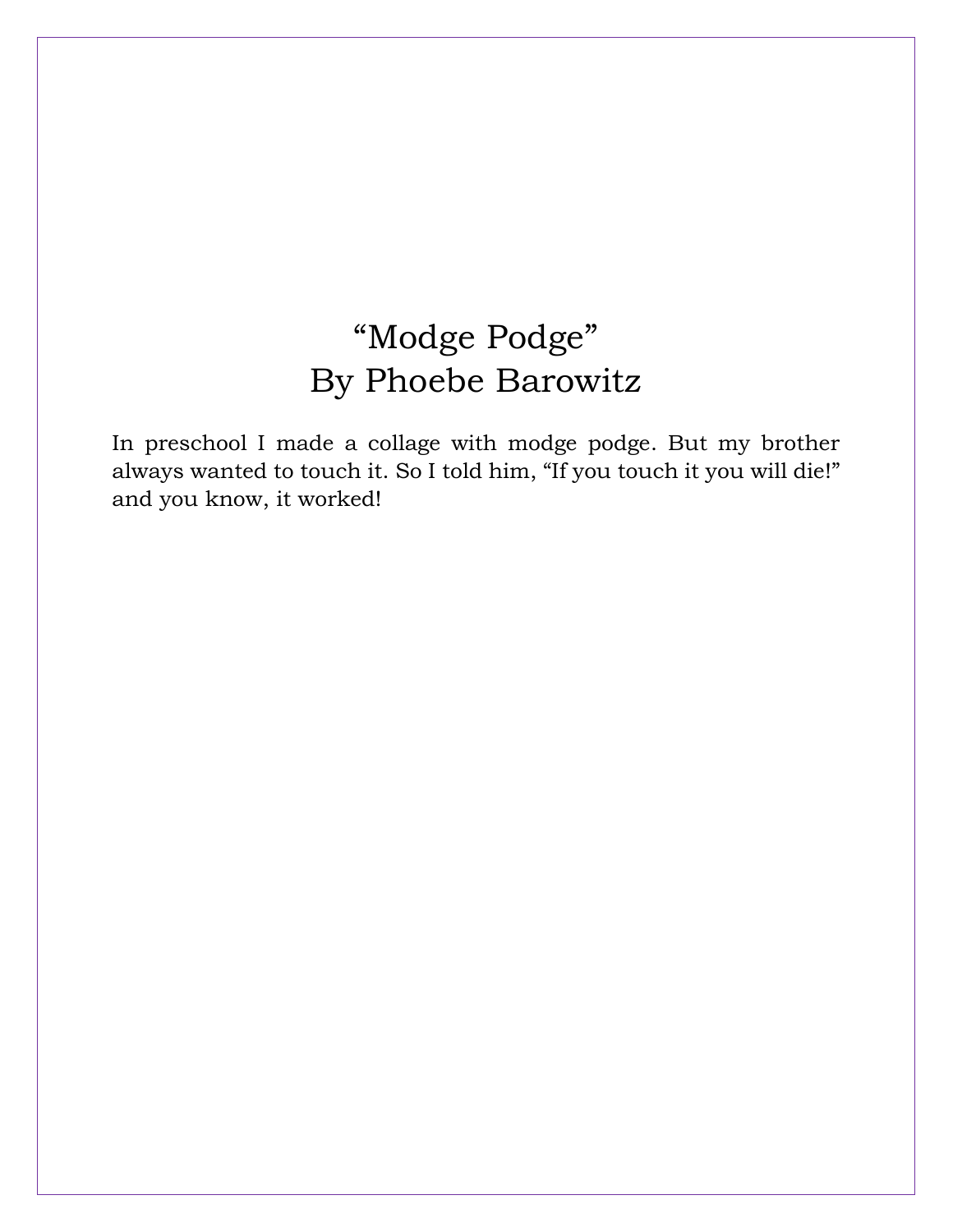#### "The Deadliest Boat Tour" By Leo Beirne

When my family went to Ireland, we took a boat tour near the cliffs of Moher. The only reason why I agreed to go was that they promised there would be pelicans, and I've never seen a pelican before and I wanted to see their huge beaks.

So first we waited in a big line to board the boat. Luckily we got outside seats, so we weren't barfing too much. Then we left. At first it wasn't so fun because there weren't enough big waves. Then, when we got a little bit farther away from the shore, it got way more fun. There were huge waves carrying the boat further and further away from the shore and we were going very fast. Me and my sister got soaked.

Then we got to the cliffs of Moher. They were huge black cliffs with pelicans flying in the blue sky. As we slowly moved closer to the cliffs, I saw a castle standing on the hill! An actual castle!!!

Then as quickly as we came, we came back. The waves were calmer than the way there, but overall it turned out to be a fun tour. Plus, my family and me were the only ones who weren't barfing the whole time, so it was actually fun!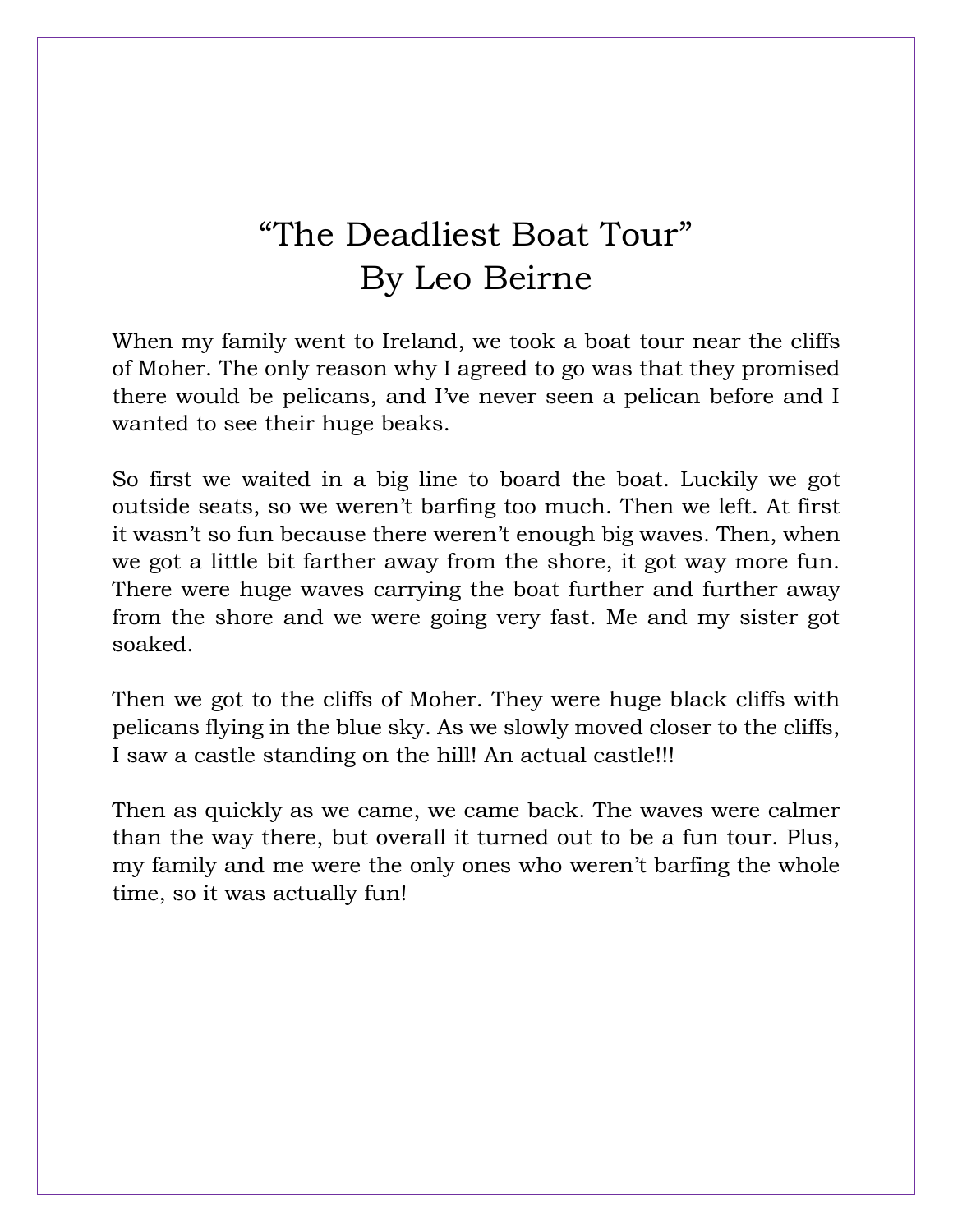#### "Quick-snow" By Veronica Bodow

Once I was walking to the movies with my cousin and my sister (Nina) to see Beauty and the Beast. Me and Nina were walking on the snow, then jumped off and jumped back on. But then she just sank into her knees. Then she told me, "Watch out for the quick-snow!"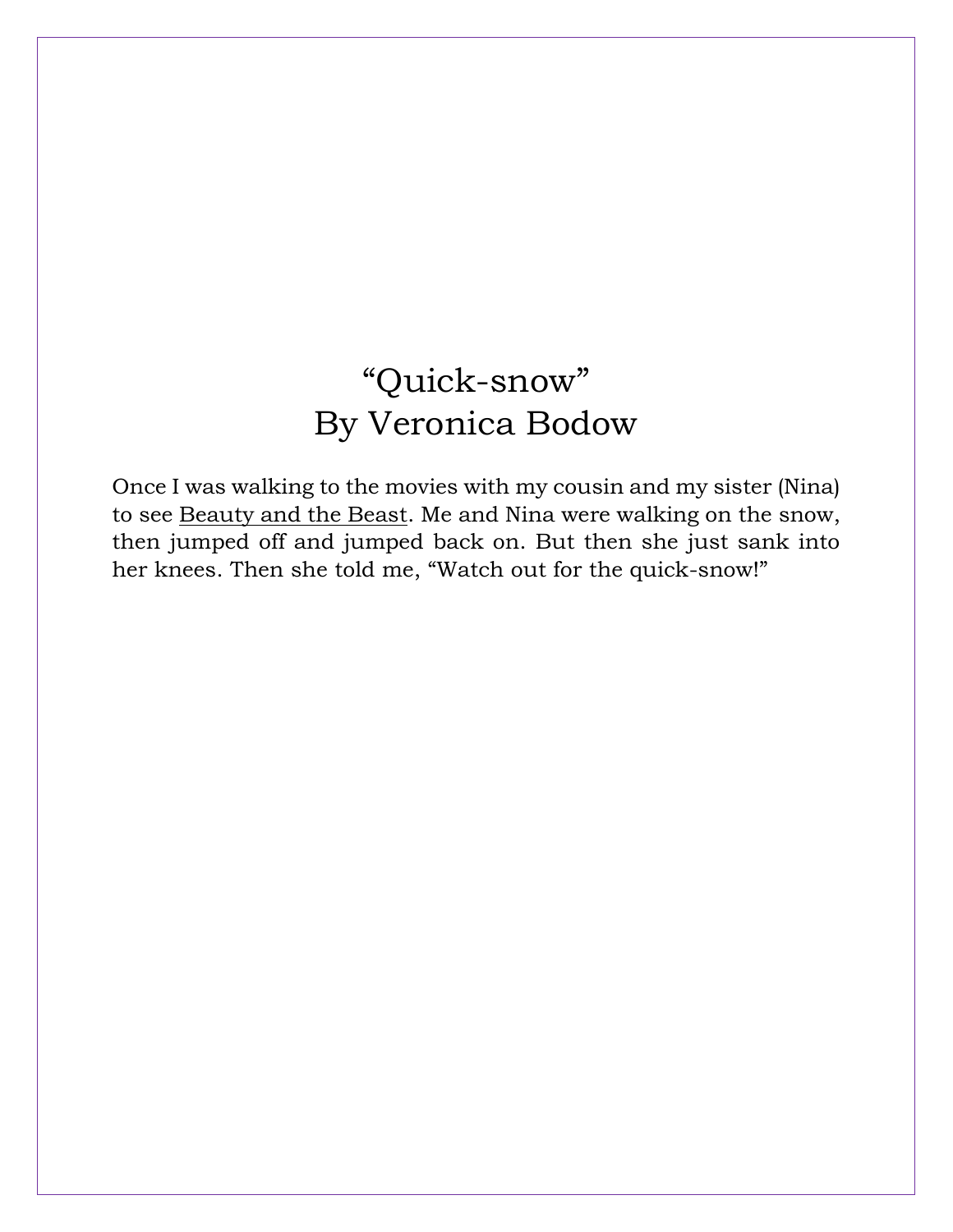#### "The Chin Story" By Sofia Bologna Gitti

One day in Tulum (a place I forget!) I was in an apartment for the month, and me and my sister were playing. There was a bunk bed, and we piled up 2 cushions. I had laid down on them while my sister got water. I said "Uh oh!" and I felt tilted. SHABAM! My chin opened up! My mom said that we weren't going to the hospital and that we were getting ice cream! But then I noticed we passed the ice cream shop. Uh oh!

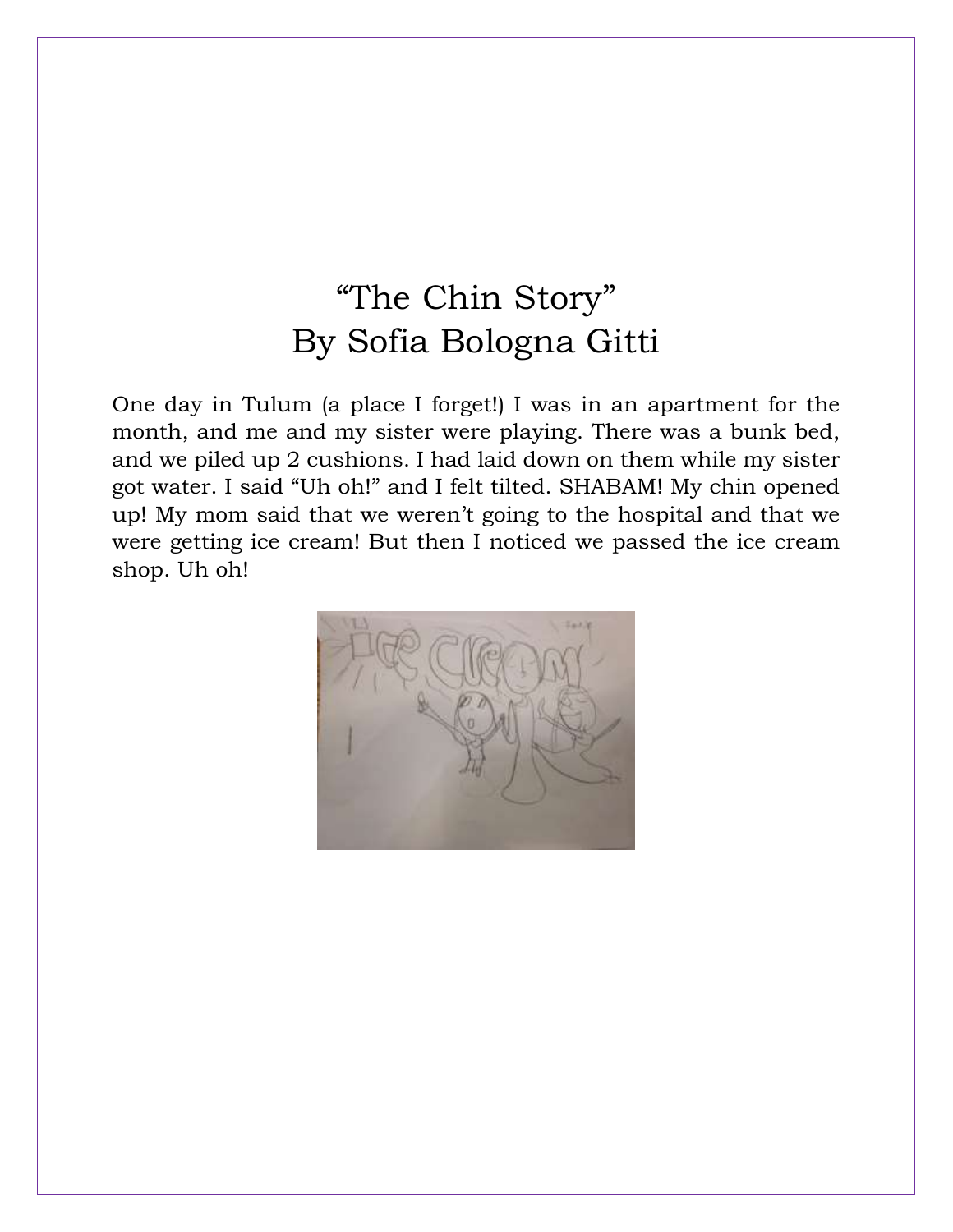#### "Never" By Rory Breaker

Never try to entertain my brother.

Okay, this is the story. Well, one day I was trying to entertain my brother with a magic trick, but it didn't work, so my babysitter tried. He started by holding him up and then he started tickling him, and then my brother opened his mouth and then he did this thing where he kind of threw up, but with spit too.

#### "Taste"

Once when my brother was really little he would dip everything in milk. But, like, everything. Like chips, beans, and kale.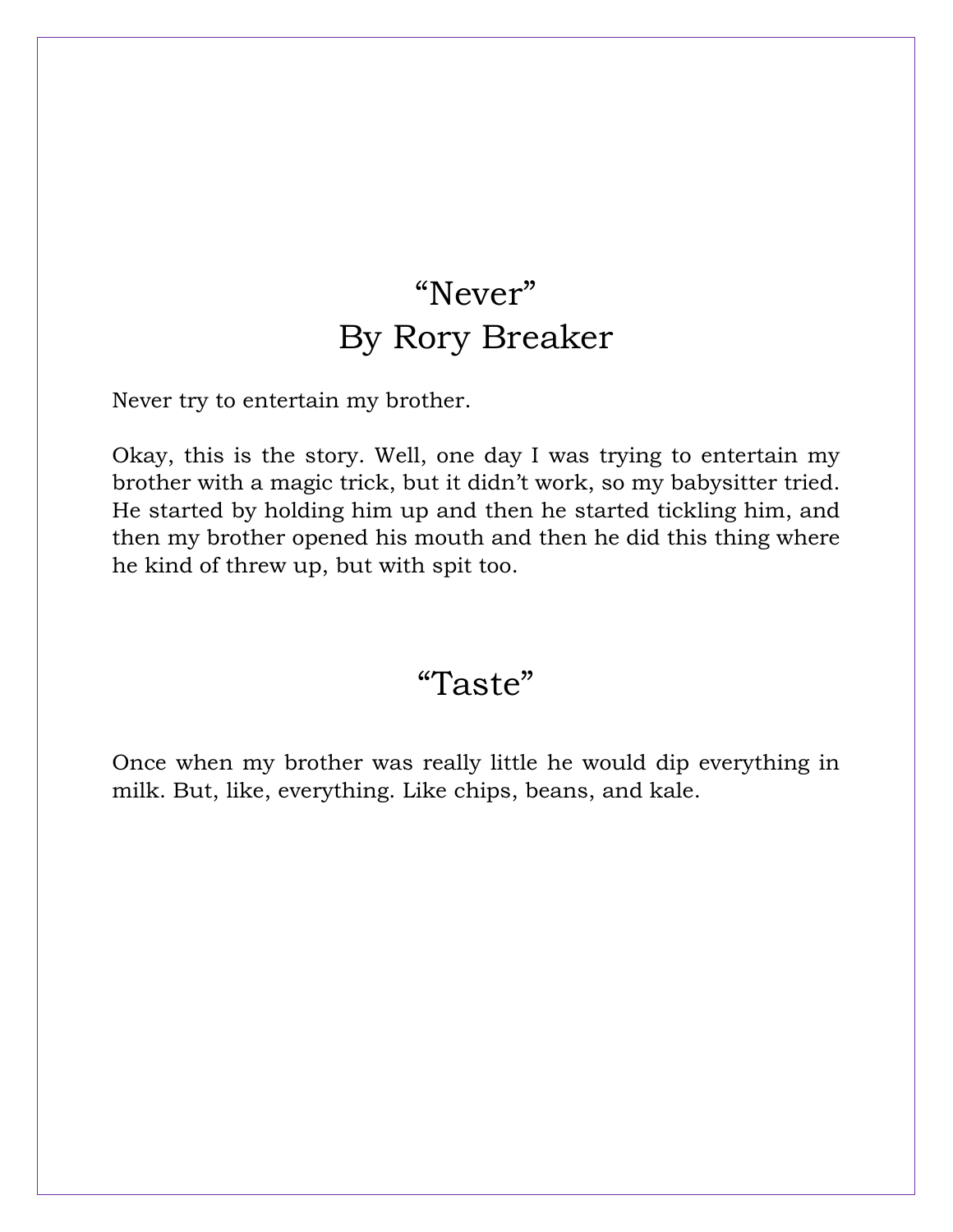### "Bad Breath" By Jude Brooks

When my dad challenges me to a bad breath competition, I'm always ready. He always gives a day to prepare. So we don't brush our teeth for one day, or at least, that's my tactic. I'm pretty sure he stuffs himself with garlic. But I always win!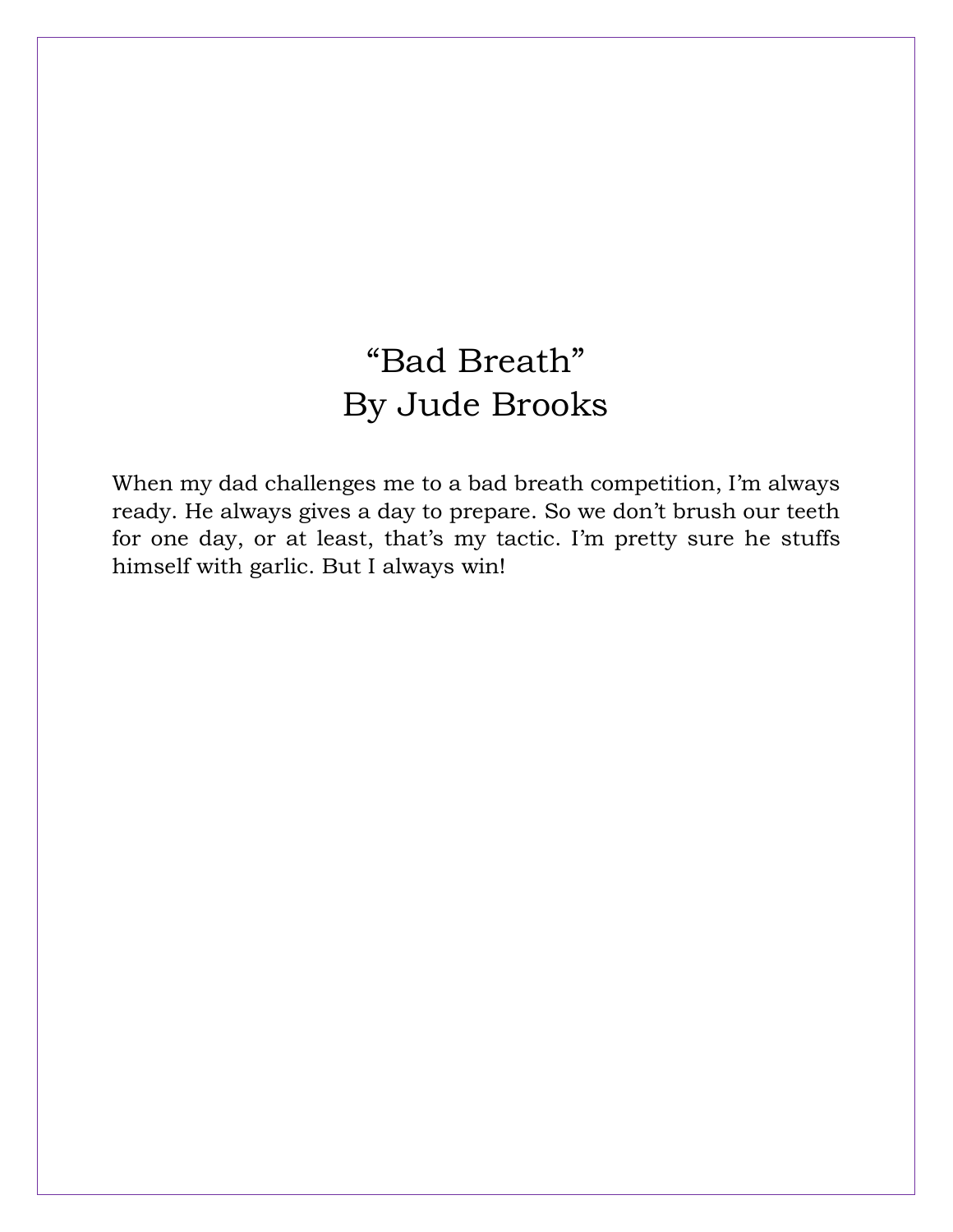### "Outer Underwear" By Siena Cheung

When I was seven and a half, I went to camp a lot. One time I decided to go to swimming camp. We would go to the pool every day. One day, when we were coming back from the pool, I tripped! And I dropped all the clothes I was carrying. I picked up all my clothes…or so I thought!

Little did I know, I had forgotten my underwear.

But when I got back I noticed, because I had no underwear to change into. So my counselor went to look for my underwear, and came back and told me it was hanging on a fence.

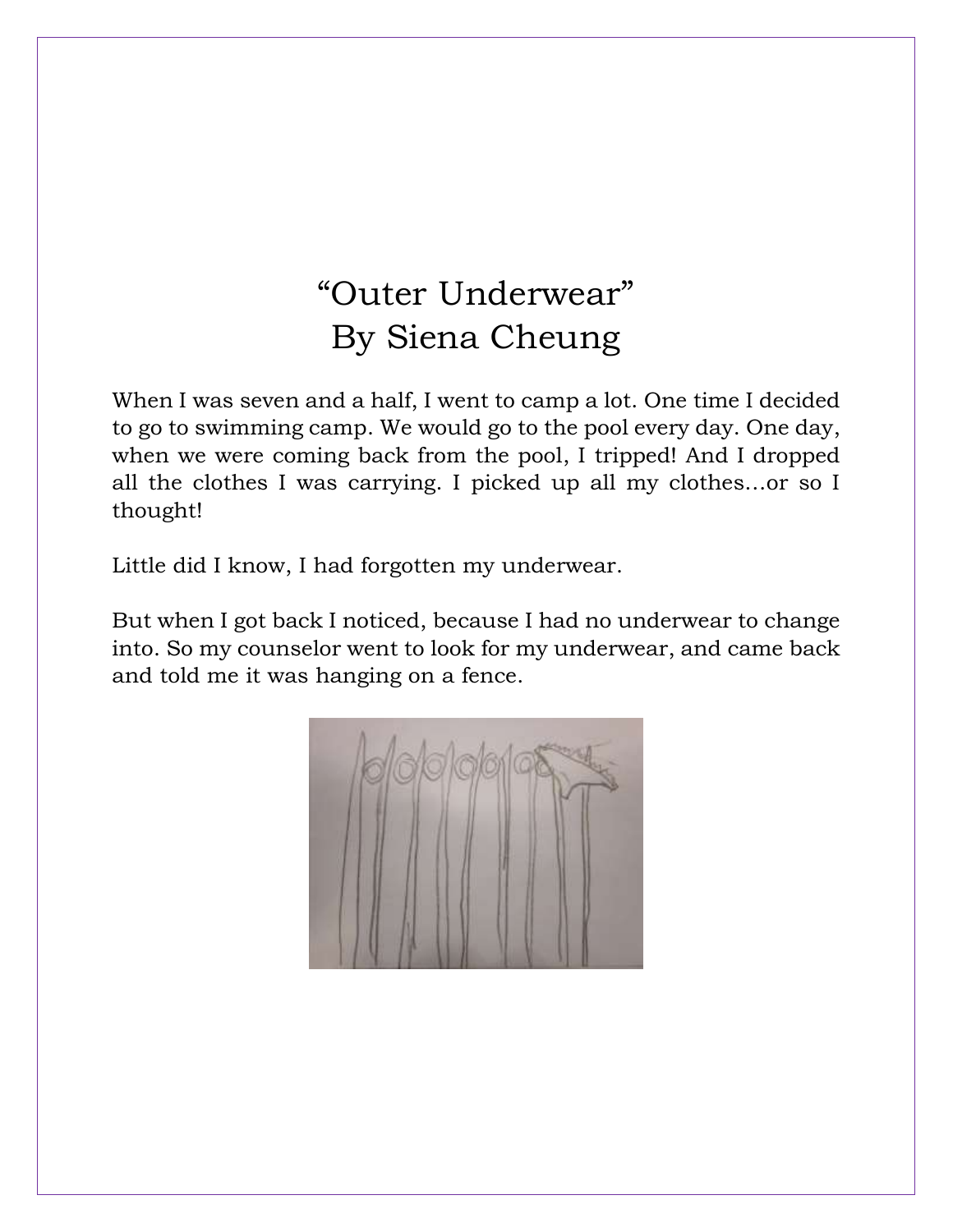## "What??" By Willa Courtney

It was a Friday night and I was about to watch TV when my sister screamed up the stairs and said, "WILLA!"

I said, "What?"

She said "WILLA!!" very, very urgently.

Again I said, "What?"

Then she stopped calling out my name, and I thought her problem was fixed. BUT NO. She came running into the room charging at me.

I said, for the last time, "WHAT?"

She finally explained the whole story to me. She said that she had three worms in her bed, and then I finally remembered that I found a few worms out in our garden yesterday and I thought it would be REALLY, REALLY funny if I put them in her bed (and it clearly was.)

I finally said, "Okay, okay," and she was mad, very mad. She punched, kicked, punched, kicked, punched, kicked, then finally got tired of it and left.

**Knucklehead Warning:**

**Never put insects anywhere in the house!**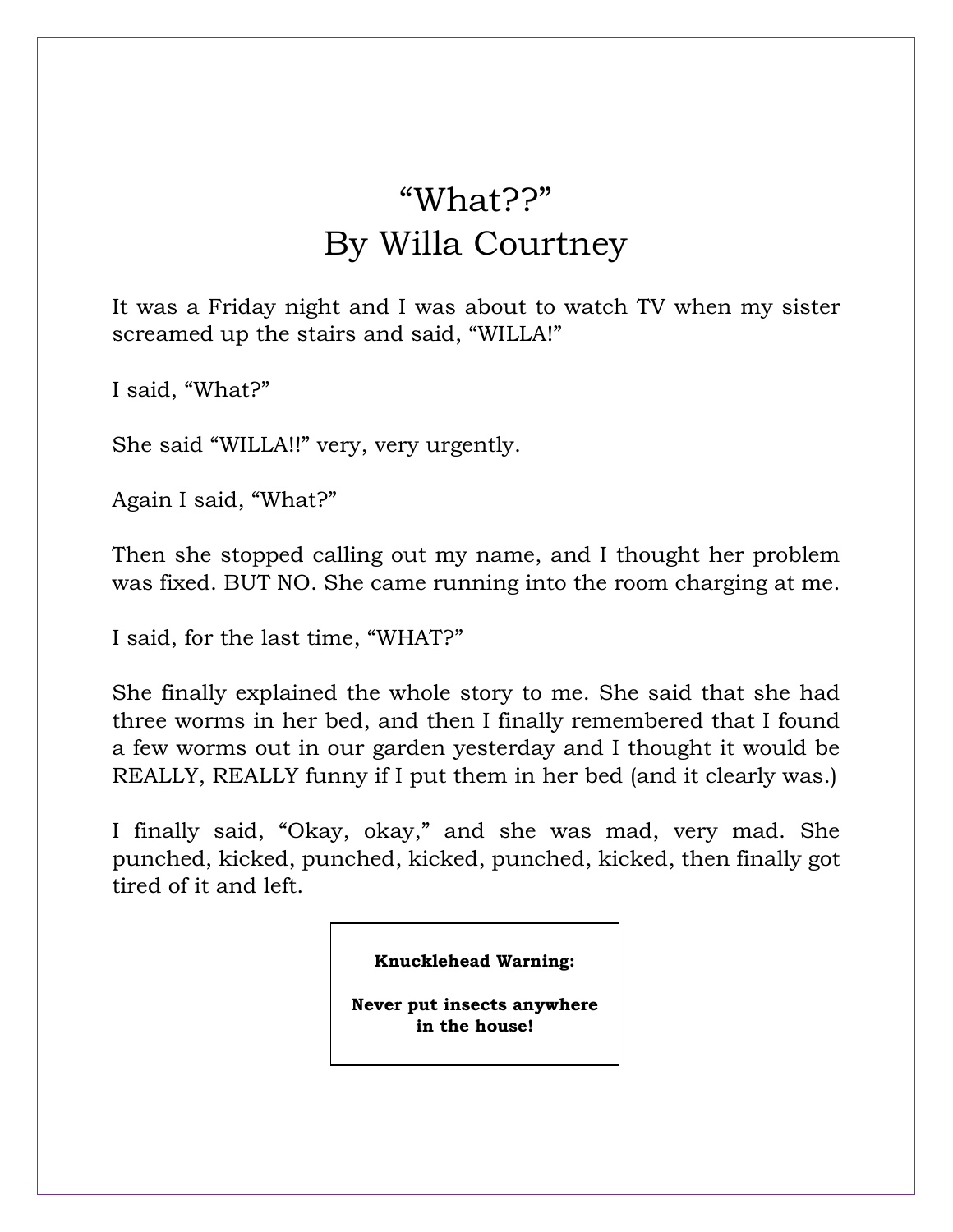#### "The Butt Pillow" By Indigo Darrow-Meadows

On our couch we have two velvet, green pillows and one of them we call "the butt pillow." Here's why: Near the beginning of the year my dad put his butt on one of the pillows, and everyone thought it was disgusting. That's how it became "the butt pillow."

Anyway, I thought we should have a game with the butt pillow. Here is the game: Everyone thought it was disgusting so no one wanted to touch it, so that's where the game idea popped up! Whoever touched the butt pillow becomes buttified. If, say, my sister touched the butt pillow, she would be buttified, and if she touched a part of our couch, that part of our couch would be buttified. But "the butt pillow" is always buttified, no matter what. So one day, we had a butt pillow fight where all the pillows were buttified and whenever someone got hit with a pillow, you would yell "Buttified!" and run away.

THE END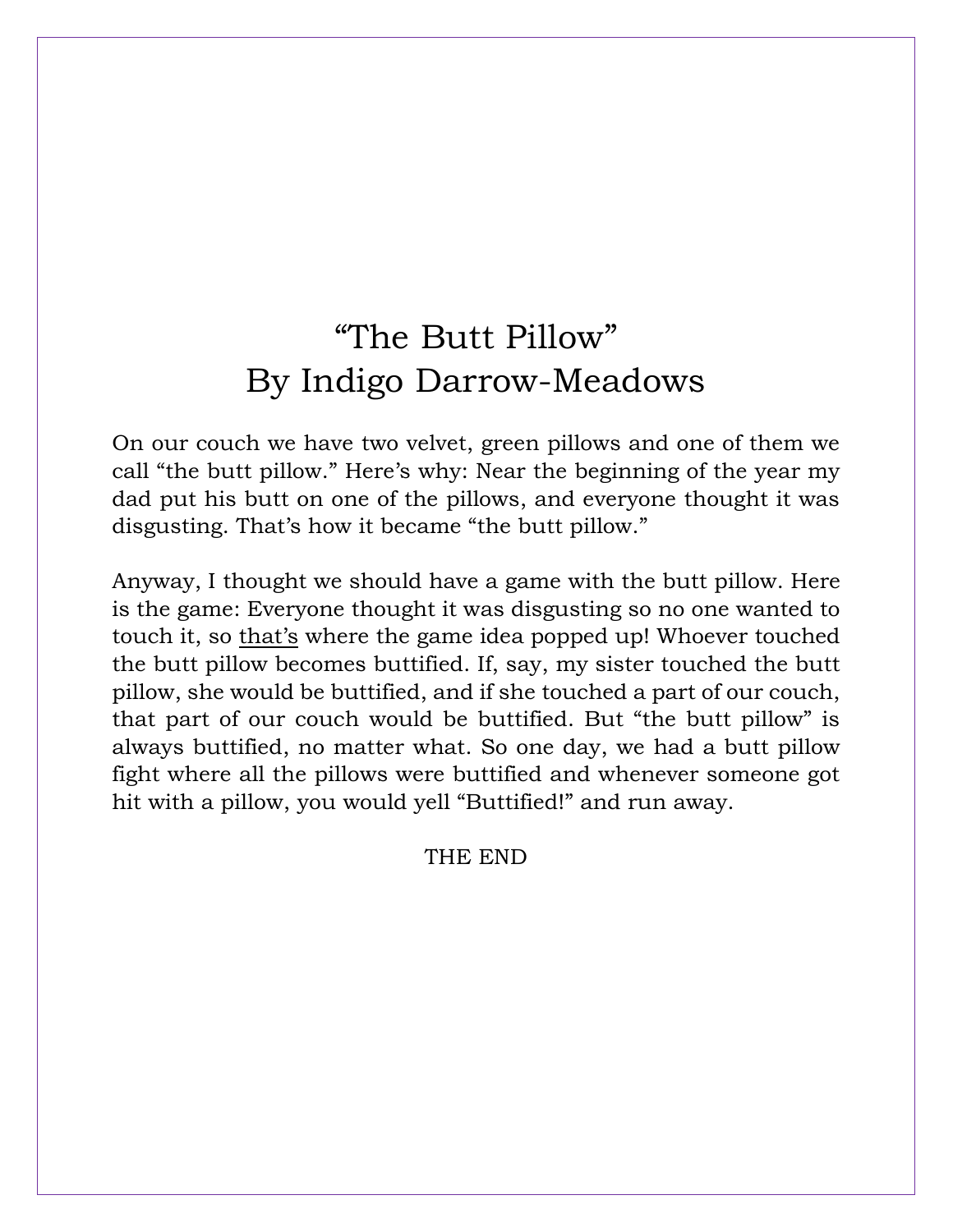#### "Green Poop" By Luca D'Entrone

Once upon a time me and my sister were in the dining room. I had done or said something funny and we were laughing. Then suddenly my sister said…

"My butt feels heavy!"

And then we kept on laughing and having fun. Then suddenly I smelled…what would happen if you took kale, blended it up with roasting potatoes, then took it and sat it out in the sun for a long, long time. Then suddenly the owner of the smell stuck out of my sister's butt. It was a large green poop and it fell…onto the floor.

The end.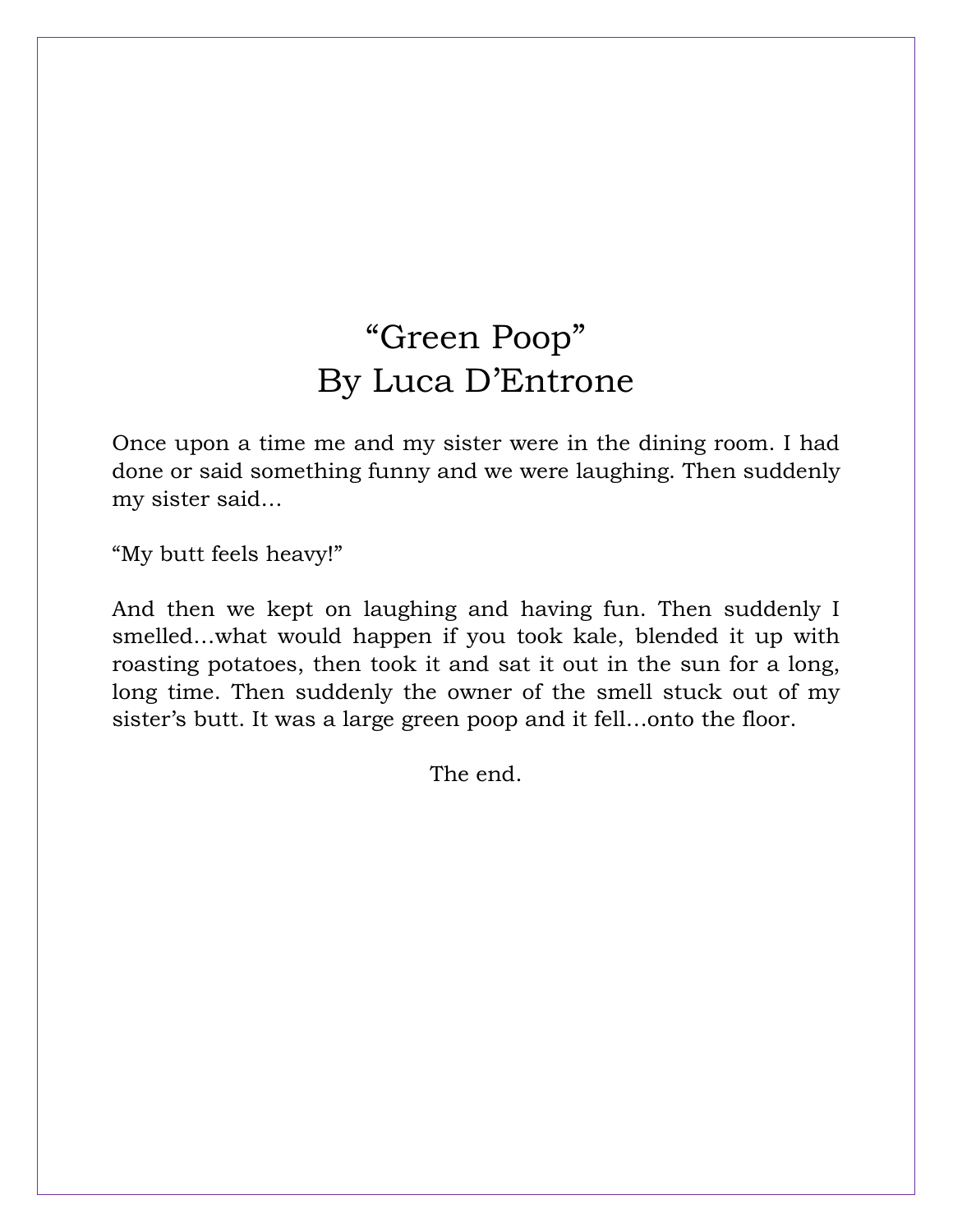#### "Ouch" By Cy Donohue

One time me and my sister, Marne, were sledding in our grandpa's hut in the countryside. He had parked his car a few feet away from where we were sledding. So anyway, we started to slide down the hill, but Marne was not completely on! We got halfway down the hill before we swerved dramatically, straight into the car.

**Knucklehead Warning:**

**Never try this anywhere! A car isn't exactly as fluffy as a pillow!**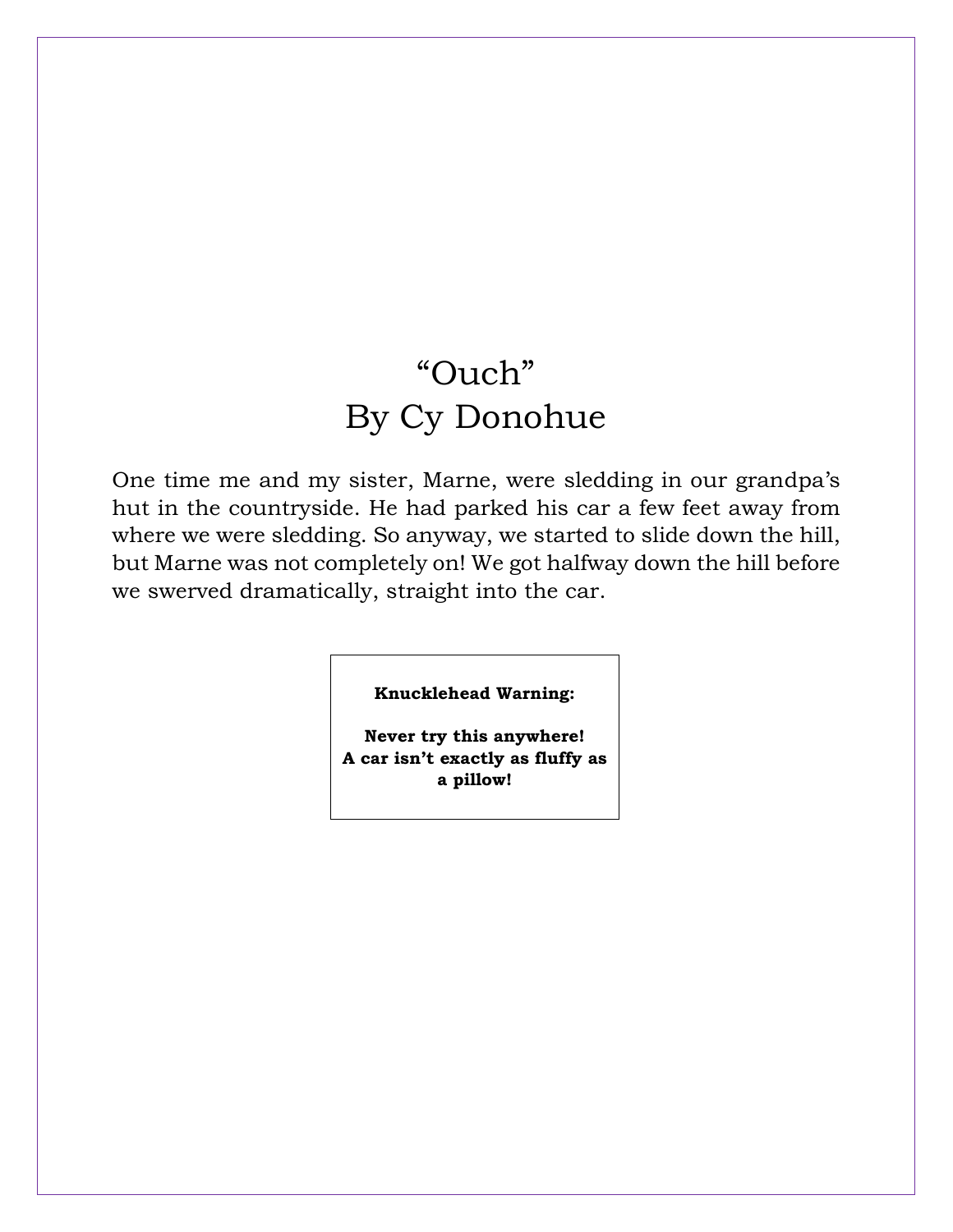#### "Dog Sitting" By Lucas Drew

One day we were dog sitting for a dog named Spike. I was petting him on the couch. Then Spike got up and went into my brother's room. He stayed there for a while. I went to see what he was doing and I freaked out. Spike had pooed on my brother's homework!

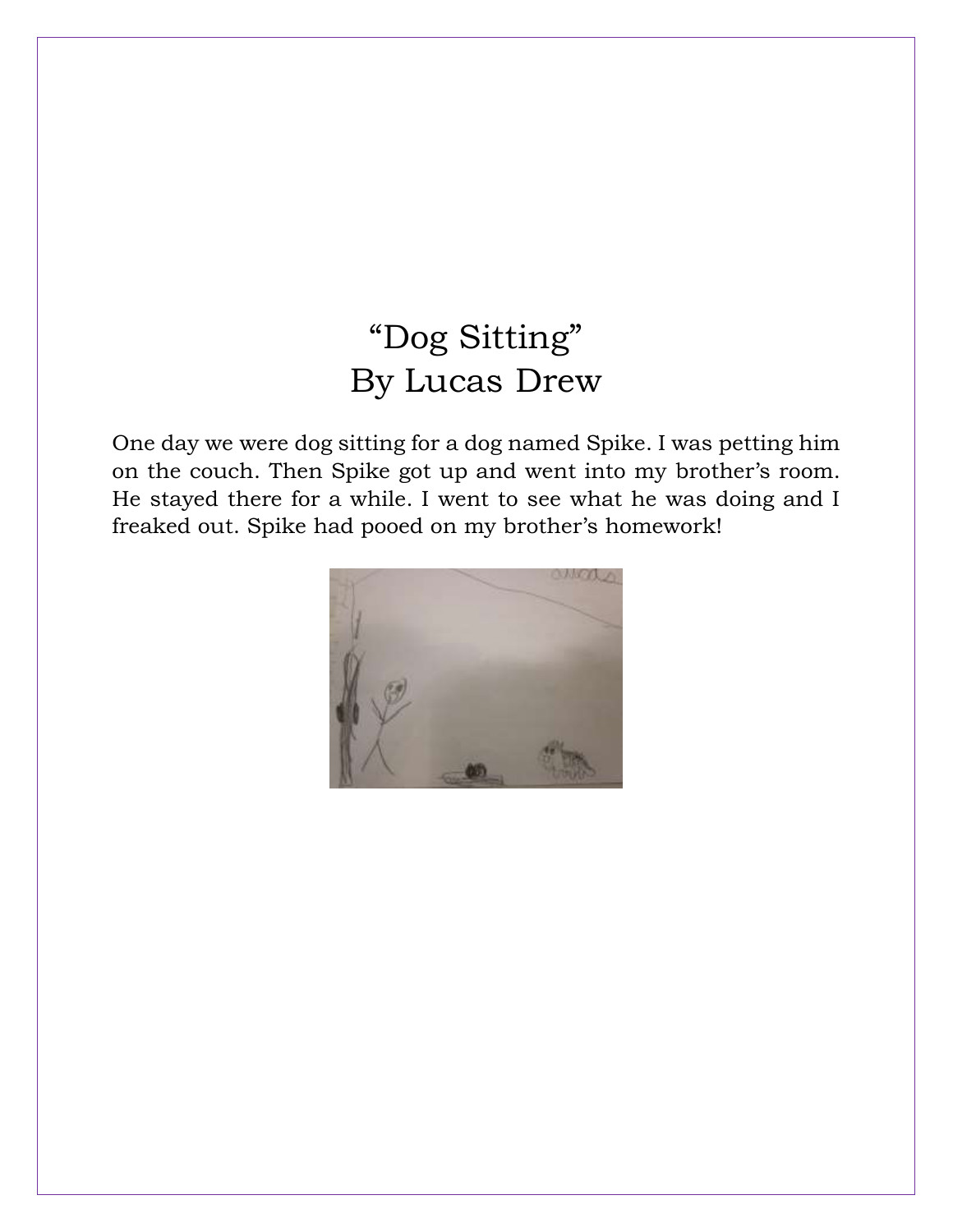## "Pellet Tank" By Mateo Dryburgh

When I was five I got a pellet tank. It didn't even last a full day. I shot my brother in the forehead. He screamed SO loud…so I shot him again for good measure.

When my dad found out I shot him nine or ten times my dad took the pellets and tossed them away. Except one…

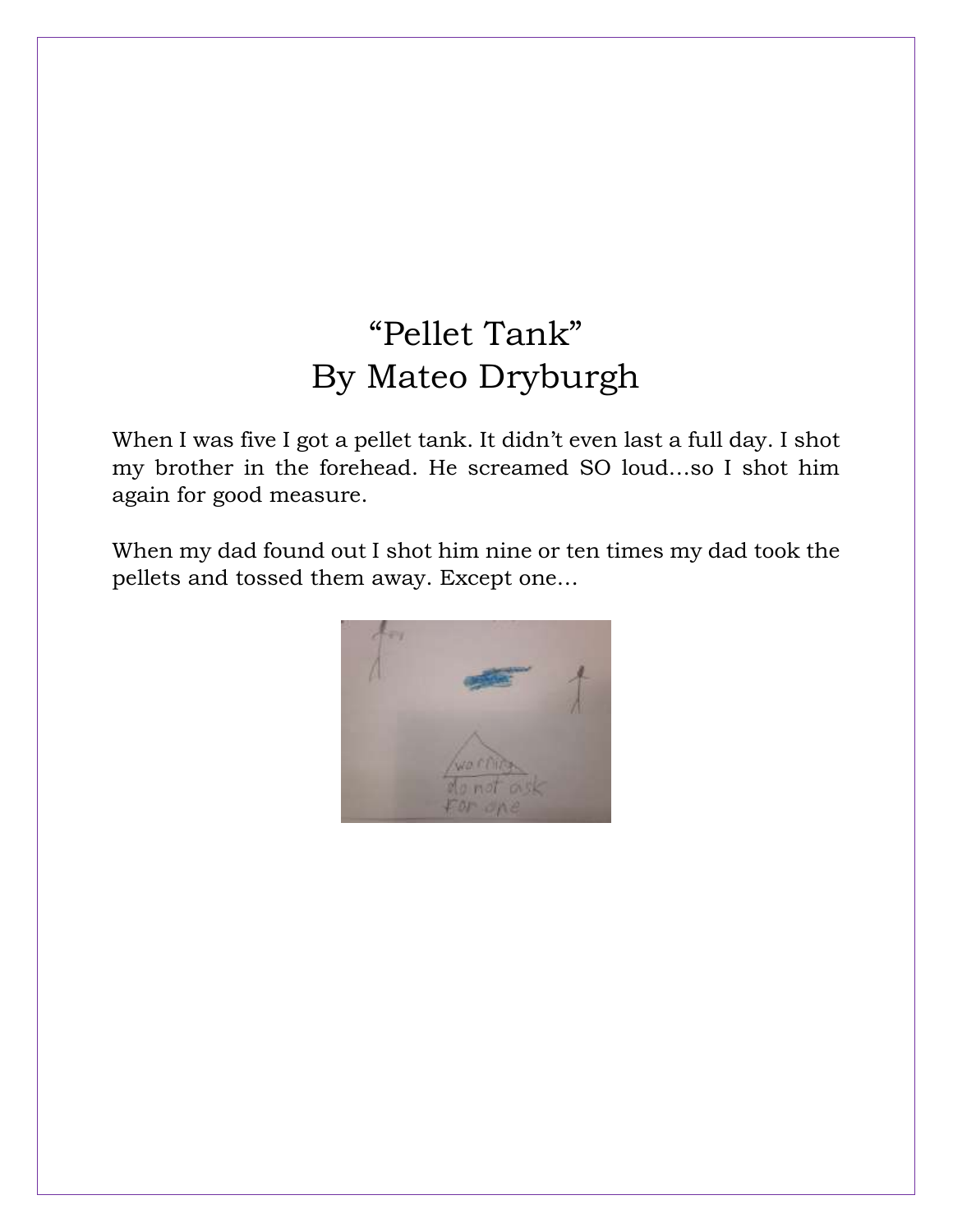## "Play Fighting" By Oliver Duhigg

I was, let's say, seven. It was almost Halloween, and my costume was a zombie holding a dagger. I had the zombie costume but I still needed the dagger, so we ordered a fake dagger. But when it came it was real! And no matter how much I begged my mom, she still wouldn't let me have it.

A few years later I had an idea: "Hey, I should steal the dagger!" So I climbed the shelf and soon enough I was swinging it around like a psychopath.

A few weeks later my dad went into my room to tell me it was time for dinner. But instead, he found us swinging around the dagger trying to kill each other. My punishment? Let's just say I was in hell for a week.

**Knucklehead Warning:**

**Don't steal daggers!**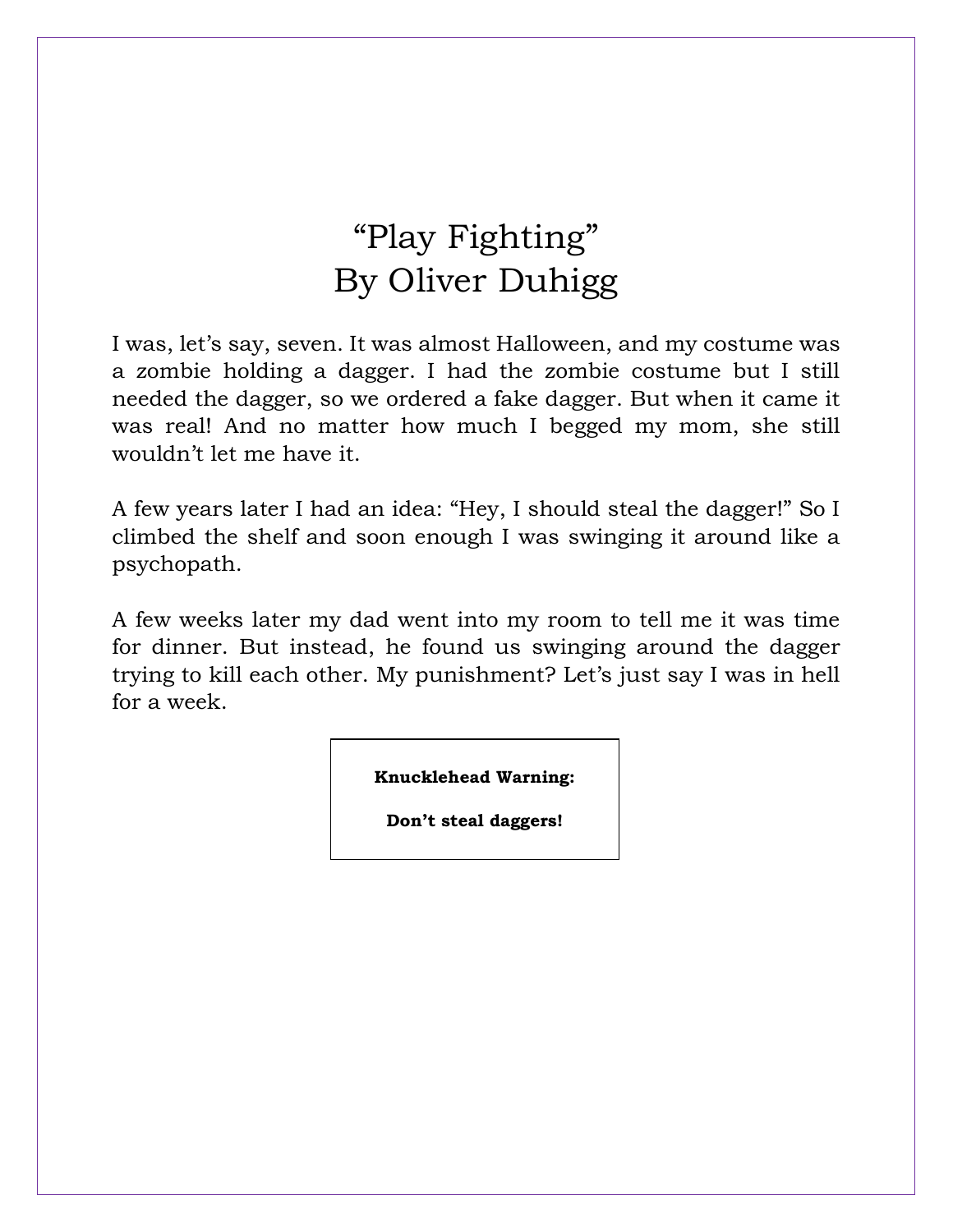#### "Big Sisters" By Leandra Esner

Now I have a big sister. It is bad. One, I have to share everything with her! Two, she is so annoying! And finally, I fight with her!!

One day I was playing on my mom's bed, and my sister jumped on me! (I was three.) The next day she was playing in her room, and it was Halloween. So I got a fake snake and I put it in my sister's bed!! That night she got into bed and she screamed. The next morning she knew it was me. So she said, "I challenge you to a wrestling match!" I said, "Yes." So we fought on my mom's bed.

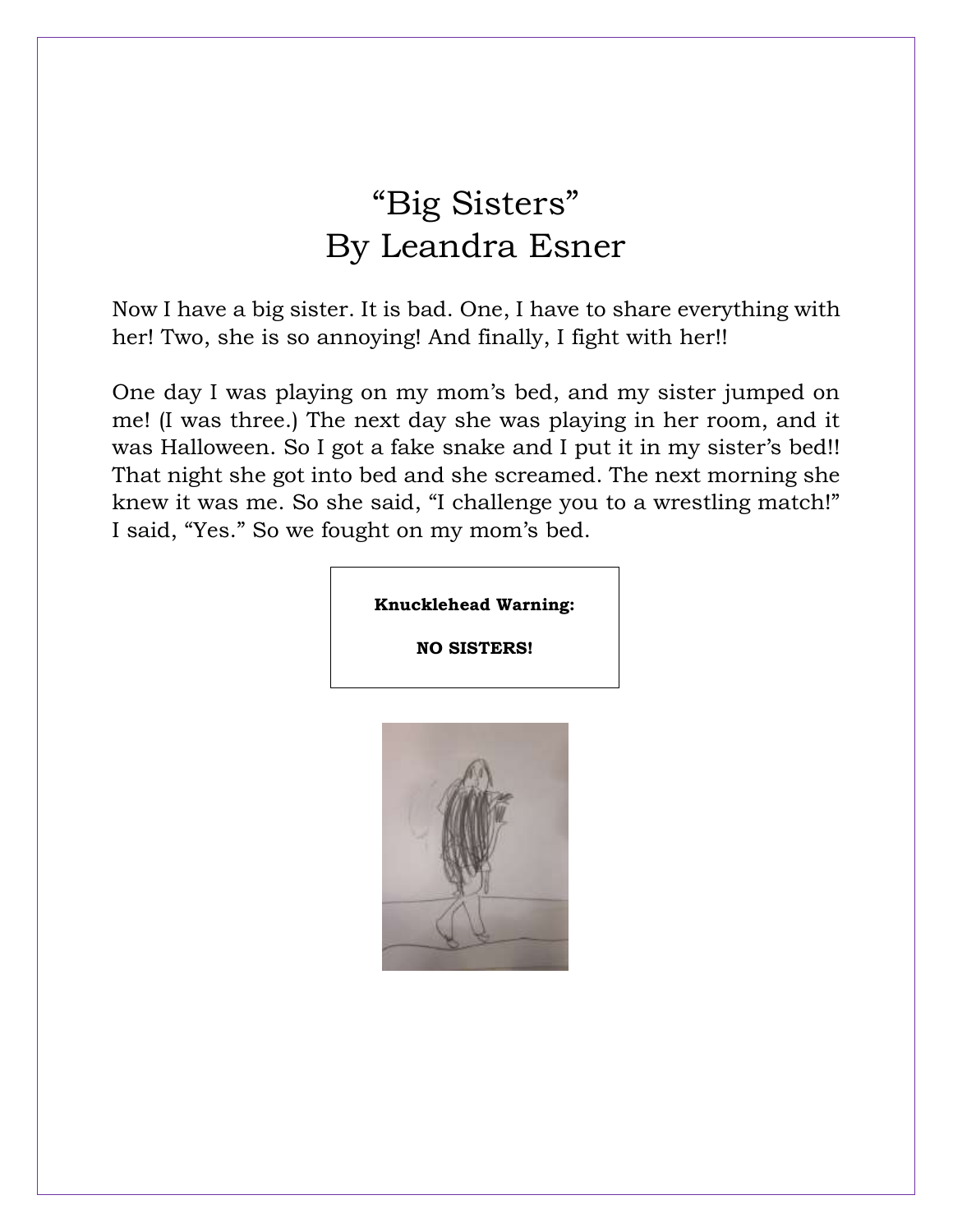### "Typing" By Lily Everdell

Once me and my sister (who is two) went into the dining room where my dad's computer was. She was quiet for a while. (That's how you know she's making mischief.) I went into the dining room…She had typed ccccccc all over my dad's work.

"Grace!" I cried then. She looked at me and laughed. Then I pulled her away.

THE END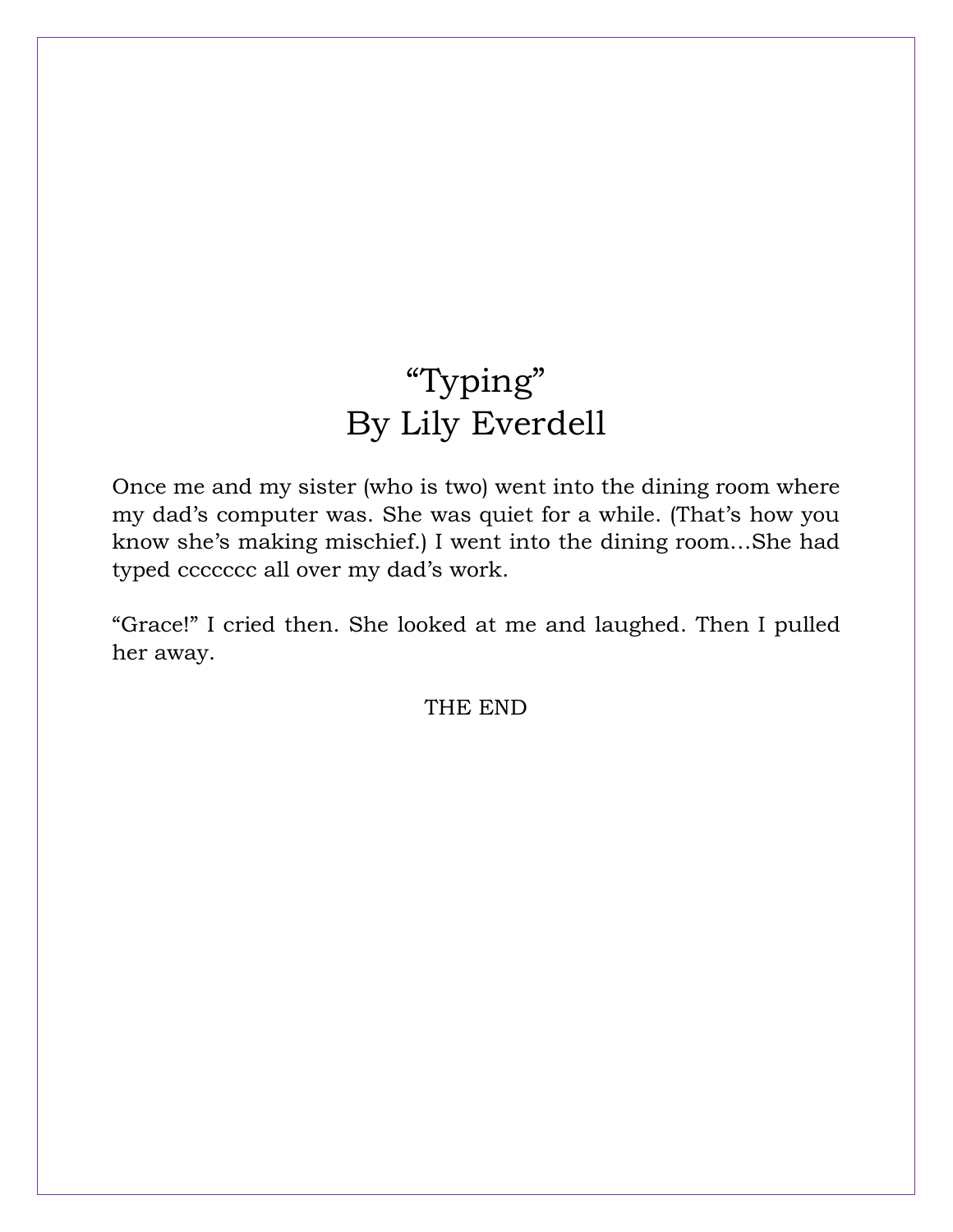#### "Read-Walking" By Nina Field

Once I started reading a book. I know. Not very interesting. But it's a beginning.

When I reached the middle, I started getting immersed in the pages. Then I started to walk.

Yes. Walk. Sometimes I bump into someone because of read-walking. The reason I DO move, believe it or not, is because I want to stretch.

So pretty soon I finished my book, and I became aware that I was sitting in the sink. So I turned the water on.

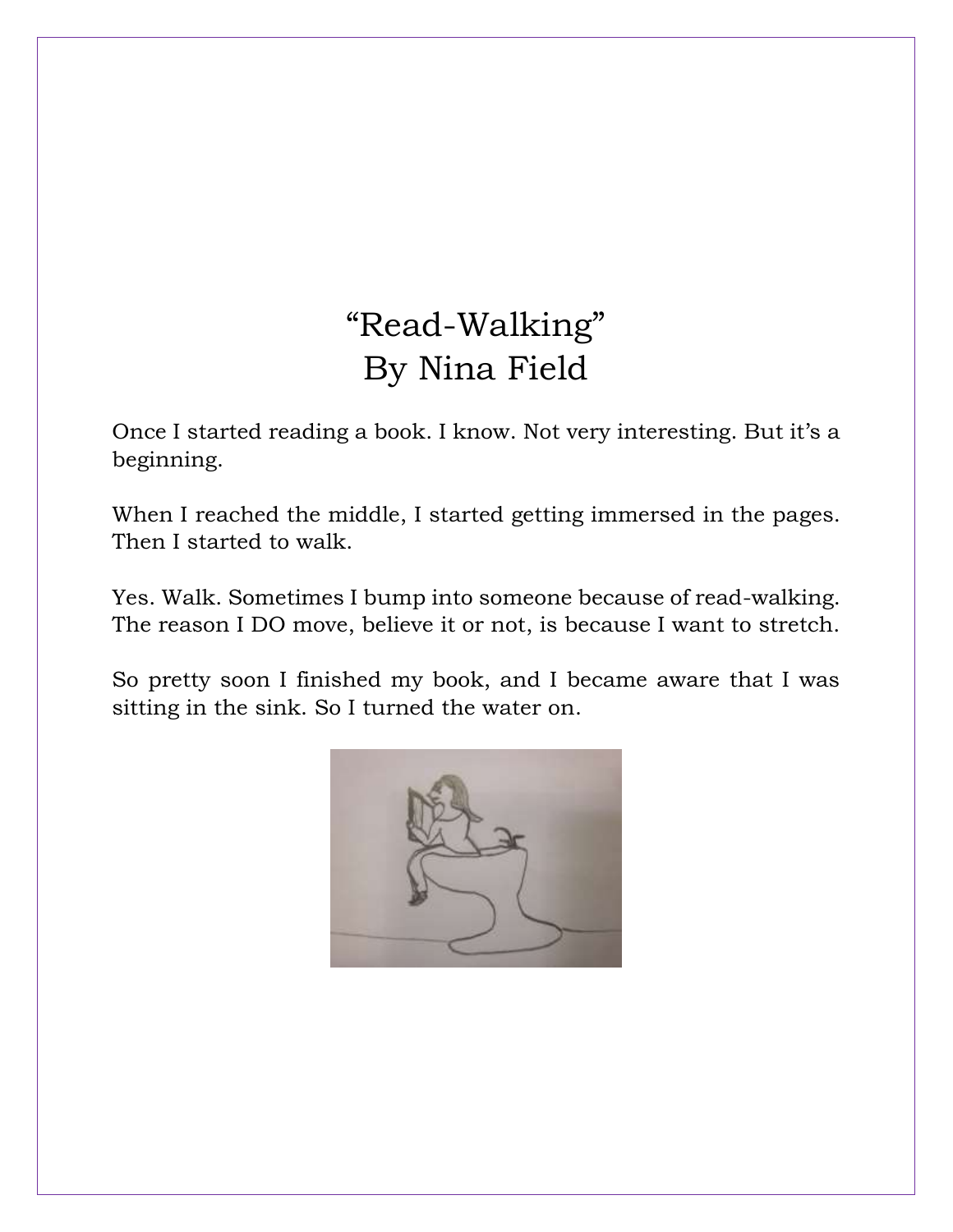#### "Magic Spaghetti" By Joe Florman

Once, when I was one, two, or three, we had spaghetti. But not just ordinary spaghetti. Magic spaghetti.

Because after dinner, my dad found spaghetti in my right ear! Then, after 30 minutes or so, my dad found spaghetti in my left ear! And to this day, I don't know how it got there.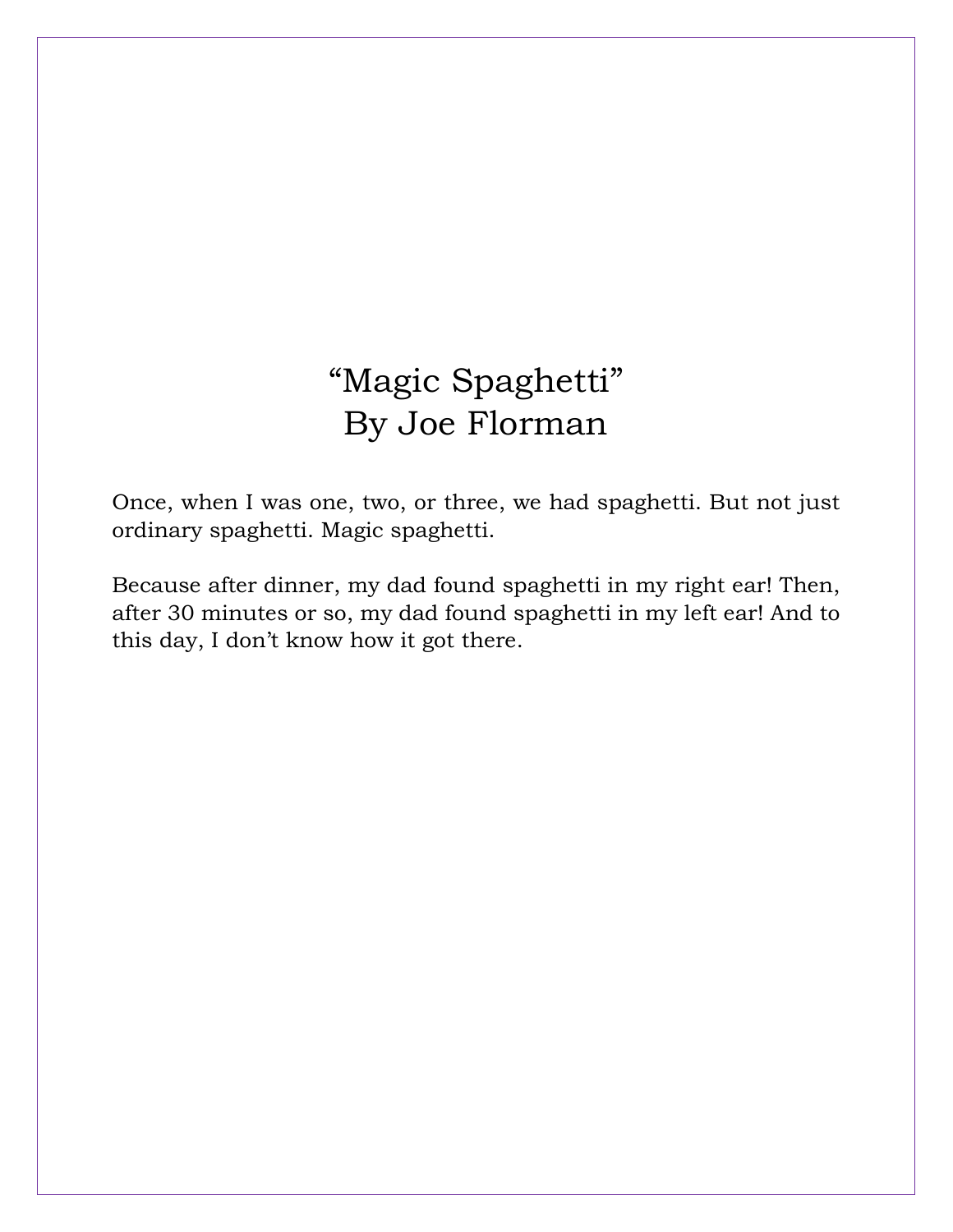#### "Roach Hunter" By Lana Friedman

I was doing my math homework in the kitchen. I was lying down on the booth. "Uggh," I said, "I hate math." I looked under the table. There was a roach. And the next part I only did because I thought it was dead. I picked it up and dropped it onto the nearest tissue, which turned out to be the one I had been using a minute before. Well, either it wasn't dead the entire time or my snot has healing powers, because it moved.

But, as I said, I had been doing my homework. So, obviously, there was a pencil nearby. A freshly sharpened pencil. So I chopped its head off! But then its legs kept on moving. But it was on top of a snotty tissue, so I wrapped it up. And with a "SMUSH!" the roach was dead.

#### **Knucklehead Warning:**

**Don't do this, because your snot could be healing, too.**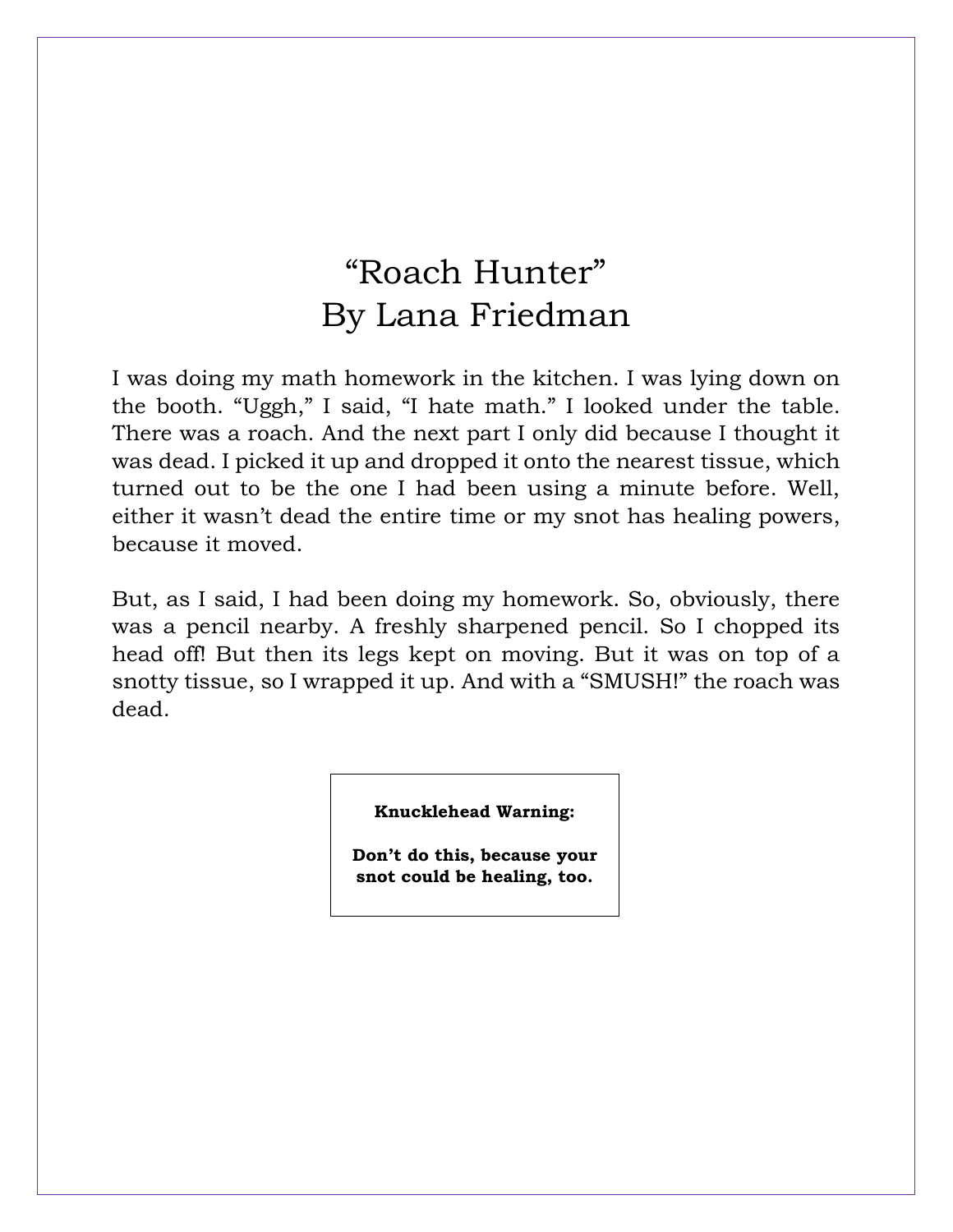#### "The Earthquake" By Willa Gaffneyboro

3 years ago when I was 5 there was a big earthquake in Rehoboth Beach, Delaware. Me and my sister Lucy were sitting on a trampoline, and my grandfather was in the hospital. We were worried about him. But he was fortunately safe there. I wanted to go inside. So did Lucy, so we both went in together. I was more scared than Lucy. My mom came very quickly to us. She told us that there was an earthquake. "Oh, that's why I felt like something was very shaky!" Just then the earthquake slowly stopped.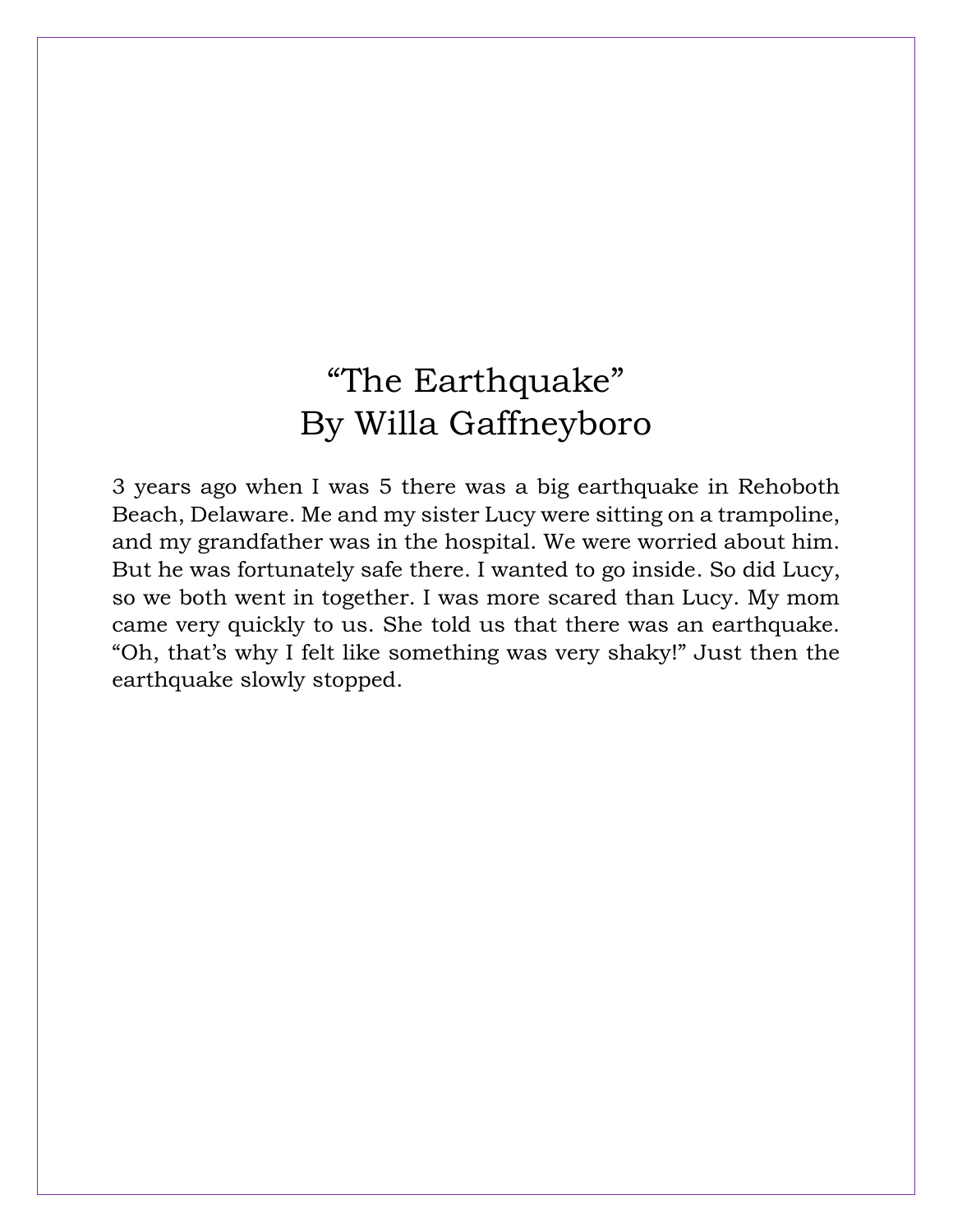#### "The Time When My Dad Bumped Into a Glass Door" By Ashley Gaudio

Before I was born my dad and my mom went to my greatgrandmother's house. She cleaned her windows and her glass doors so good that you could barely see them. When my parents went my dad ran inside and BANGED his head on the glass. Thankfully his head did not bleed and it was okay after a while.

The end.

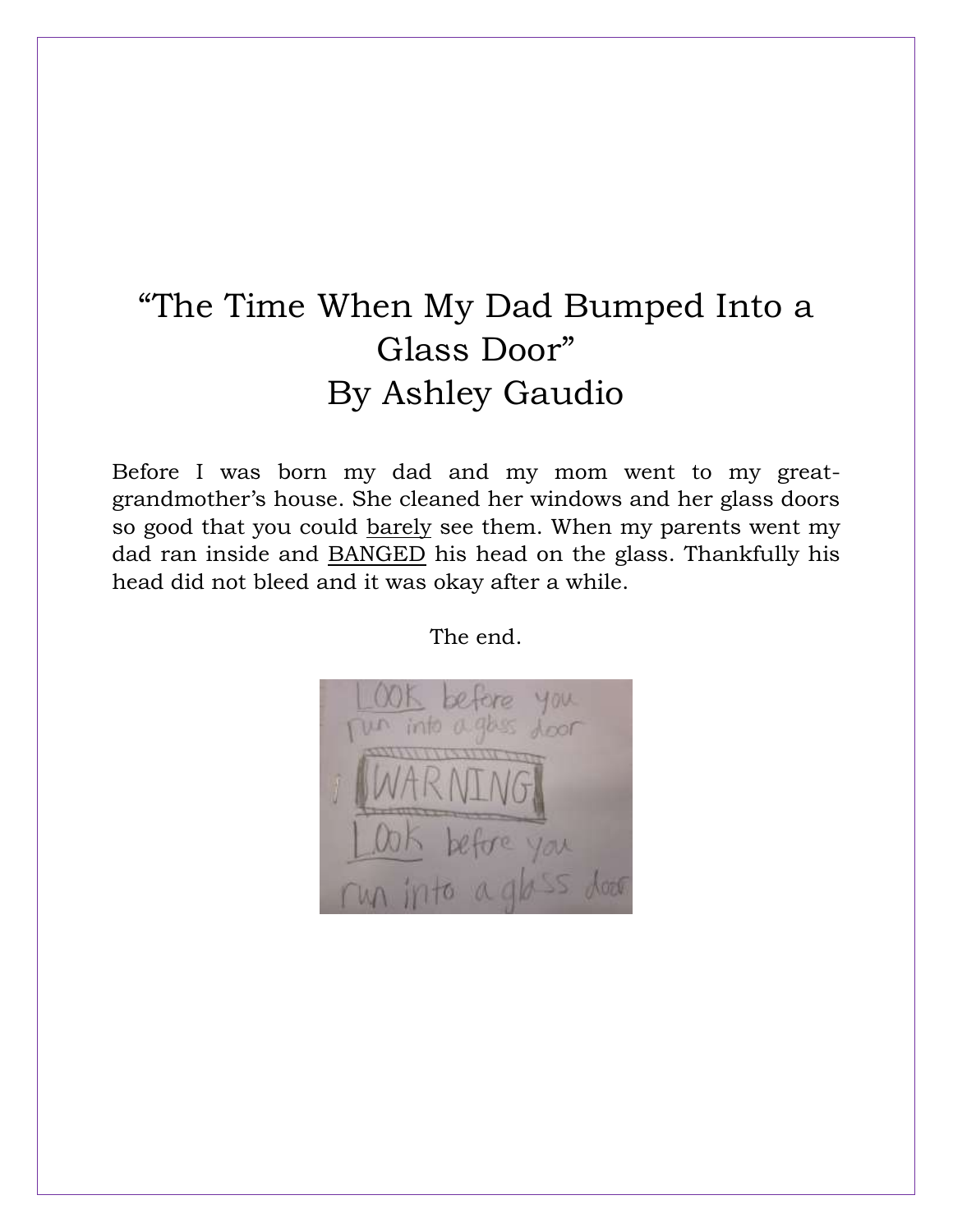#### "Water War" By Mae Gesser

Elliot, our cat, was really fat, like, 24 pounds fat. We all thought he was chubby and plump until his doctor yelled at us for feeding out cat so much food! The next day Dad came home with two water guns. He told us if Elliot screams too much, shoot him in the face! So we did. But it wasn't as easy as you'd think. Whenever we aimed he started squirming and running! He would walk forward until he was right in front of us and start wailing and screaming until we were out of water. Once we were, he would take off!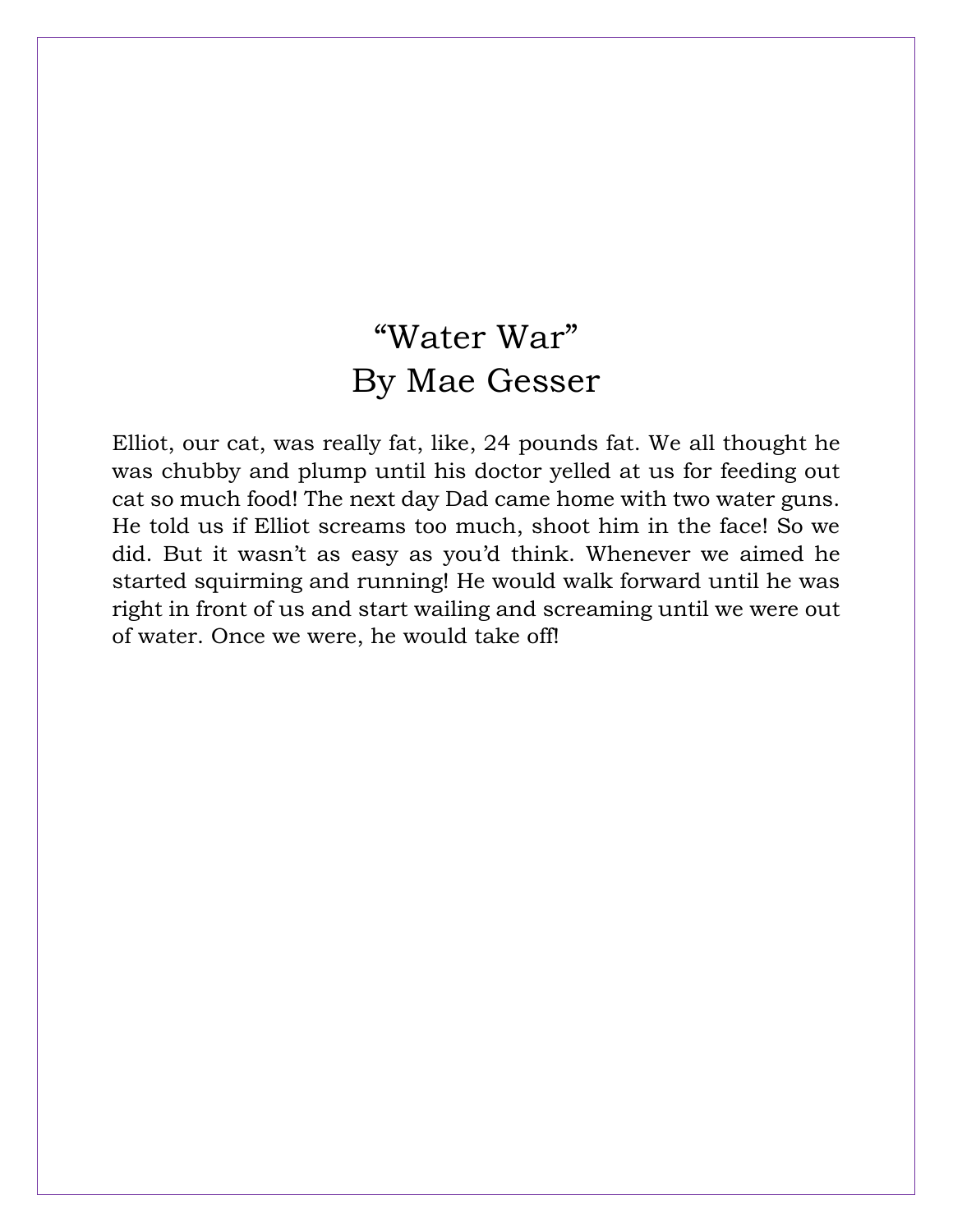#### "Owowowow!" By Jeremy Golden

When I was maybe five, or maybe three or four, I was at a playground and I was climbing an eight-foot ladder. I was almost at the top when another kid just came to the top, probably coming down, and…

Wait, you think he pushed me down, right? Well, he did…supposedly. (See Knucklehead Relief below.)

Oh, and I broke my arm.

#### **Knucklehead Warning:**

**Don't climb up an eight-foot ladder.**

**Knucklehead Relief:**

**I exaggerated just a little. Well, a bunch. The eight-foot ladder part.**

**But I did have to get stitches on my chin.**

**P.S. The kid didn't push me down, either.**

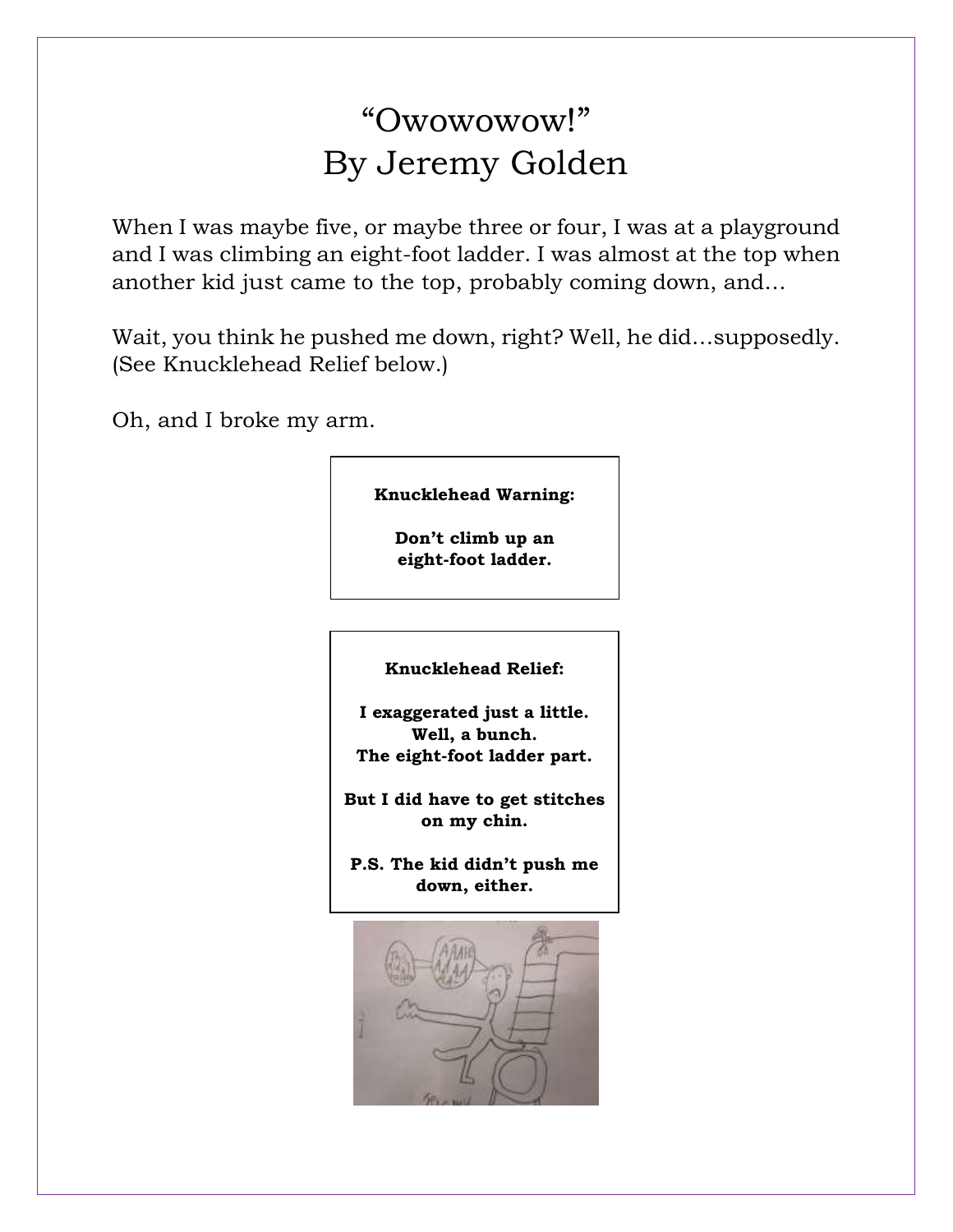#### "Birds Can't See Glass" By Dempsey Gonya

One time I went to the Bahamas. My family was unpacking and bringing things in our hotel and then my sister said, "Look at the view," and she ran right into the glass door. Me and my brother were laughing so hard we were crying.

#### "That's Sugar!"

When I was young I wanted to try salt. I saw a bag of salt on the table, or I thought it was salt. I grabbed the bag and drank it. My sister started screaming and grabbed it from me. "That's sugar!" I thought, "That's why it was so sweet!"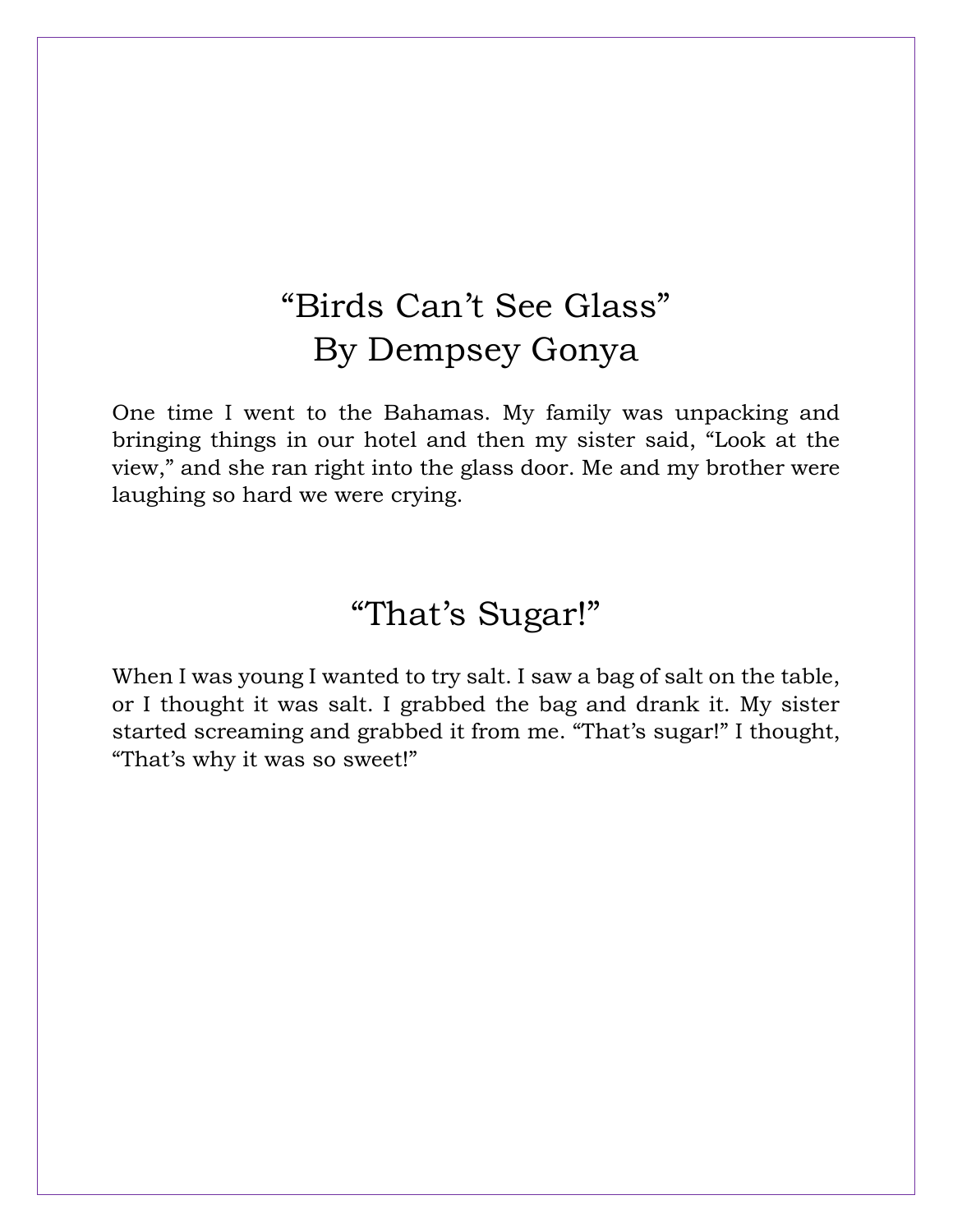#### "The Singing Class" By Amari Gonzalez

One day, Will Agger and I were going to music class. We asked our teacher, "1st floor or 2nd floor?" The teacher said, "1st." So we went to the first floor, but when we got there, we didn't see anyone.

Will said, "Let's go to the second floor. Our teacher lied."

But when we got there, a bunch of first graders were singing, "Hey, I just met you, this is cra-" Before one of them could see us, we closed the door.

"Oh, snap," Will said. "Let's check the first floor again."

And when we got there, sure enough, there was Katie! (When we looked the first time, Katie was organizing some folders in the corner.)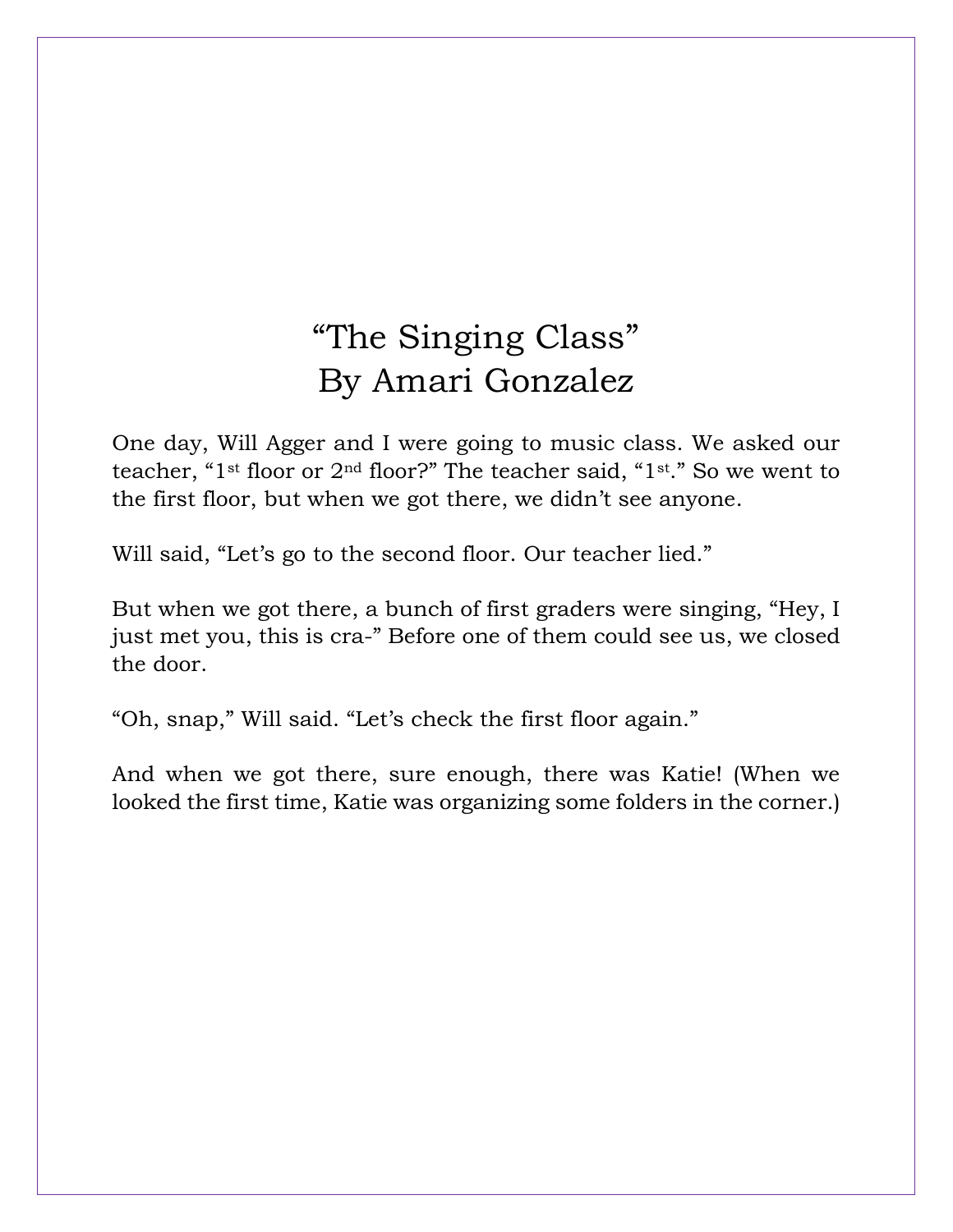#### "Stuck" By Josh Gradus

My family went on a trip to Israel, and they were staying in a hotel in Tel Aviv, Israel. They went to this beach where you can drive all you want. My mom was pregnant with me.

One time when my family was taking a drive down the beach, my dad was driving, and they heard a bump, and we were stuck.

#### "Stuck II"

My mom, my brother, and my dad were in Tel Aviv, Israel and they had me. (I was just born.) Our flight was canceled, and my mom was hyperventilating.

And so they went to my grandfather and grandma with my brother and we stayed until our flight came and we said goodbye.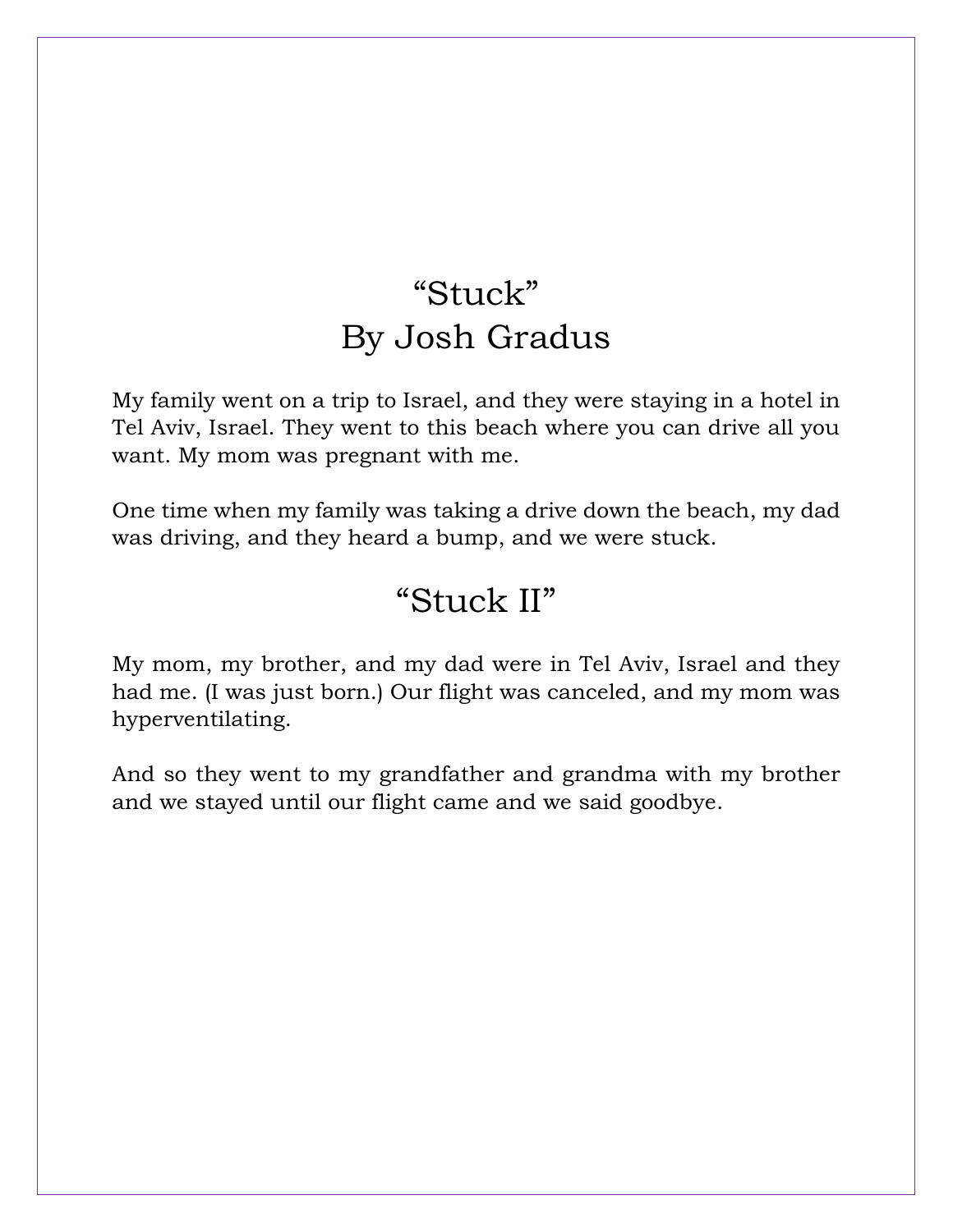## "Snake Scuffle" By Henry Lee Greenberg

My uncle is a zookeeper.

One day my mum decided to call my uncle. That was an interesting day. My mum called my uncle:

"Hello," said my mum.

My uncle said, "Hello," kind of strange.

"Are you okay?" asked my mum.

"Yeah, it's just I am handling the boa constrictor."

"Then why did you answer?"

"I don't know!" yelled my uncle. "Aaaahhh!" and they hung up.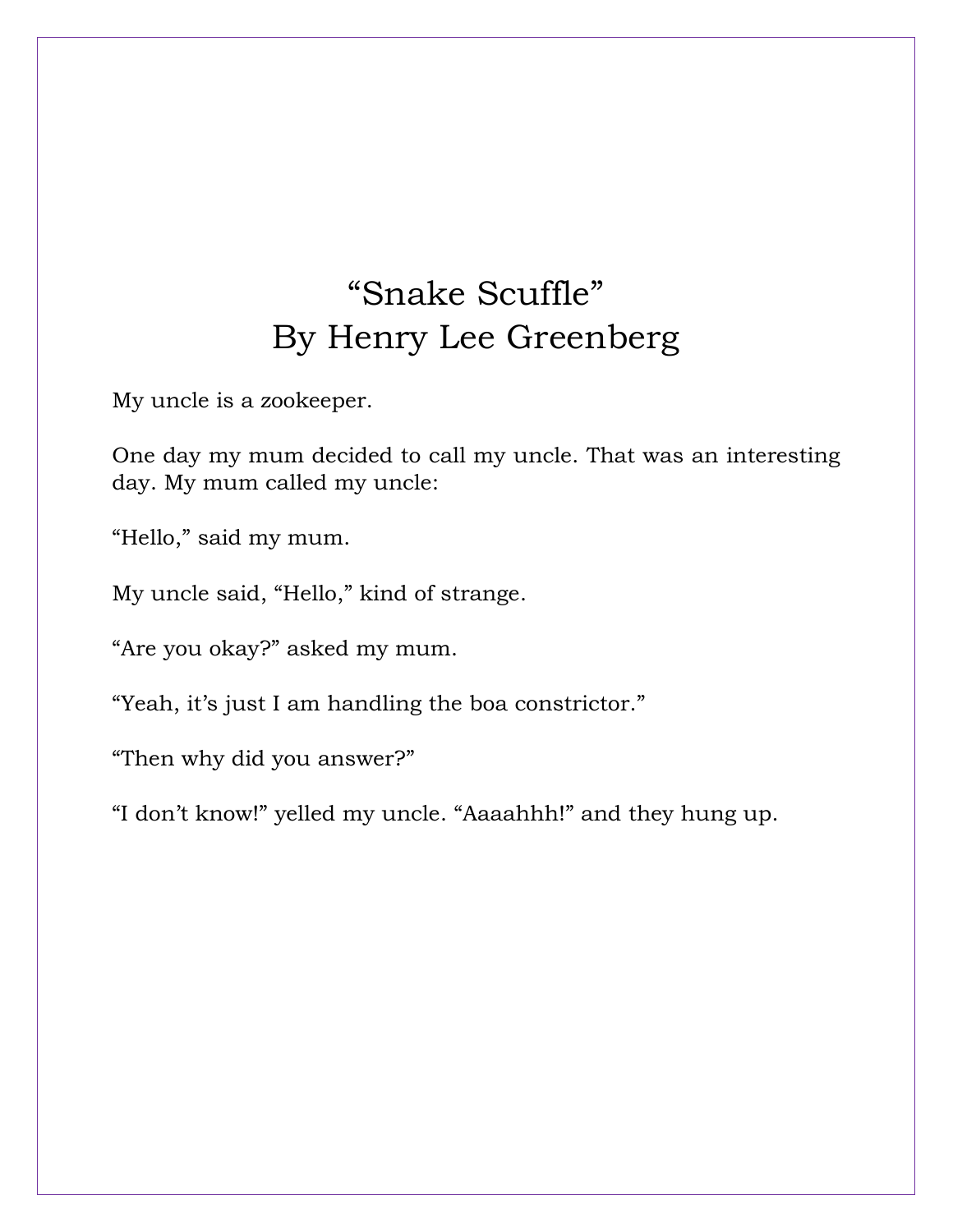#### "Big and Small Animals" By Clementine Hawke

Once when I was small I went on a road trip with my family. To take our minds off the boring car ride we asked each other questions like, "Would you rather have a mermaid tail or bird wings?" One of the questions was, "What's your favorite animal?" and when it got to my mom she said, "I've always wanted to see a moose."

As soon as she said that, Maya (my older sister) said, "A mouse?"

"I mean, moose!"

Sure enough, there was a big moose in front of us.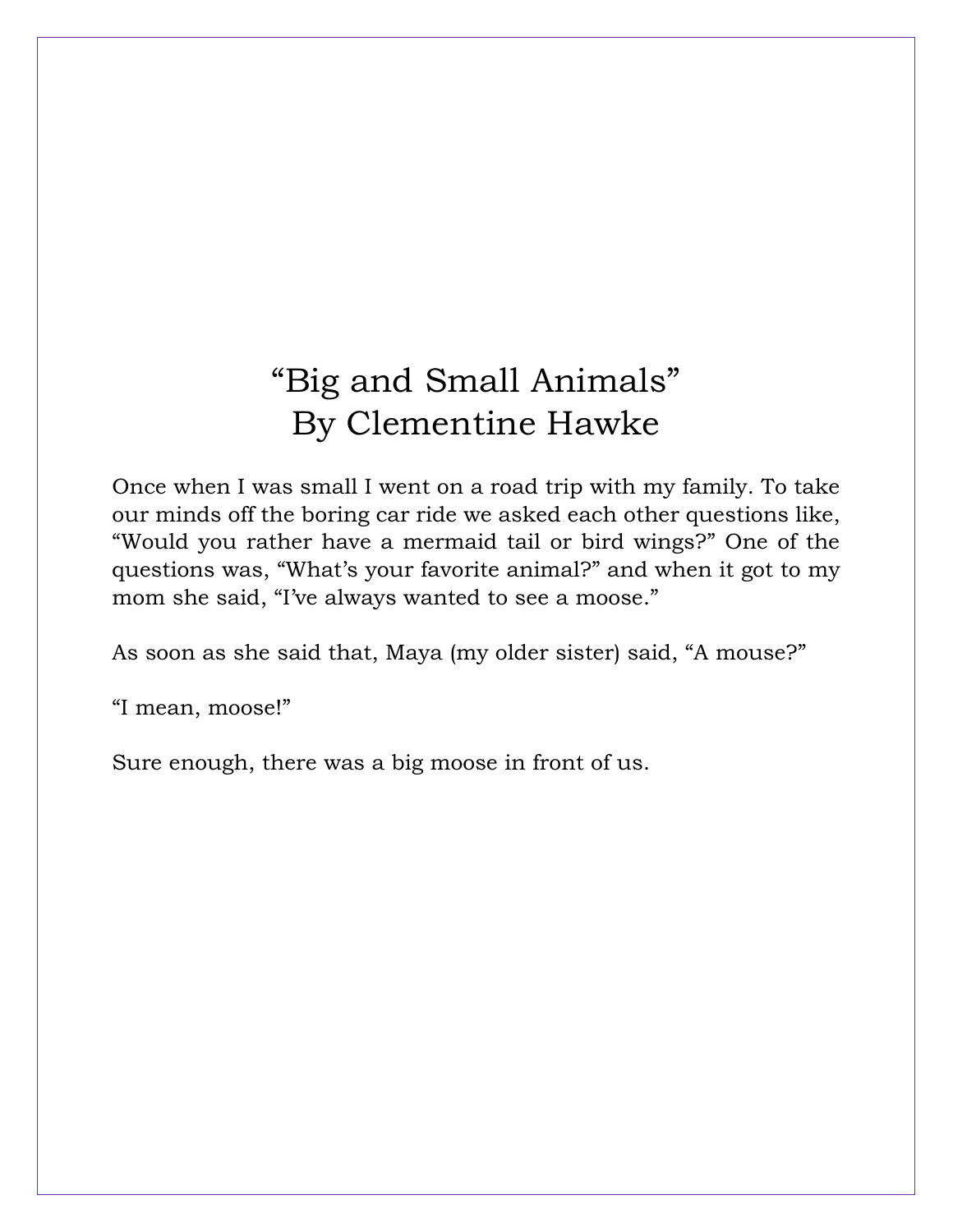# "The Case of the Annoying Brother Pox" By Unknown Person a.k.a. Angelina Henry

For some reason everyone has been so annoying, especially my older brother, and I think I have to figure out what is going on here, because if I don't, I think I might get a case of the annoying brother pox.

**Knucklehead Warning:**

**Don't upset your siblings.**

P.S. My brother kept on waking me up so early.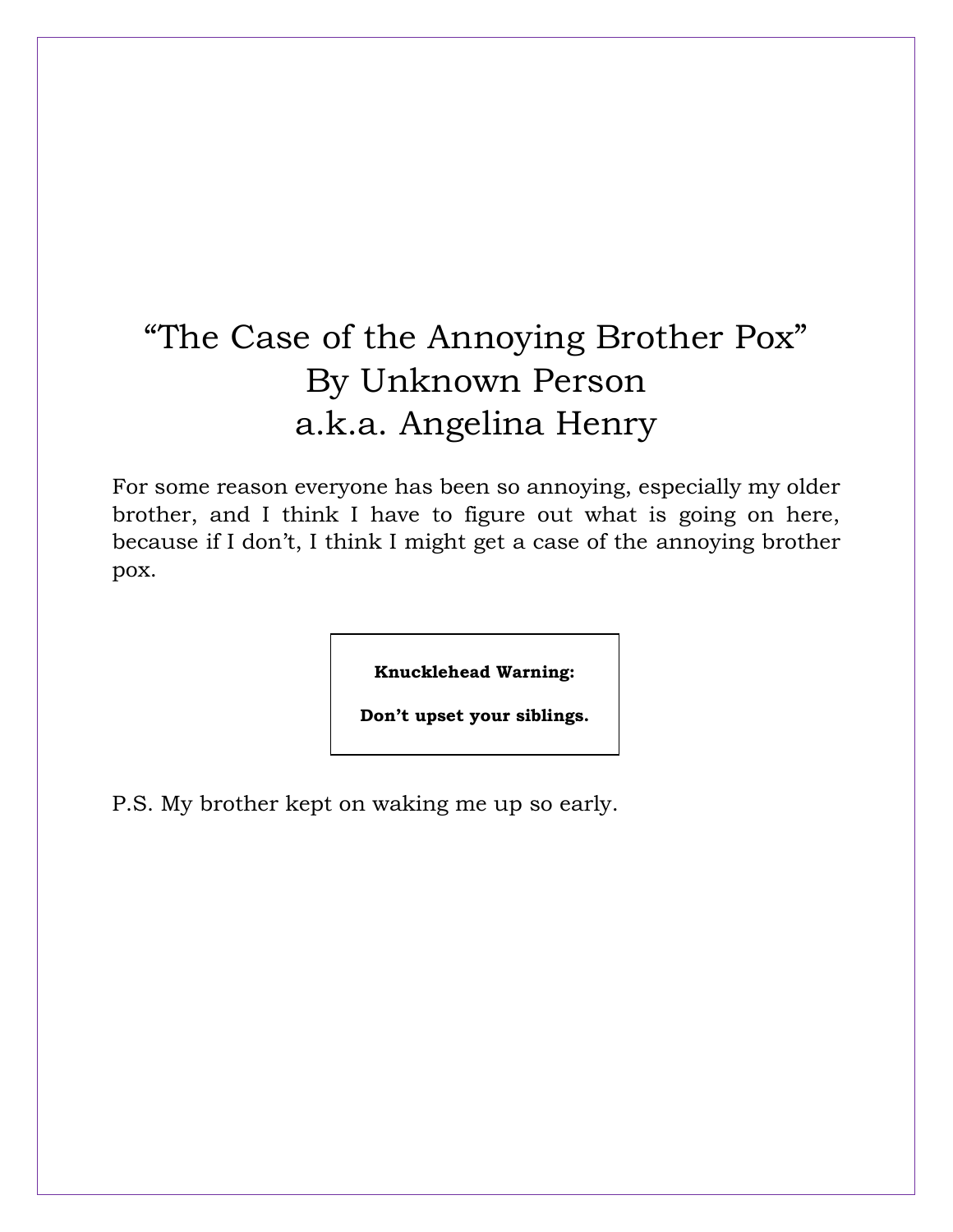#### "Wake Up Call" By Victoria Higgins

You know your weekend: sleep in late, watch TV. Not in my life.

At 8:00 in the morning, I wake to the sound of screaming. It was my brother screaming, "I want to watch TV!"

I wake up and reach for my robe. The next thing you know it's in his hand, and my slippers, too.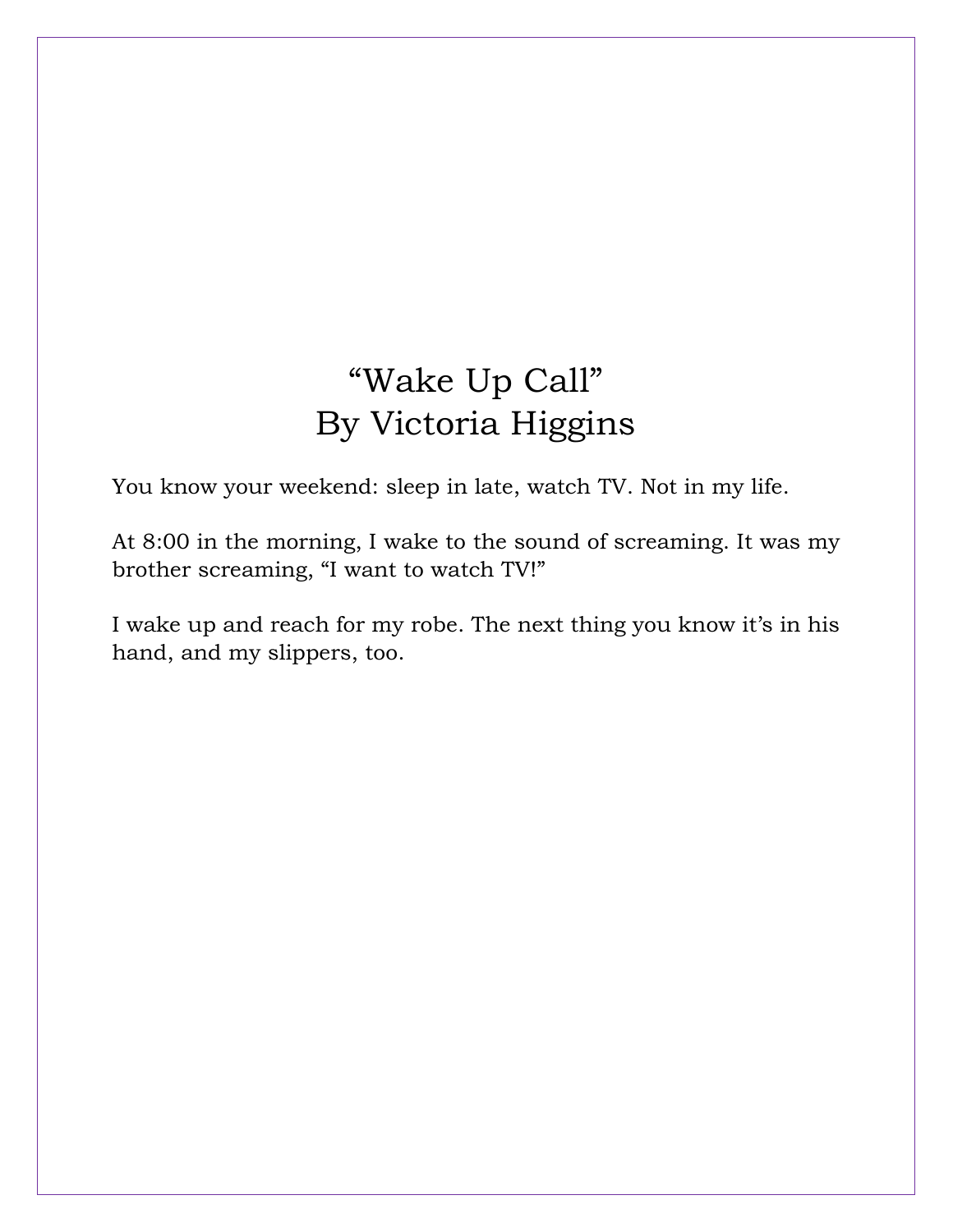# "Babies" By Ali Israel

When babies are born, nothing is the same.

No attention, so boring, and loud. But the good thing is that sometimes babies are fun. Parents are almost always in a bad mood.

When my sister was born and we were in France, she was so tired at the breakfast table she closed her eyes, and then when we called her name she would jump.



#### **Knucklehead Warning:**

**If your mom has a baby, be prepared for tantrums.**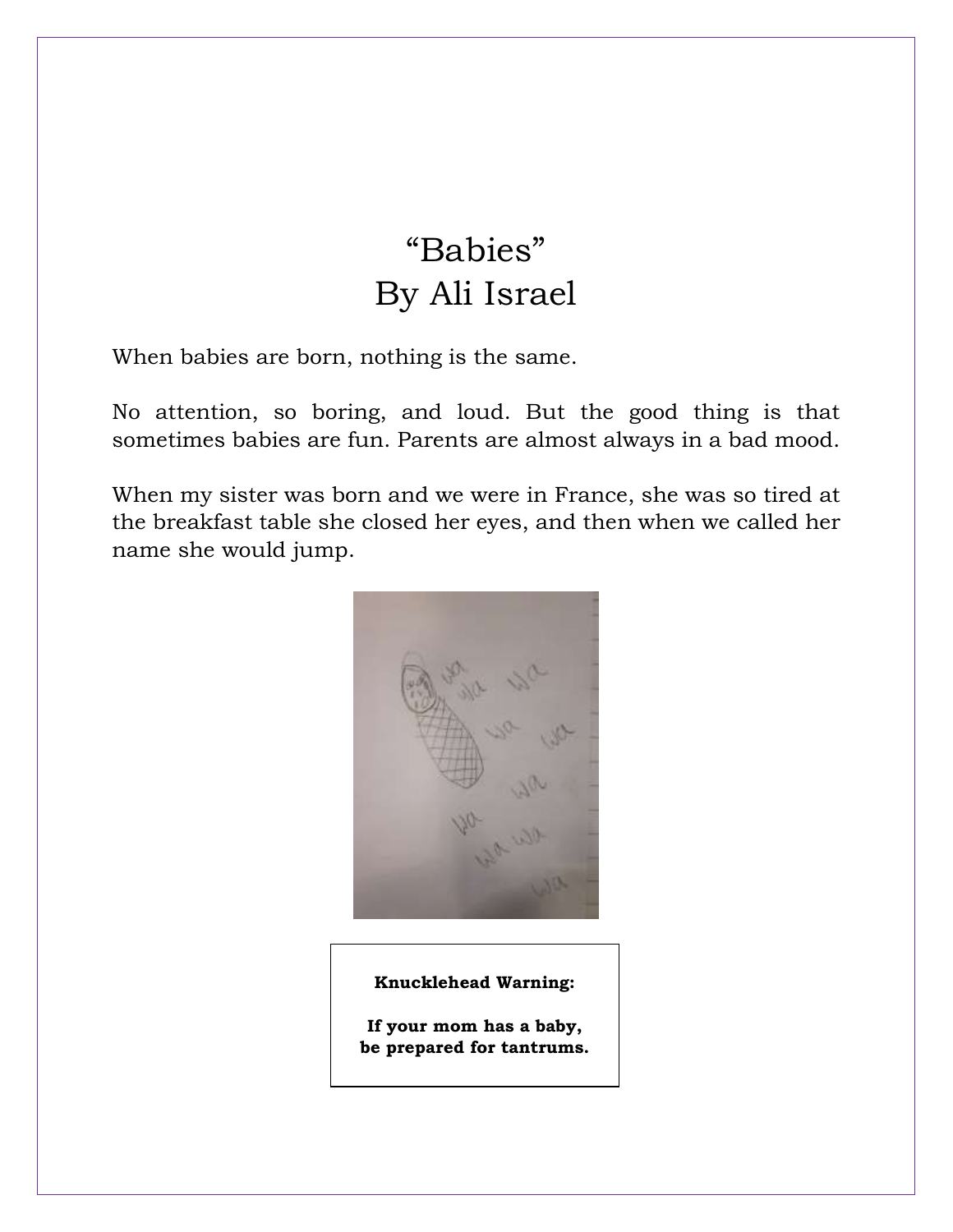# "Two Dumb, Dumb Brothers" By Milan Jayaraman

"I'm gonna kill you so bad!!!" I screeched.

"If you can catch me!!" my brother Rohan chuckled.

My name is Milan Jayaraman, and my brother just threw my Lego and it broke to pieces, so I'm gonna kill him so bad.

"Luckily Mom and Dad aren't here to see this," I sighed.

"See what?" my brother asked.

"This!" I yelled. I sprinted towards my brother and broke his arm.

Then my mom came home. She saw my brother with a broken arm crying on the floor.

"I'm gonna kill you so bad!" my mom roared.

"If you can catch me!" I chuckled.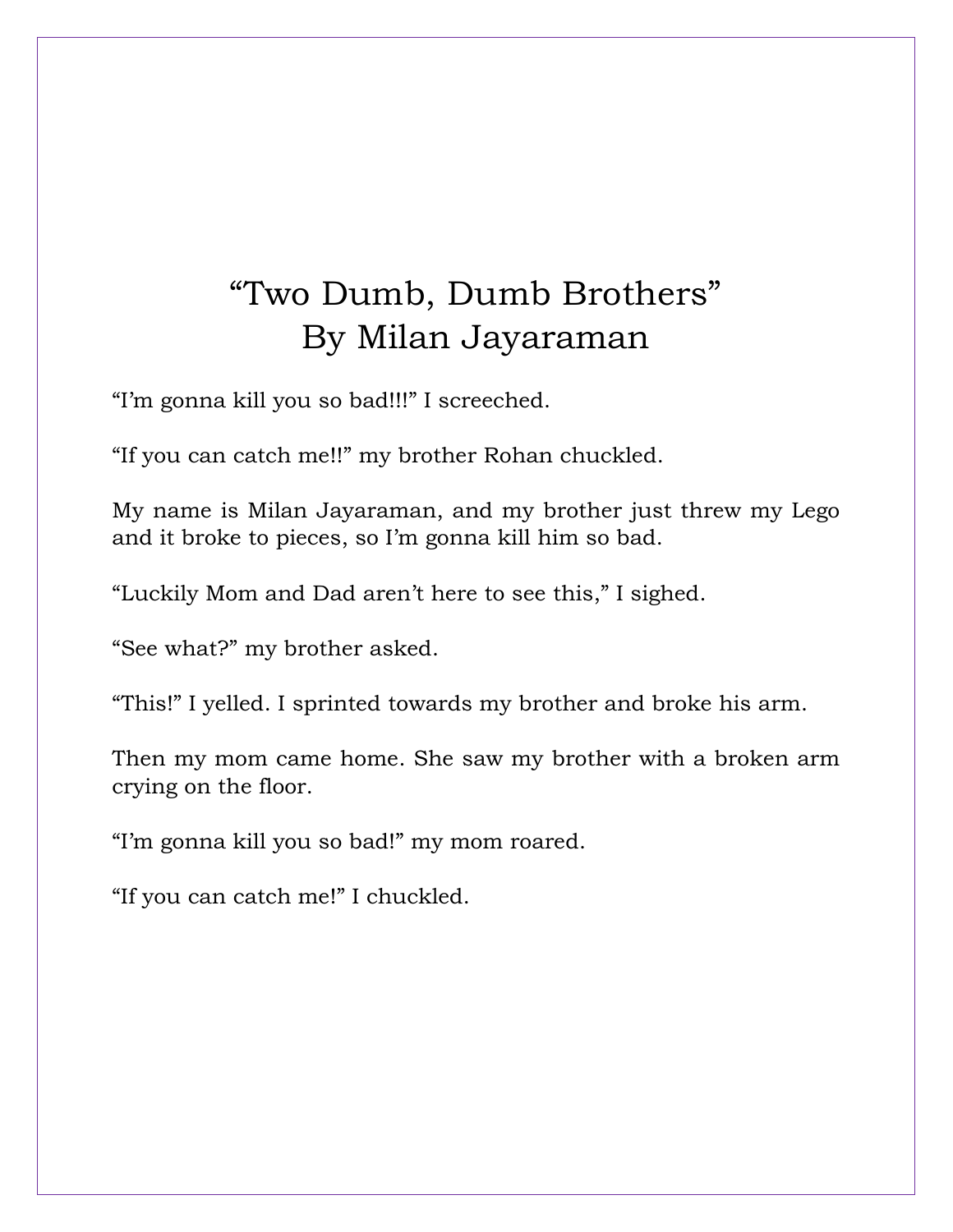# "WHAT is That?" By Petra Johnson

When I was born, my parents were reasonably excited. After all, they had a kid now. They stayed at the hospital, I slept through a couple of storms, and then we went home. This was great! They showed me around.

"Look, Petra, a door!"

"Look, Petra, a room!"

"Look, Petra, a couch. You sit here!"

"Look, Petra, a toilet! Don't go swimming in there."

And finally, last but not least, "Look, Petra, the Cat!" (Yeah, I needed to capitalize that.)

"Look, Mister, our new baby!" The poor thing looked at me, terrified. Then it ran mewling into the bathroom, to go swimming in the toilet.

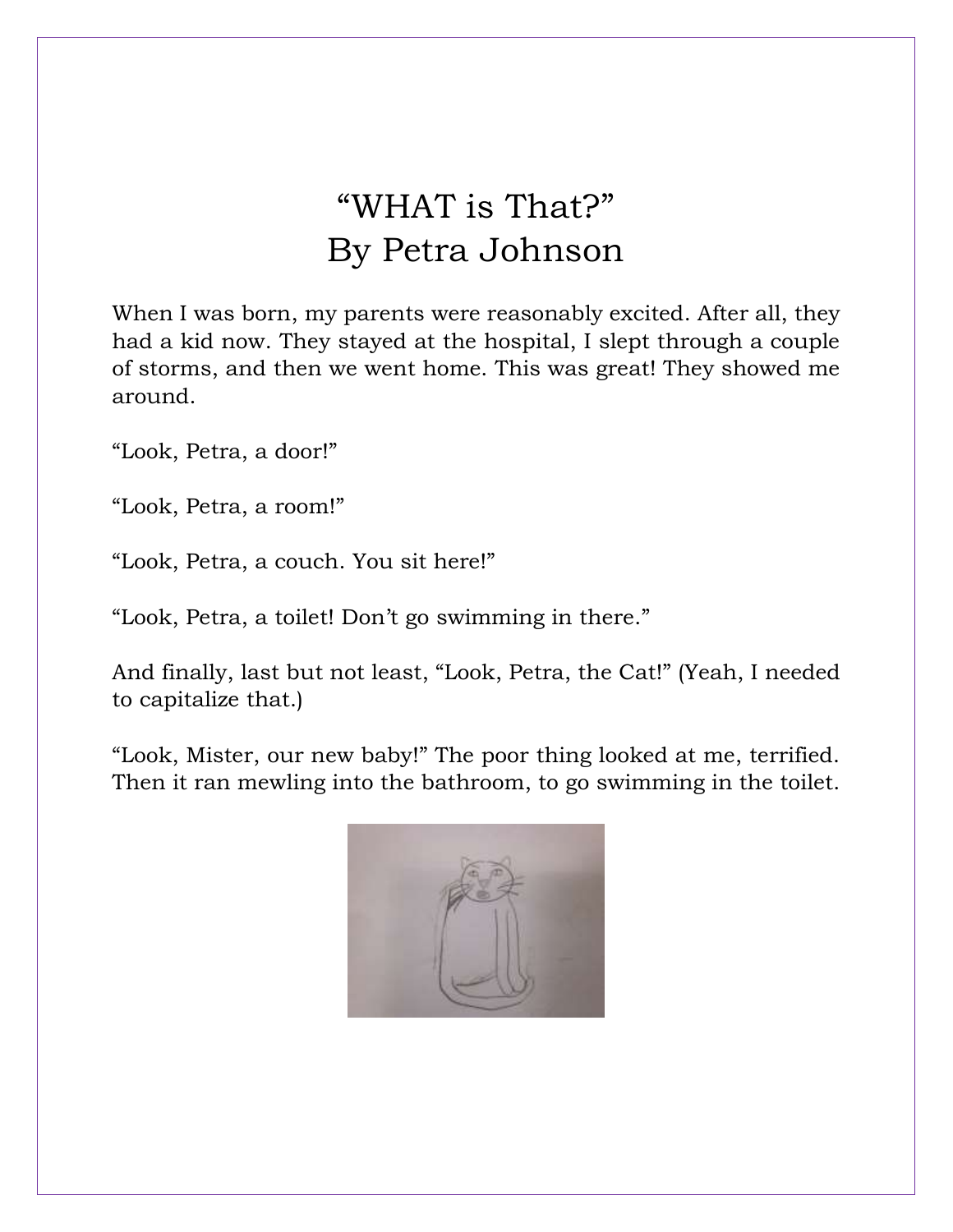# "The Ant Attack" By Mason Kaplan

When I was 5 I tried to annoy fire ants. I put crayfish in with them and they all started attacking me. I screamed for my mom. We ran away.

**Knucklehead Warning:**

**Do not do this!**

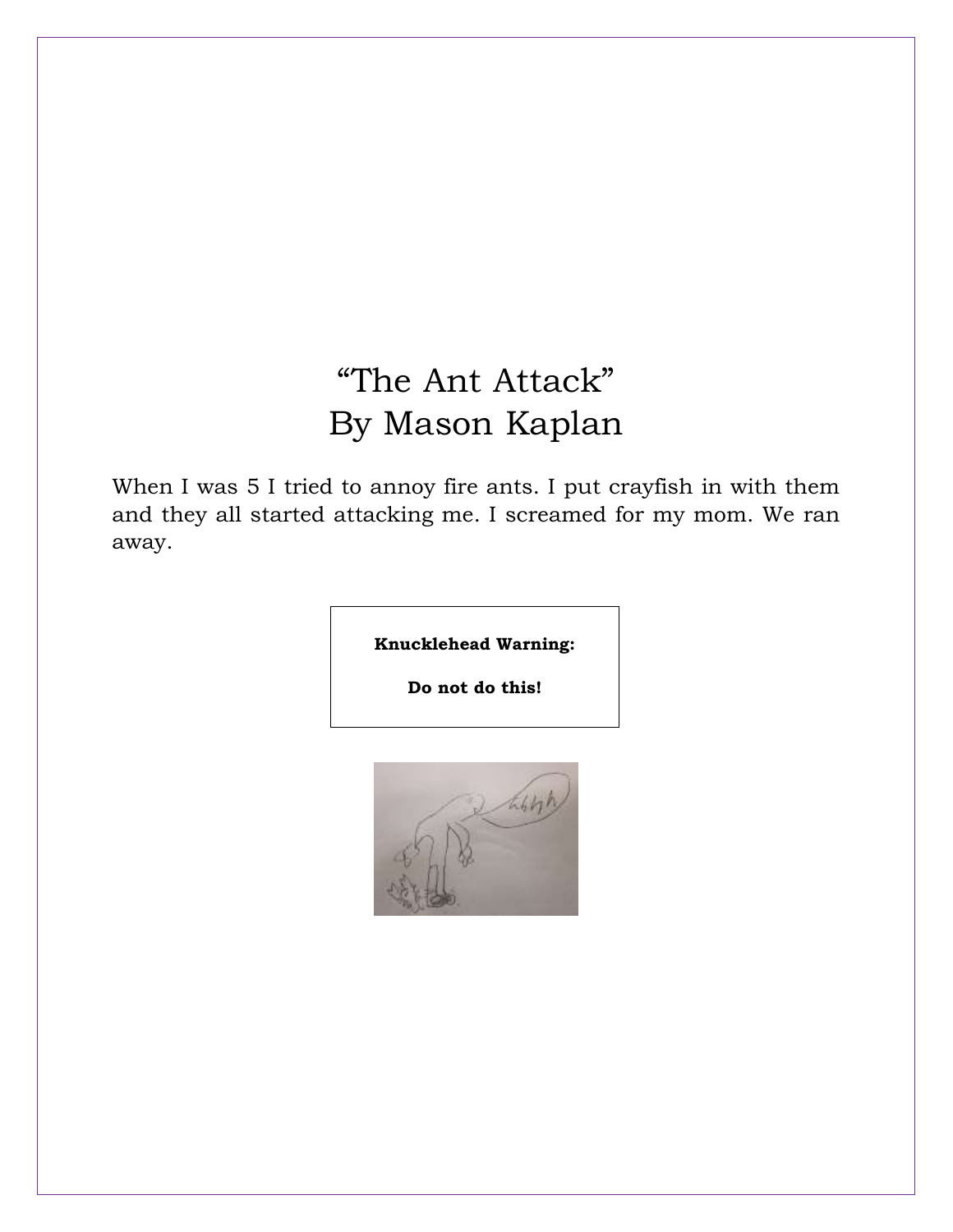# "Louise, What Is That Up Your Nose?" By Louise Khoury

My mom normally tells this story once a year or twice. My dad normally does the same. Okay, here it goes!

Once when I was three years old, I went into my mom and dad's bedroom and I stuck a fish sticker up my nose. My mom was going crazy and she told me to stay still, but I sniffed right when she was about to grab it. My dad said I would be fine. We called the doctor anyway. He said it was NOT fine. It could get stuck in my brain. We went to the ear, nose, and throat hospital. The doctor took these creepily long tweezers and got it out. I got a cherry lollipop.

The End!

**Knucklehead Warning:**

**Do NOT try this ANYWHERE!**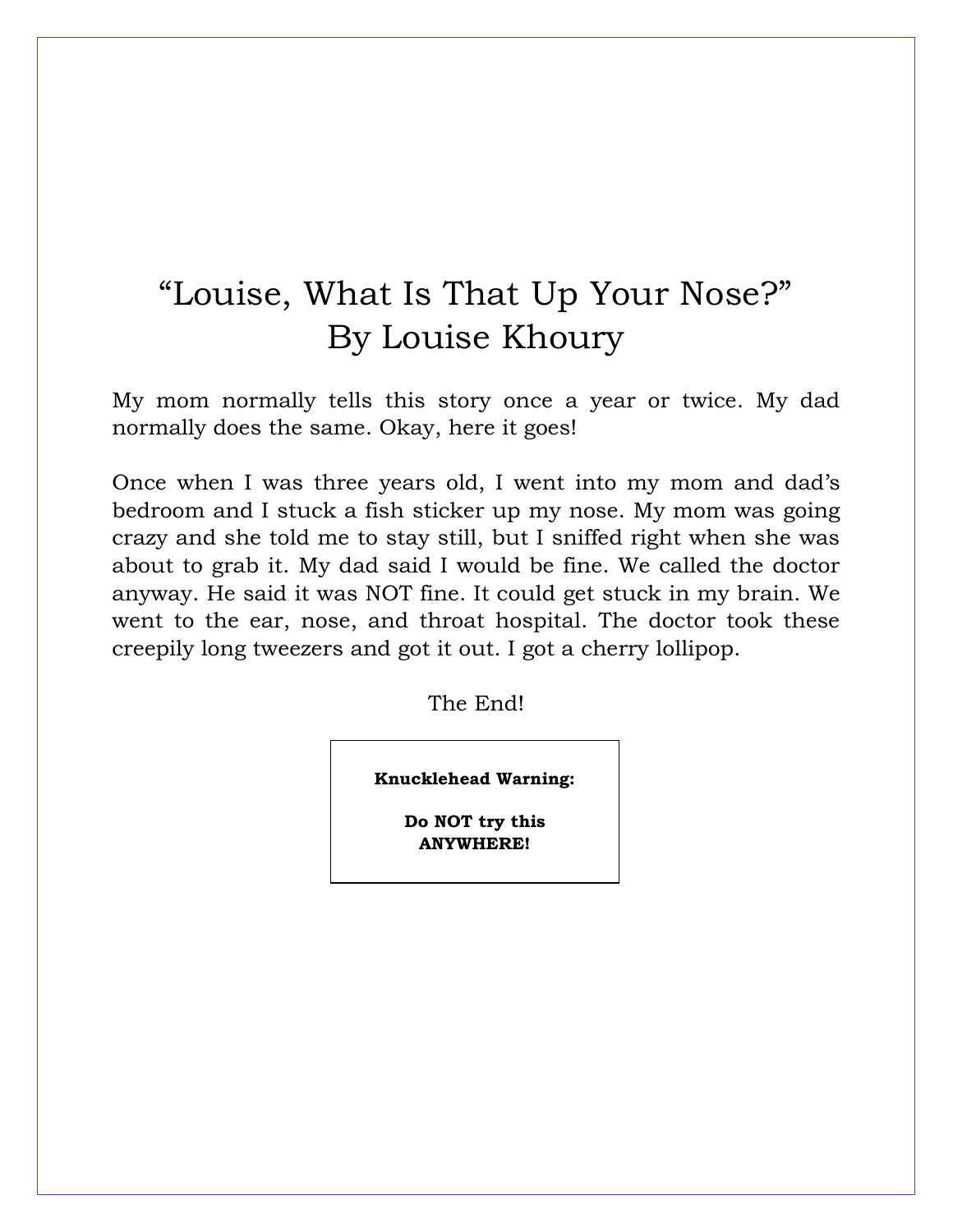# "Anuenue" By Miri Koltuv

A couple of years ago when I was 7 me and my family went to Hawaii. Me, Max (my dad), and Dora (my sister) were driving to the planetarium. The GPS said, "In 10,000 feet, turn left onto Anuenue Street."

And then the GPS said, "In 800 feet, turn left onto Anuenue Street." And then the GPS said, "In 500 feet, turn left onto Anuenue Street." And then the GPS said, "In 300 feet, turn left onto Anuenue Street." And then the GPS said, "In 100 feet, turn left onto Anuenue Street." And now it is a catch phrase, like "Stop breathing my air.'

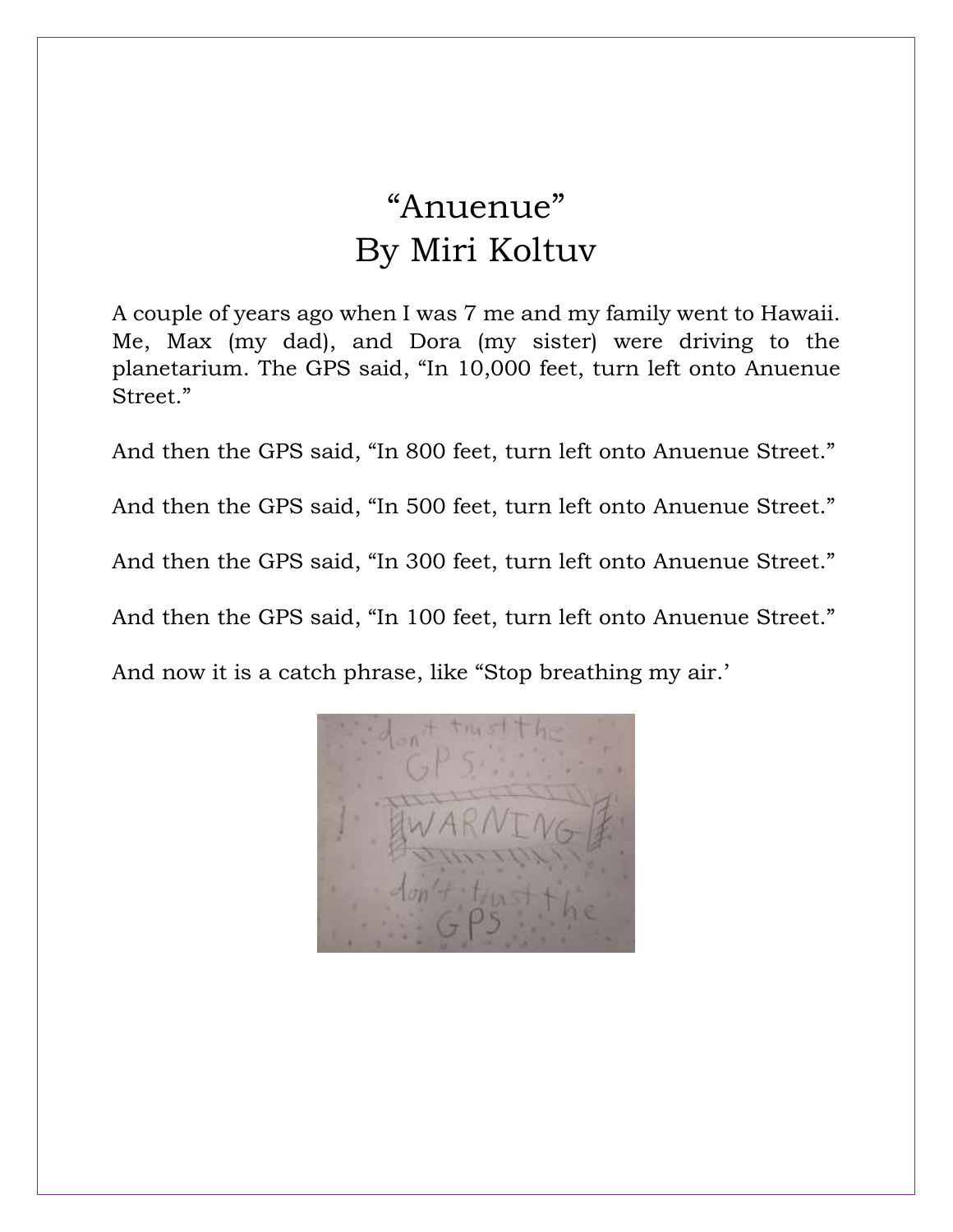# "Barfing" By Julian Kumar

It was a sunny day. My family and I were going to a garden. (God knows where.) Well, I was just going to relax when my little brother was gagging. What happened? Let's just say the car smelled like barf.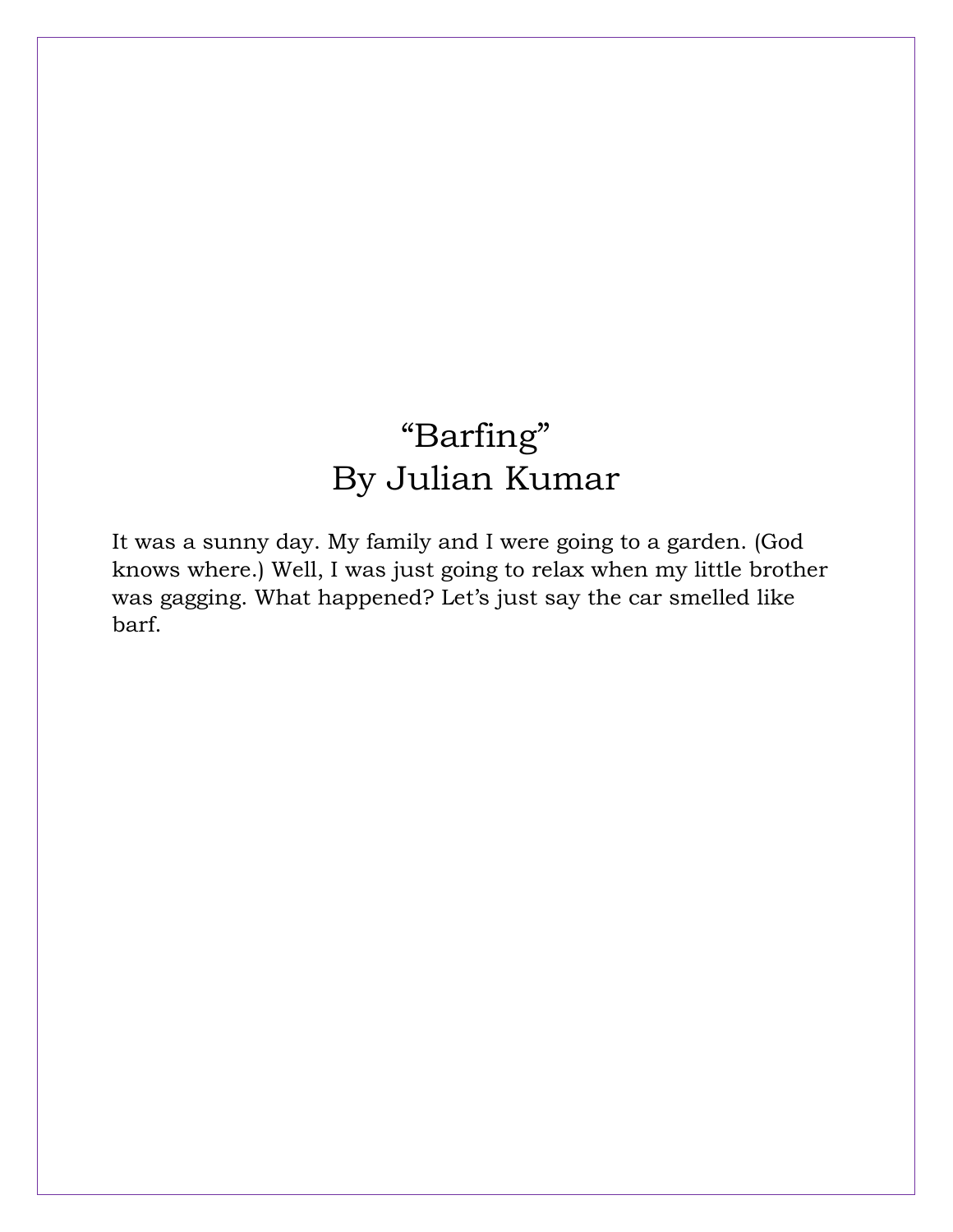# "My Kind-of-Crazy Sister" By Khalil Ladak

It was my dad's birthday. My sister wanted cake. My mom said, "It's not ready."

"But I said I wanted some cake," my sister said.

"No, no, it's not ready."

P.S. My sister still does the thing where she copies me.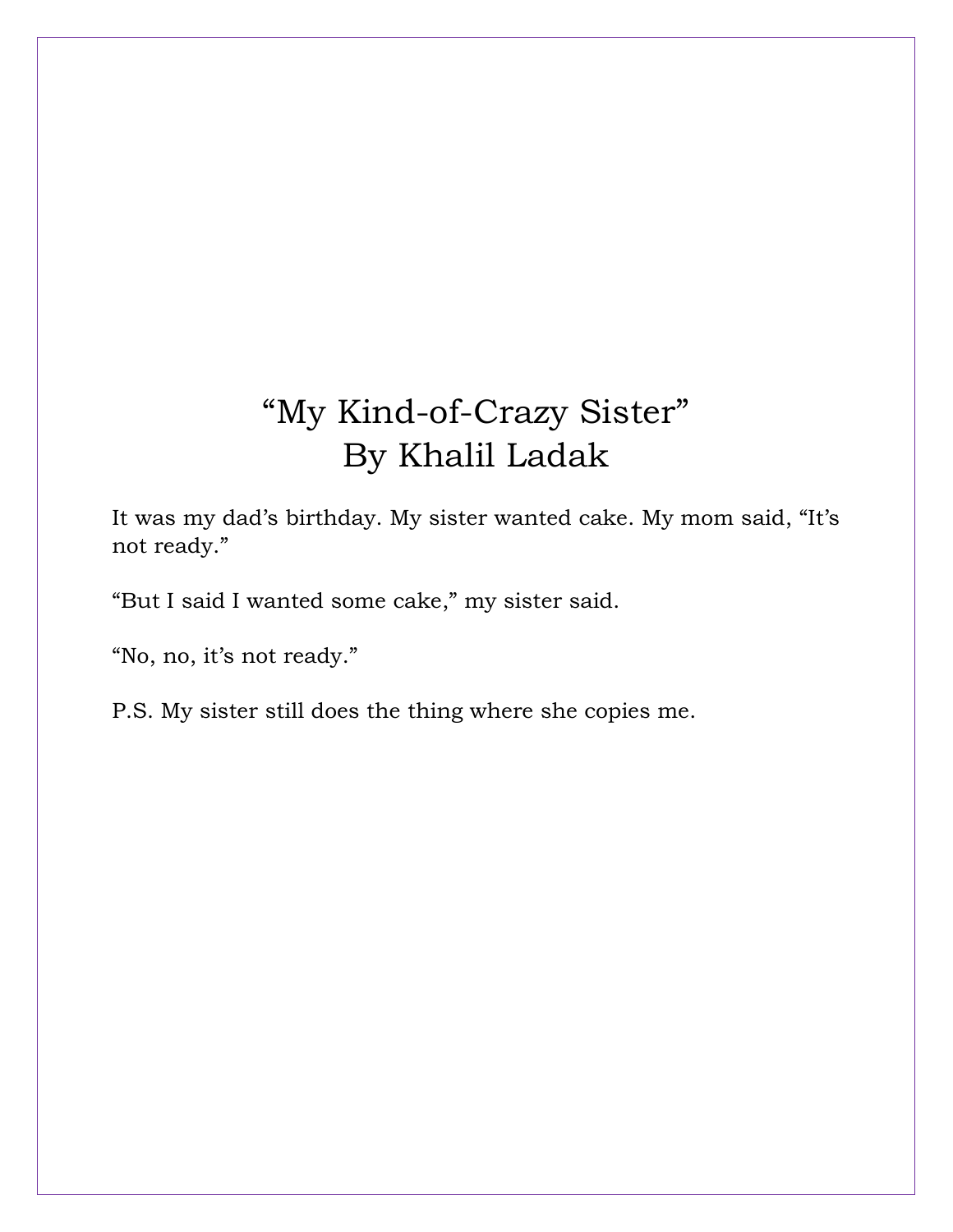# "Emily Dickinson" By May Lazarus

My dad kept on teaching me and my brother weird and funny ads, and my mother kept getting really annoyed, so she finally said, "Why don't you teach them some Emily Dickinson?!" (Them meaning me and my brother.)

So my dad, just to get my mom annoyed, taught me and my brother an ad for a bank called Chicopee Savings Bank. And the ad also had stuff that they said in different languages that meant stuff like, "We're there for you," and there was this thing that was in Portuguese that sounded like this: "Nashu banku," and my mom got really annoyed, so we called her "Chicopee Savings Nashu Banku."

But just this weekend she made us go to the Emily Dickinson exhibit, which we didn't want to go to.

**Knucklehead Warning:**

**Do not recite this ad.**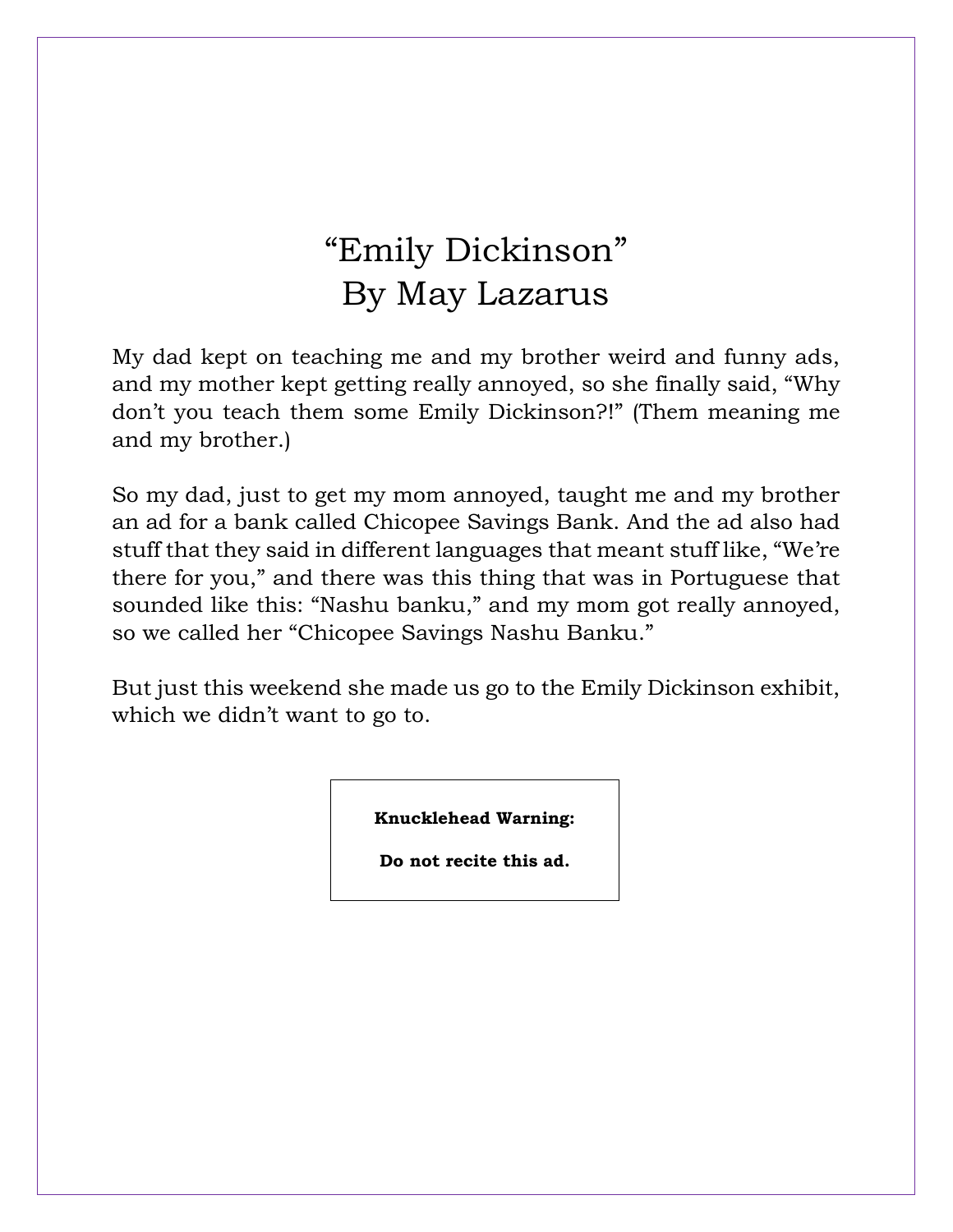# "Robbery" By Ssinjin Lee

When my dad was little and he was in bed, when a robber crept in behind the front door. My grandfather heard the robber and kicked the door down!! He knocked the robber out. And my grandma said, "You picked the wrong house to rob."

**Knucklehead Warning:**

**Do not do this if you get robbed!**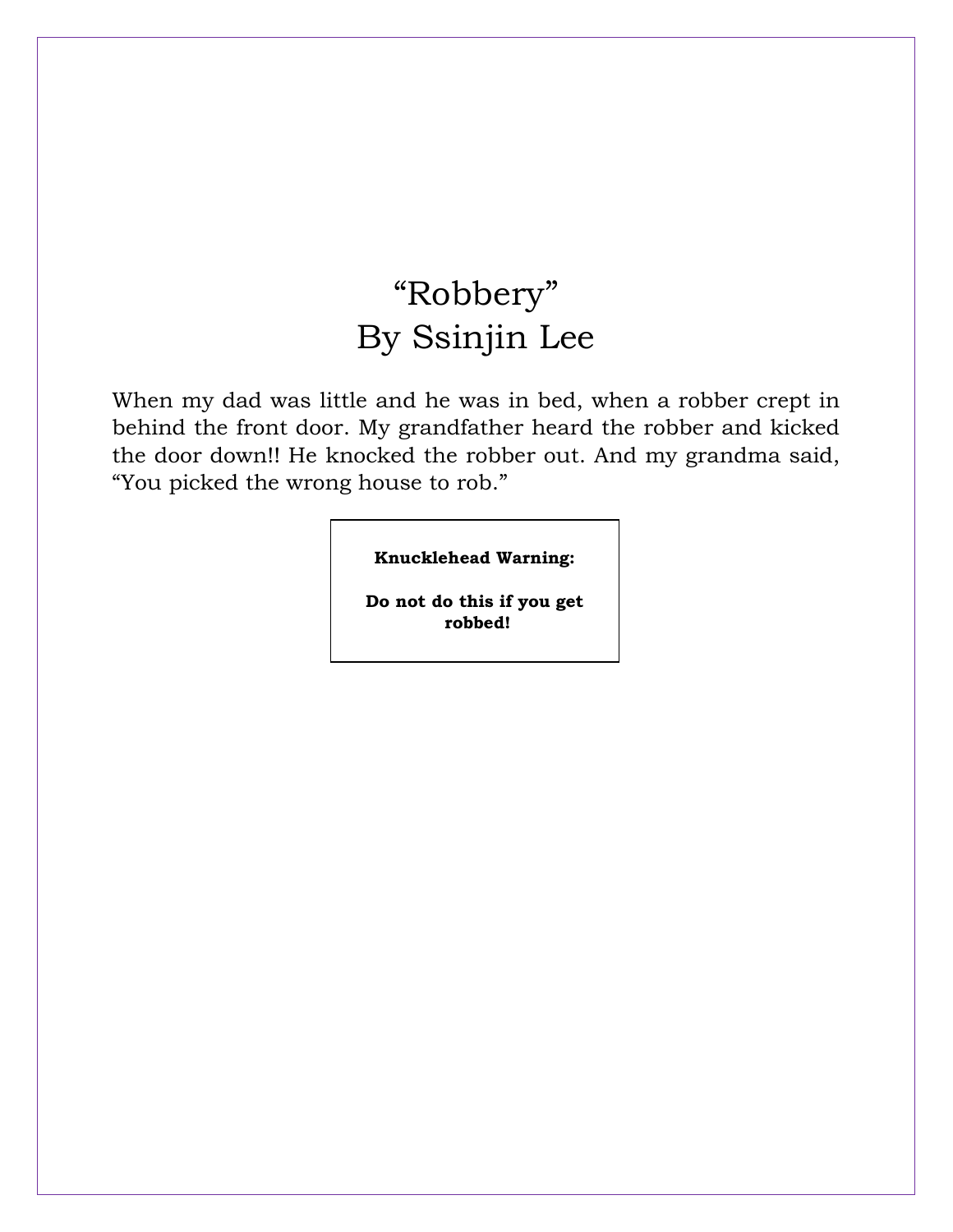# "Wishy-washy" By Carl S. Newman (a.k.a. Casper Levitt)

When my brothers got into soccer, I got bored of it. When my brothers got bored of binders, I got into them.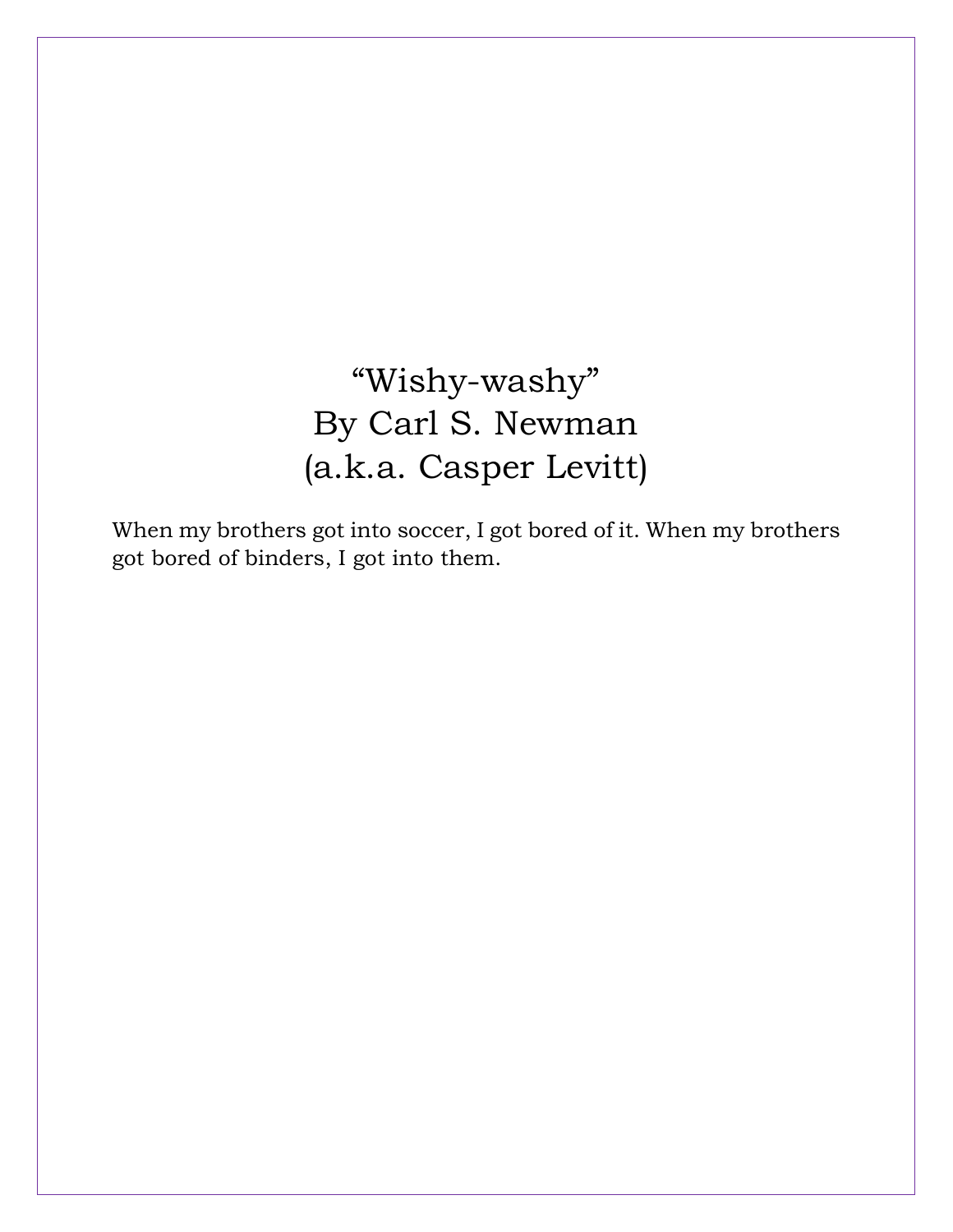# "Dodgeball" By Ben Levy

At a park called Carroll Park I was looking around a bush and I saw a dead rat. So I showed it to my friends and Noah, one of my friends, said, "Let's throw it at each other!" so we did.

Then later we got bored so we had a snowball fight and we threw the snowballs and then we went to check on the rat but it wasn't there. I turned around and Mike, my other friend, was screaming. The rat was on his leg, and it was not dead!

So I touched it, and so did Noah. We got a stick and hit it, so then it died. We kept hitting him, so mike got angry. We had a stick fight. I won. I did the worm (a dance) so then my lip bled.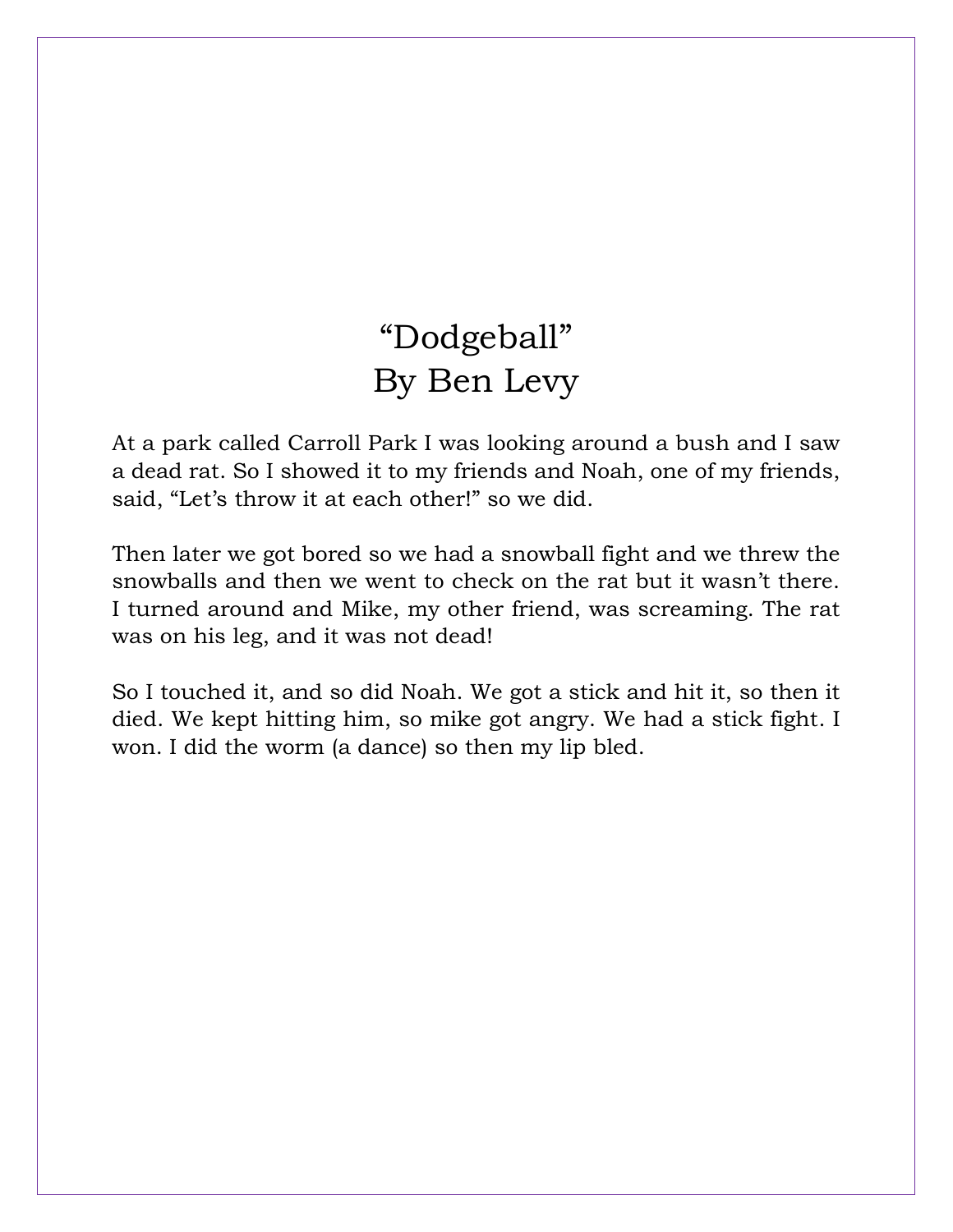# "Ping Pong Ball" By Dublin Liu

So one time my mom's friend came over and her son. So me and the kid played ping pong and we were hitting it back and forth. Then I slammed the ball, and it went into his mouth. I said, "I aimed it behind your head." Then he hit the ball so hard it bounced on the wall behind and went into my mom's wine glass.

**Knucklehead Warning:**

**Do not aim at the wall behind their head!**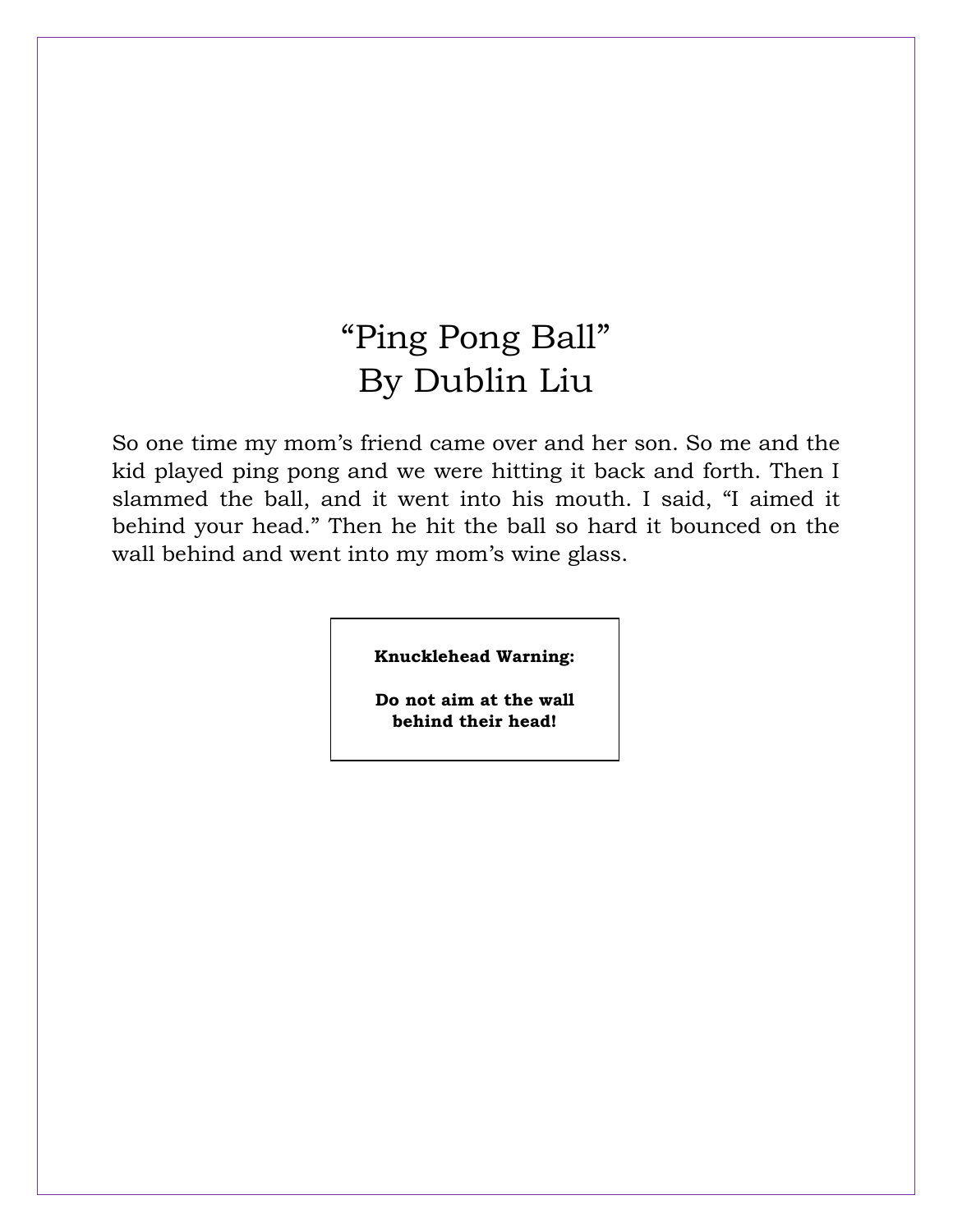# "Weird" By Theo Lodewick

It was Christmas. I asked for a car because I saw one outside. But when it was Christmas my mom gave me toy cars. So I started running around the house with cars. Then I had to go to the bathroom. I was so little I didn't realize the difference.

#### "No"

When I was young It was a sunny day. I said, oh I want To make a snow angel.

**Knucklehead Warning:**

**Do not try this at home.**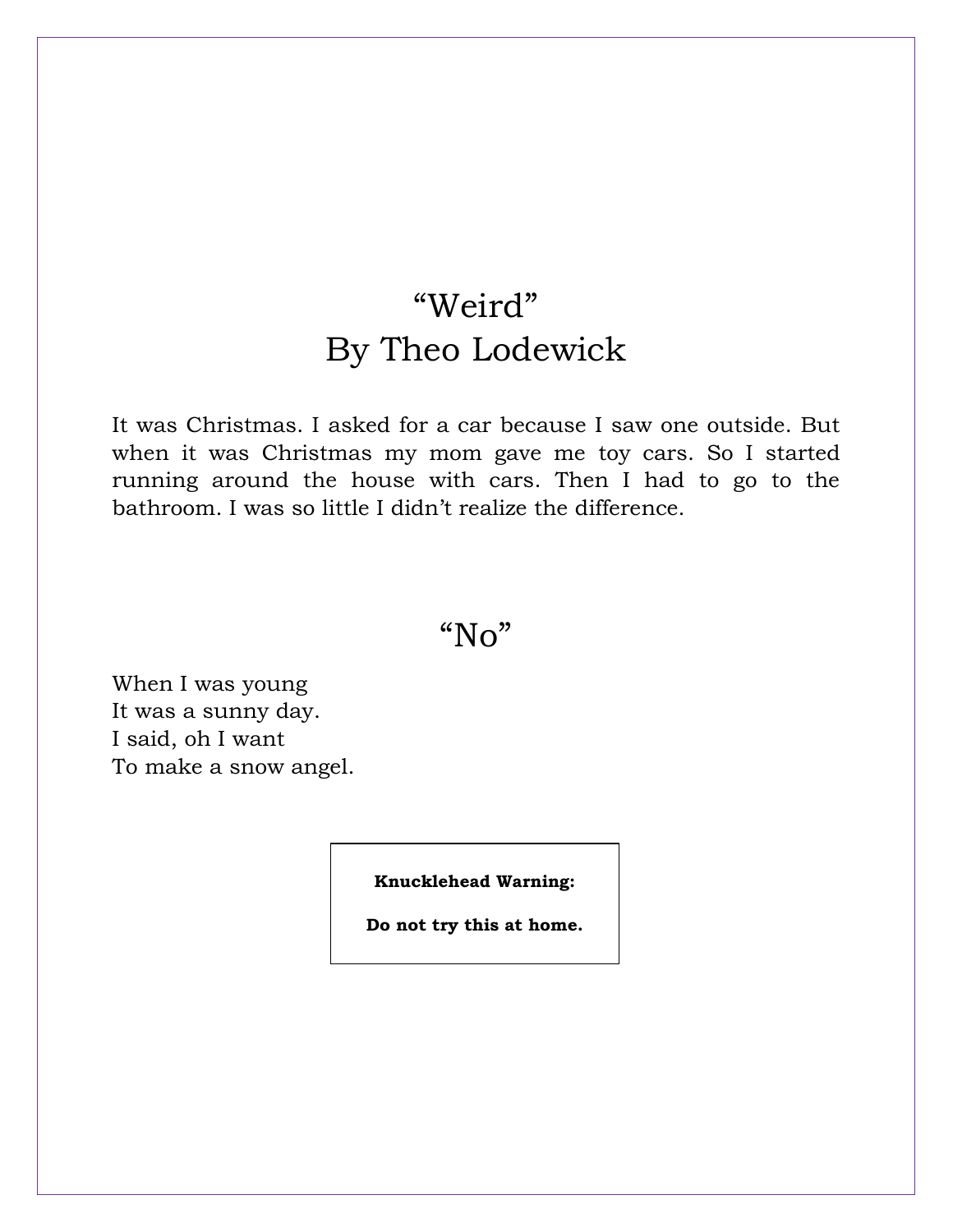# "What Happens When the Dog Runs Away" By Wells McDonald

I remember when I was 6 I had just got a dog and we went to Connecticut. But we had recently found out that she could run and then that she could jump. Boy, she can jump! Boy, she can jump. She can jump at least 6-8 feet, and there's only 4 feet keeping her from the world.

The guy that took care of our house was there when it happened. The guy that took care of the trees came and knocked. The guy that took care of the house opened the door and the dog ran. She crossed the street into the graveyard. She ran round and round. Finally she pooped. That's where I caught her.

And later on, she did it all again.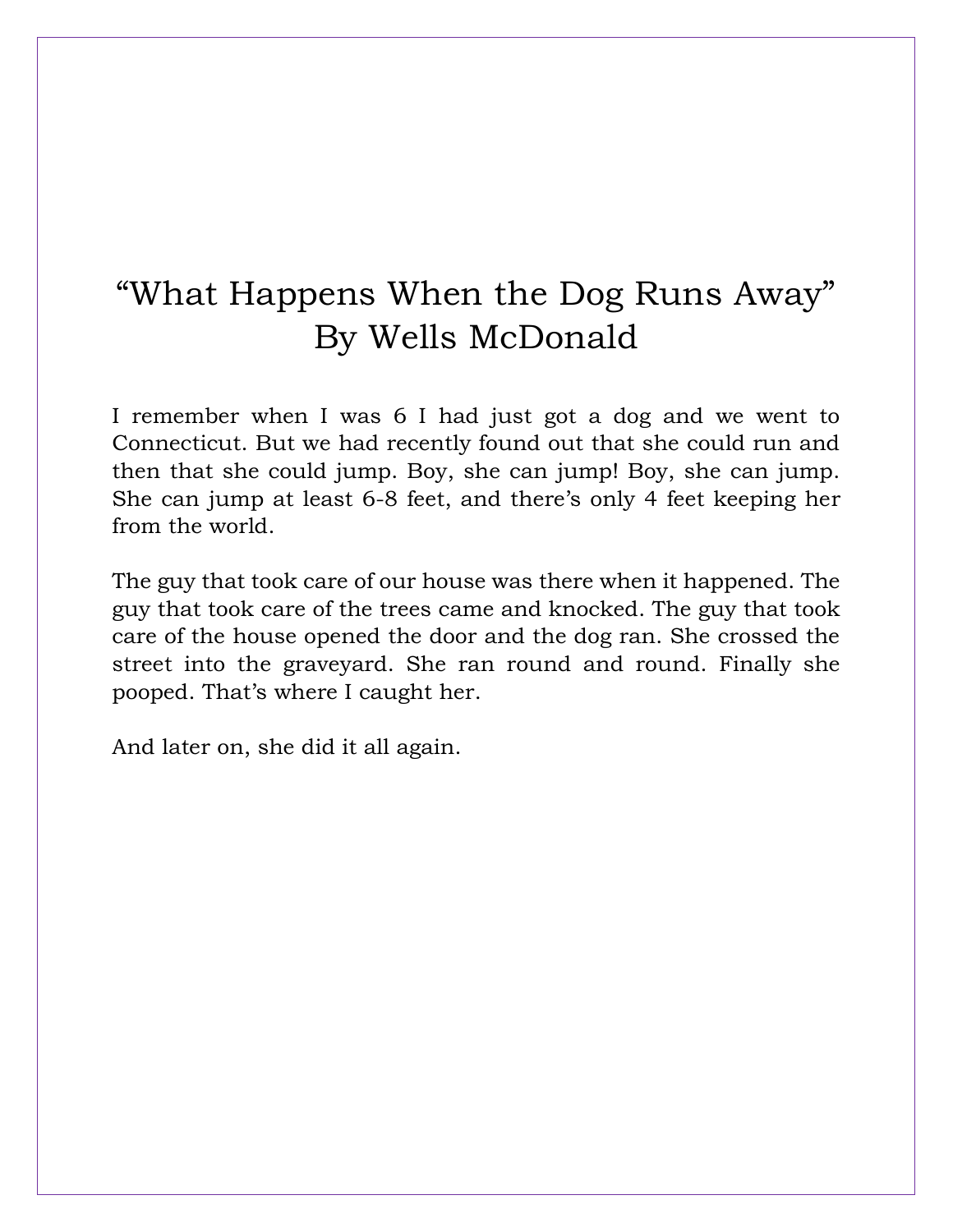# "Cat in the Car" By Ulysses McKittrick

Our old cat Ferdinand (Ferd for short) did not like going outside and did not like travelling. So when it came to driving to our beach house, Ferd and our car was not a good combination. For example, one year we had the amazing idea of bringing Ferd with us. At about the middle of the car ride, the whole car reeked. My dad pulled over to the curve and stepped out. He lifted the trunk and found a hot smelly cat poo.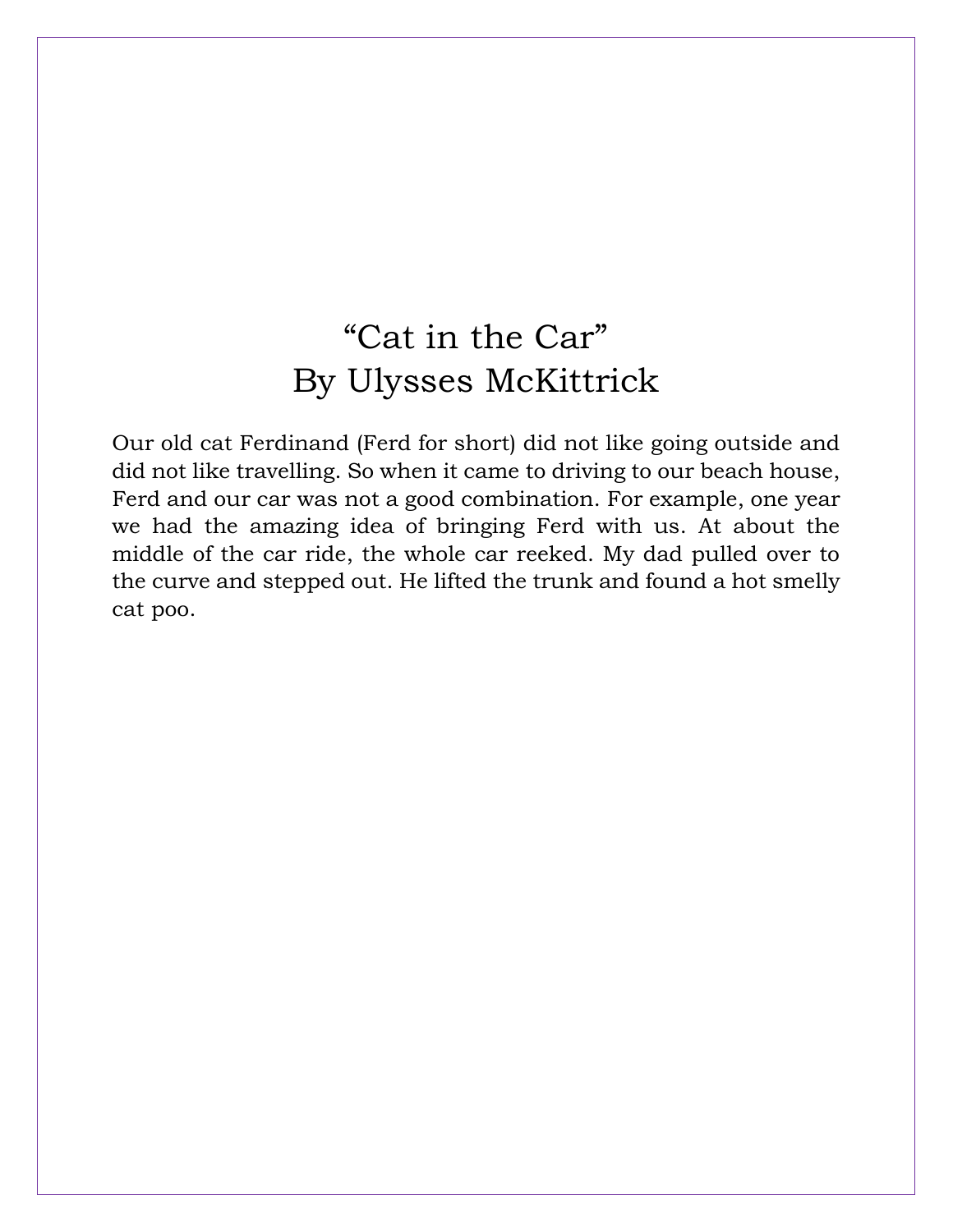# "Finger Nail?" By Alastair McLaughlin

Once when I was about six I was on a scooter. I was going downhill and was turning a corner, and I tipped a little bit too far to the side and crashed to the ground. Then I felt a pain in my finger and before I could even look at my finger I saw a weird shaped rock. Then I looked more carefully and saw that it was my finger nail. My whole finger nail had come off and where my finger nail used to be was just blood.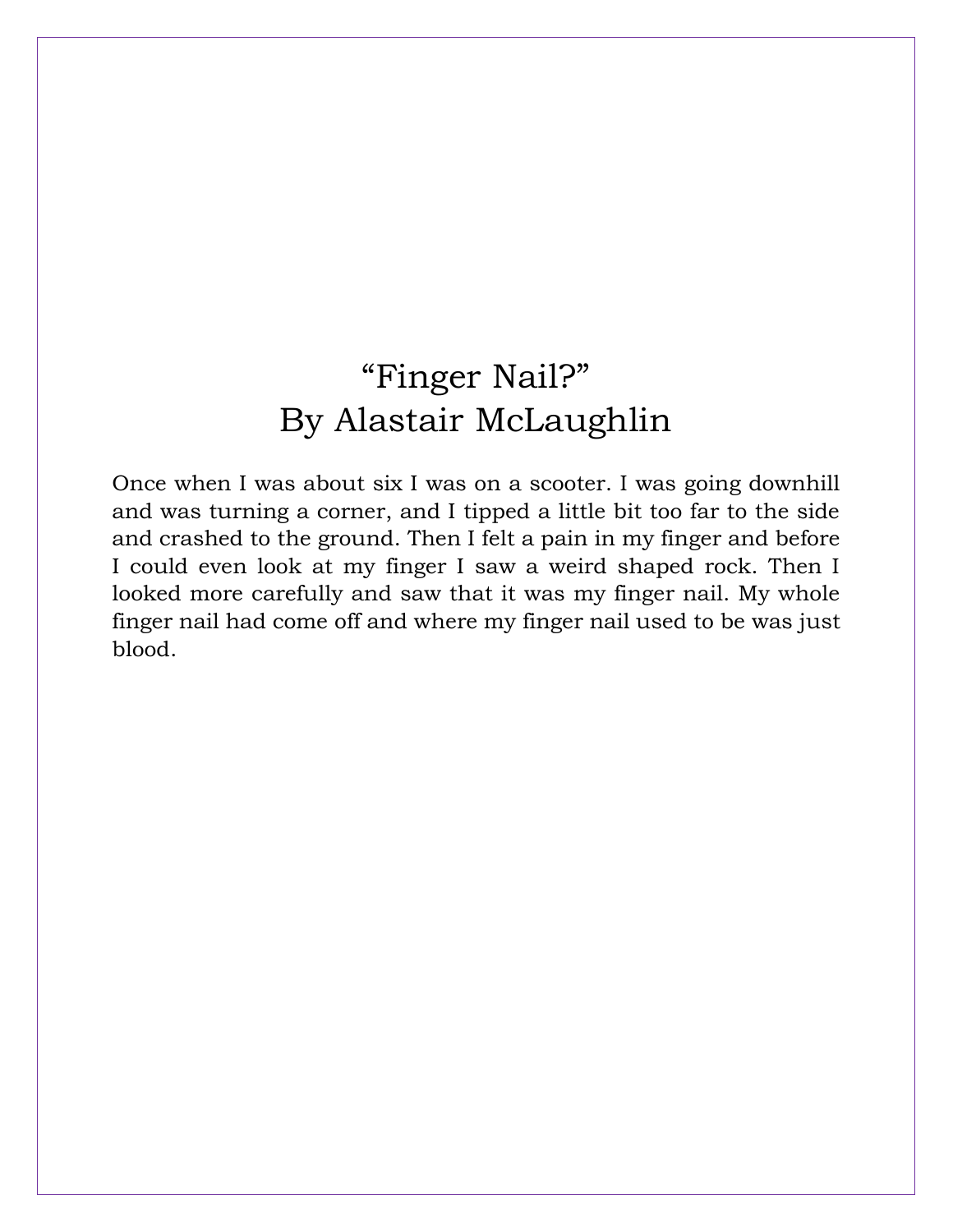# "Mayhem in the Car" By Gracie McWatt

I was in the car with my sister when she shoved me. I poked her. She pinched me. I pinched her back. She elbowed me. I shoved her. She banged me on the head twice. I slapped her. She slapped me. I slapped her, she slapped me, back and forth, back and forth, back and forth.

"Ow!" I said.

"Ow!" she said.

"QUIET!" my baby sitter said, who was driving us home. "Stop, or you won't get any TV when we get home!"

And we didn't touch each other for the rest of the ride. (Sort of!)

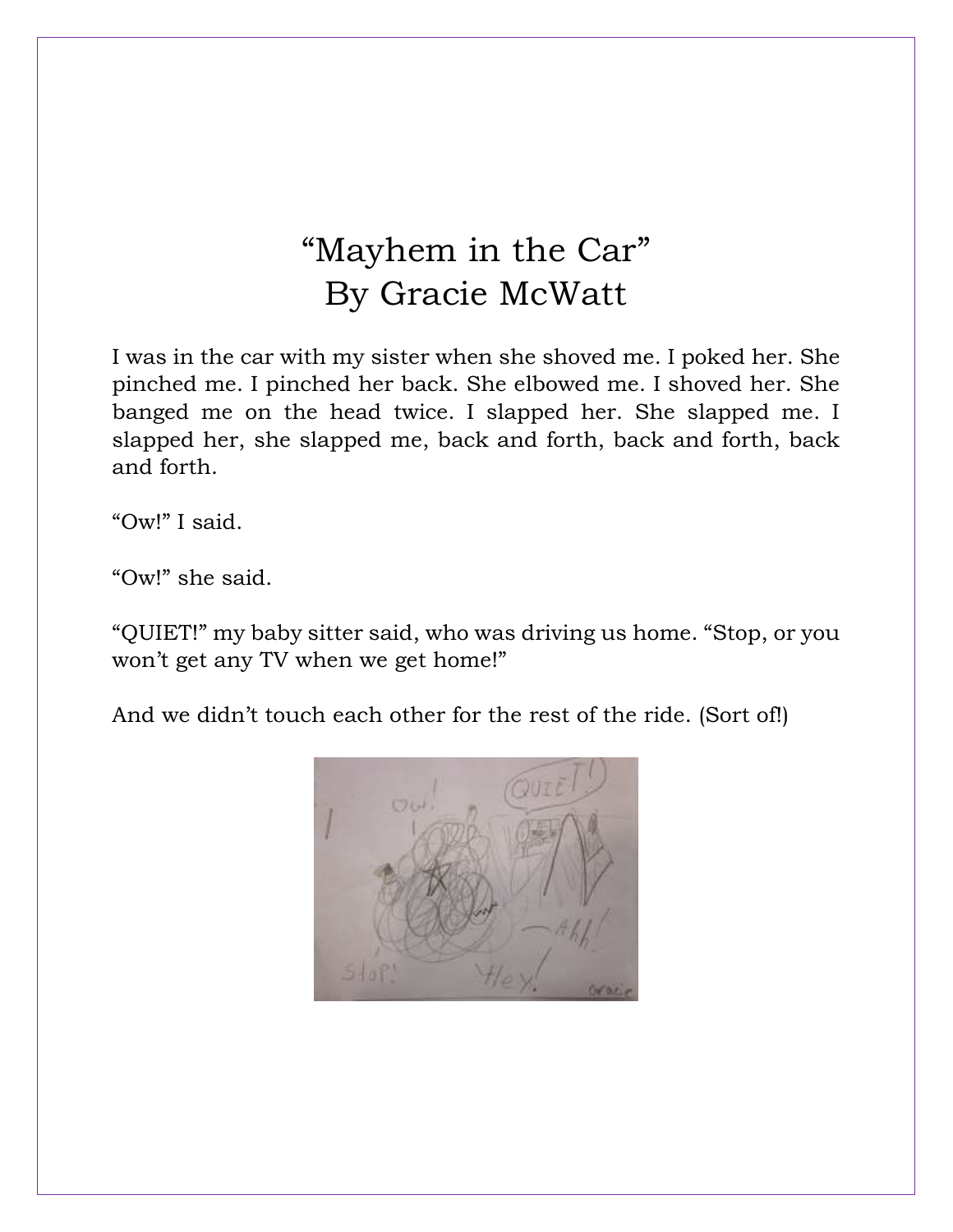# "Dress Up" By Asha Melvani

I was seven years old and Nikita (my sister) came walking out with a sexy red scarf hanging around her neck and a very baggy shirt on.

"Why are you so dressed up?" I asked her.

"I'm trying to dress like Mom," she explained, while clipping on some giant clip-on earrings. My mom was, and usually is, wearing a baggy stylish shirt and thin leggings.

"I'm going to go dress up like Nani," I said. I went inside and got into some clothes. When I came out, I was wearing baggy Adidas pants, a bra, a leather jacket, and green striped socks with leather boots. "Nani," I said, "aren't I dressed just like you?"

"DEFINITELY NOT, ASHA! HOW DARE YOU SAY I DRESS LIKE HOW YOU'RE DRESSED!" my Nani said angrily.

**Knucklehead Warning:**

**DON'T UPSET YOUR NANI!**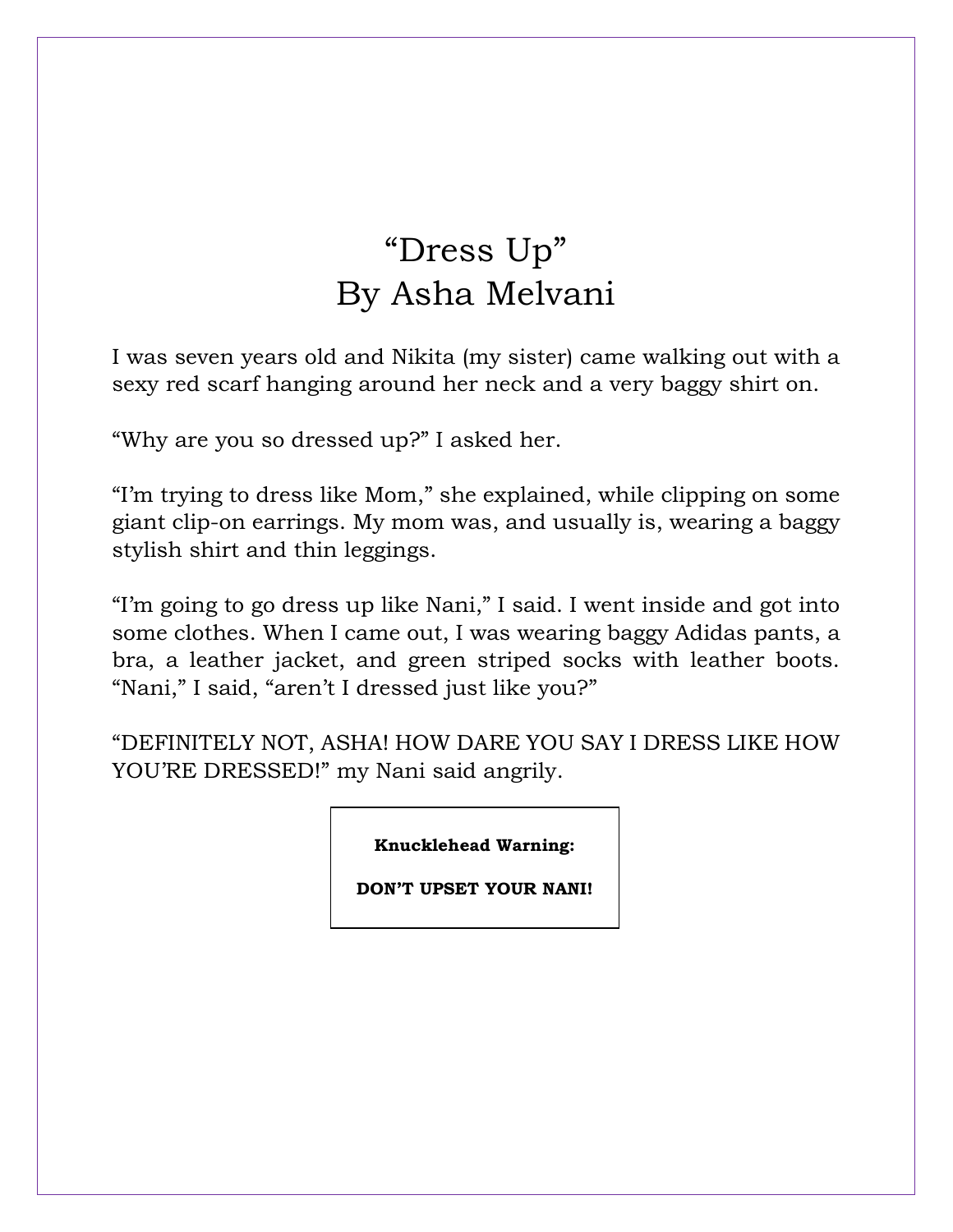# "When I Broke My Brother's Computer" By Aurelia Mentzer

When my brother went on a play date, I was alone in the house. I was bored, no one to play withy. Then I got an idea. I should break my brother's computer.

First I grabbed the computer and threw it on the rug. Then I started kicking it, but instead of hurting it, I was just hurting me.

One minute later I grabbed it again and smashed it against the AC. It made a big crack in the motherboard.

Then after that I started jumping on it and I broke everything in it.

"Wait! I didn't break *everything*," I said. "Let's break his bitcoin miner!"

I snatched the bitcoin miner and just…simply threw it out the window.

Ding dong! The doorbell rang. It was ETHAN!!! He stormed into our room, and screamed, "Aurelia!"

The End.

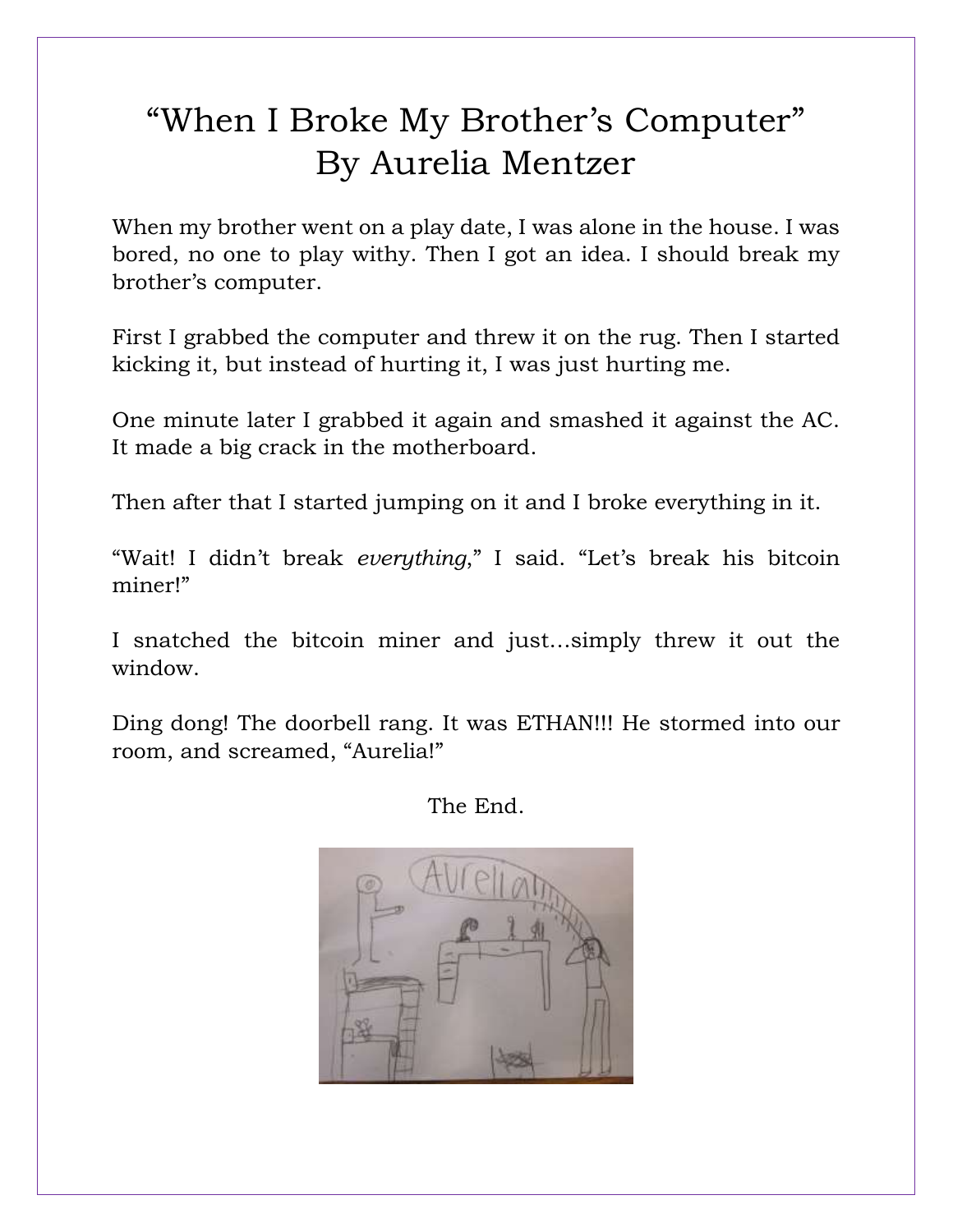# "My Hair!" By Michaela Moloney Seshan

My dad was taking a shower. One thing you should know: my dad doesn't open his eyes in the shower. He pumped the shampoo (not looking) and put it in his hair. Really stupid. Why? Simple. It's April Fools' Day, and I put hot sauce in his shampoo.

30 minutes later my dad was running around, yelling, "My hair!" He said it was like a fire.

I confessed. (In my defense, I did yell "April Fools!" at the top of my lungs.)

**Knucklehead Warning:**

**Do not try this on a family member or friend— For pretty obvious reasons.**

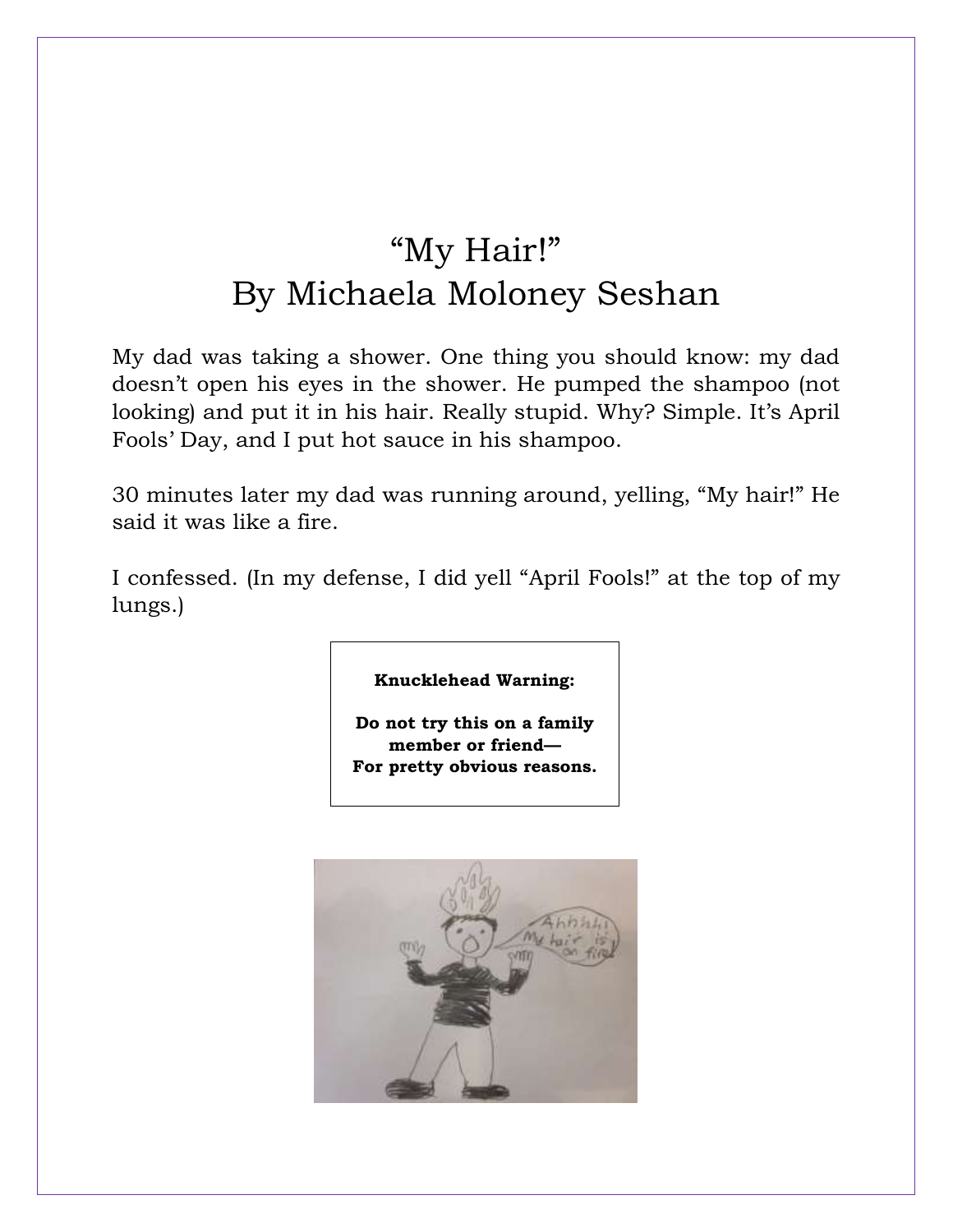#### "Birthday!" By Nia Nelson

On my first birthday, my parents had bought a big cake. I was so excited to eat cake. Finally it was cake time. I sat in my birthday chair. I couldn't wait for the Happy Birthday song. Even though the song is only three minutes, it felt like three hours. Finally I blew out the candles. Instead of my mom cutting me a piece of cake I just put my whole head into the cake. When I lifted my face I was covered in frosting. I had to take a bath.

The End

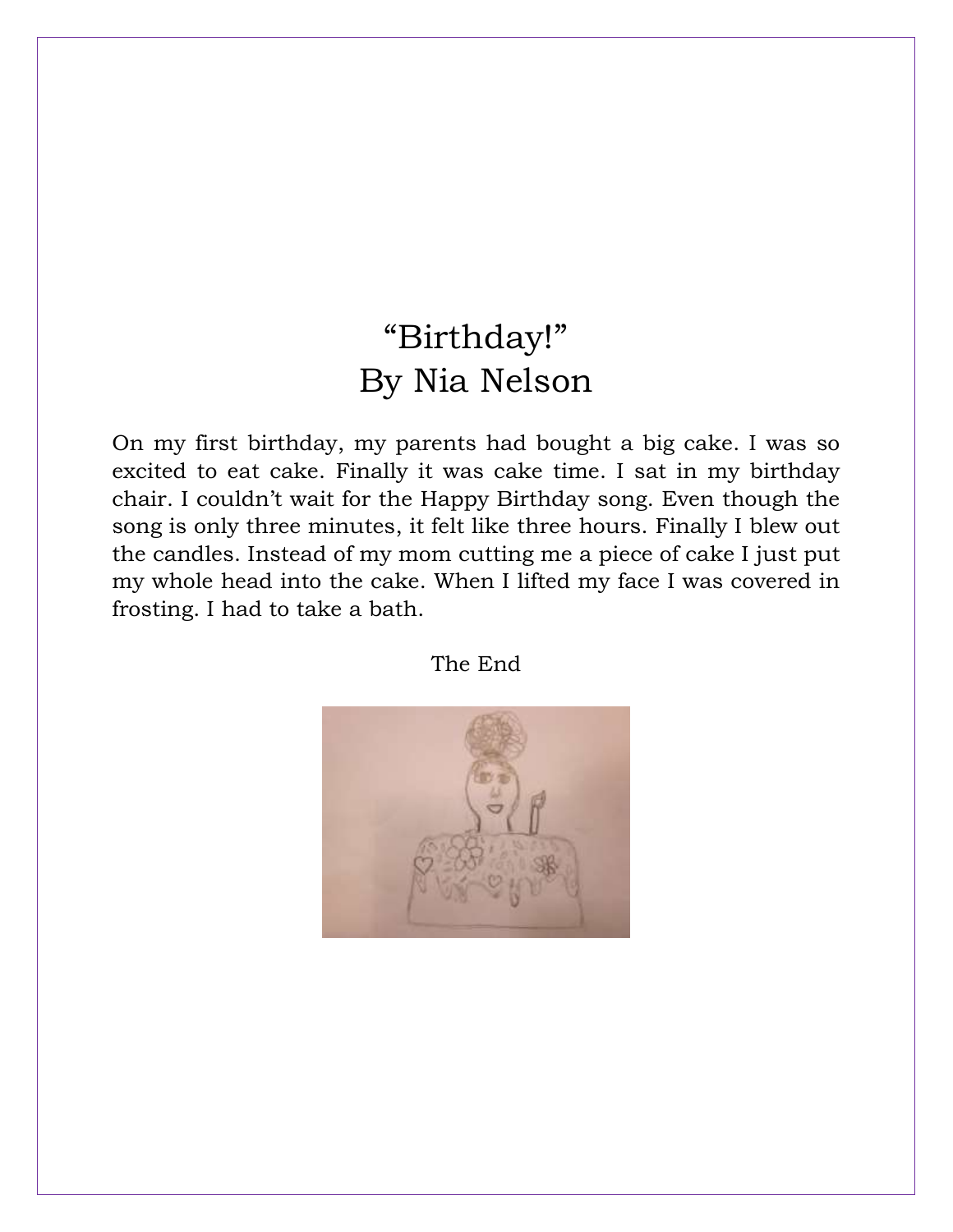# "Scorpion Hunt" By Xander Nicolich

In 2016/17 (over New Year's) I went to Tulum in Mexico. It was not like a holiday. Well, I did do a scorpion hunt. I did not find a scorpion. I found 100,000 ants.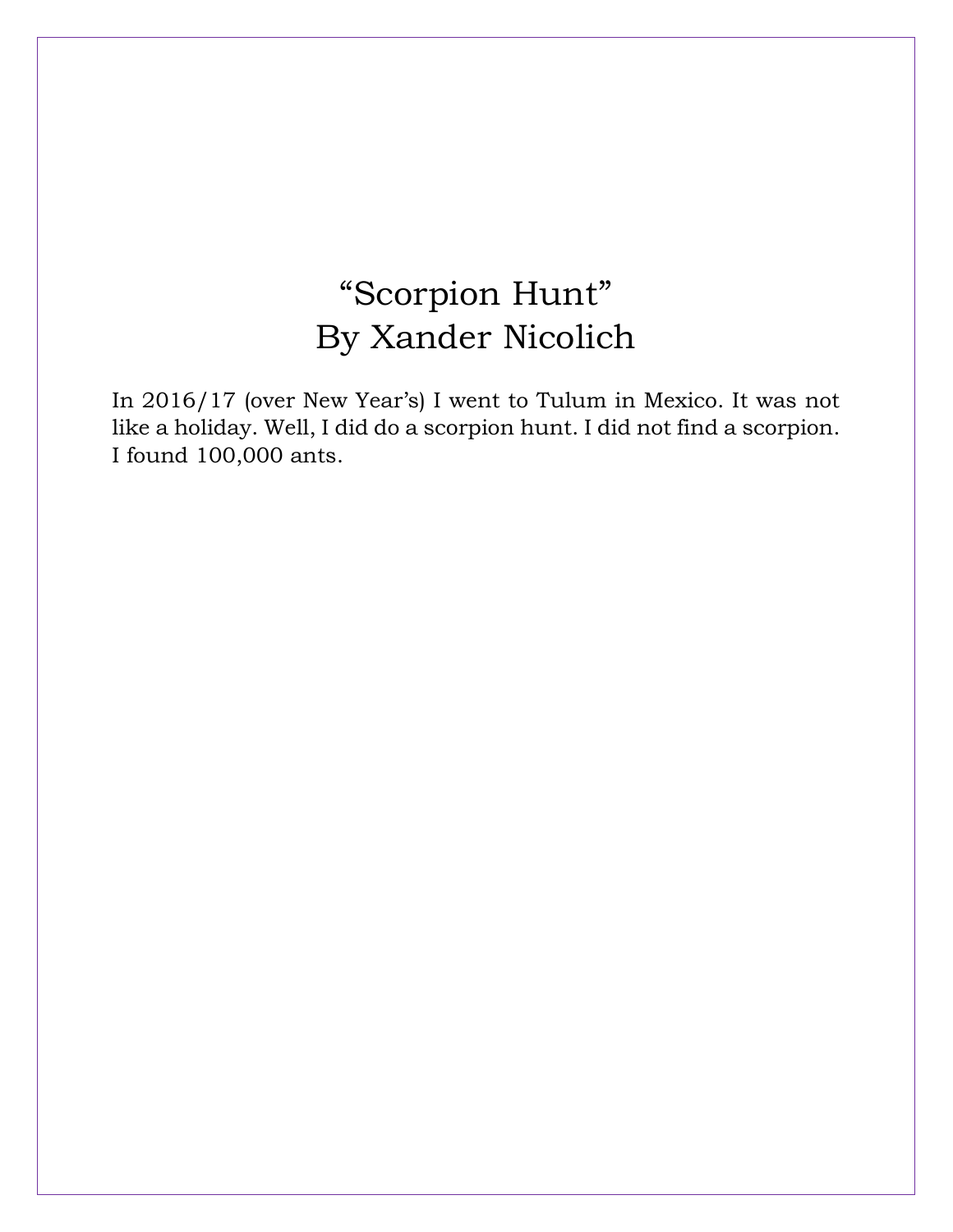# "Bath Time Surprise!" By Charlotte Ogg

When I was five years old I had just taken a bath with my older brother Will. After that I used the bathroom.

(We had a joke where one of us would say, "Can I piss on you?" The other one says, "Yes." The first person says, "Psssss.")

So Will said, "Can I piss on you?"

I said, "Sure," and he peed all over me!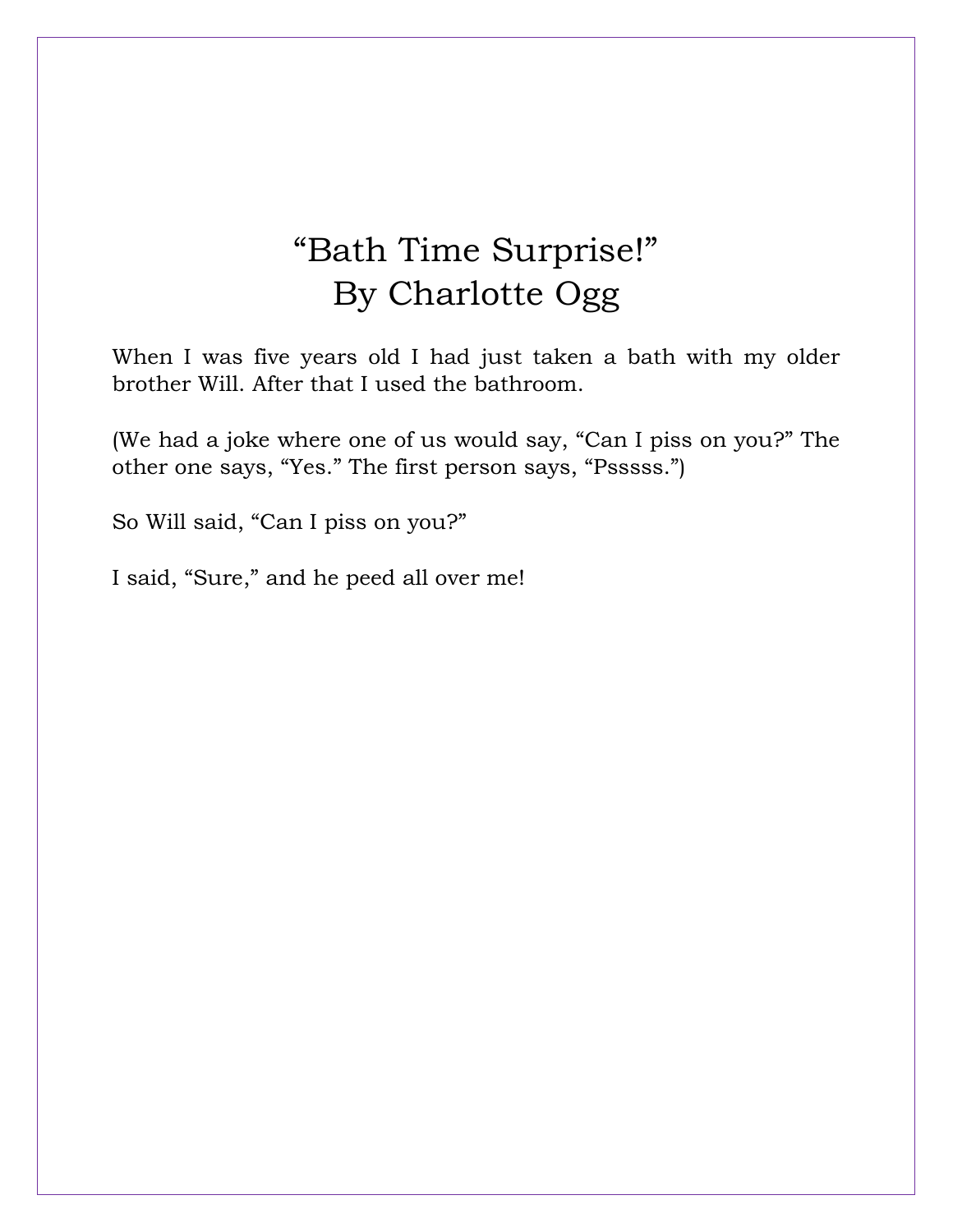# "Yelp" By Zoe Olson

Me and my family were on a road trip. I was very cold and wet. We were all very tired and hungry. We were also looking for a place to eat with Yelp, a new app. It directed us to a lane with a sign that said Dead End. Then it told us to get out of the car and walk for 5 minutes. We all thought it was super funny, and then we used a different app. We never used Yelp again.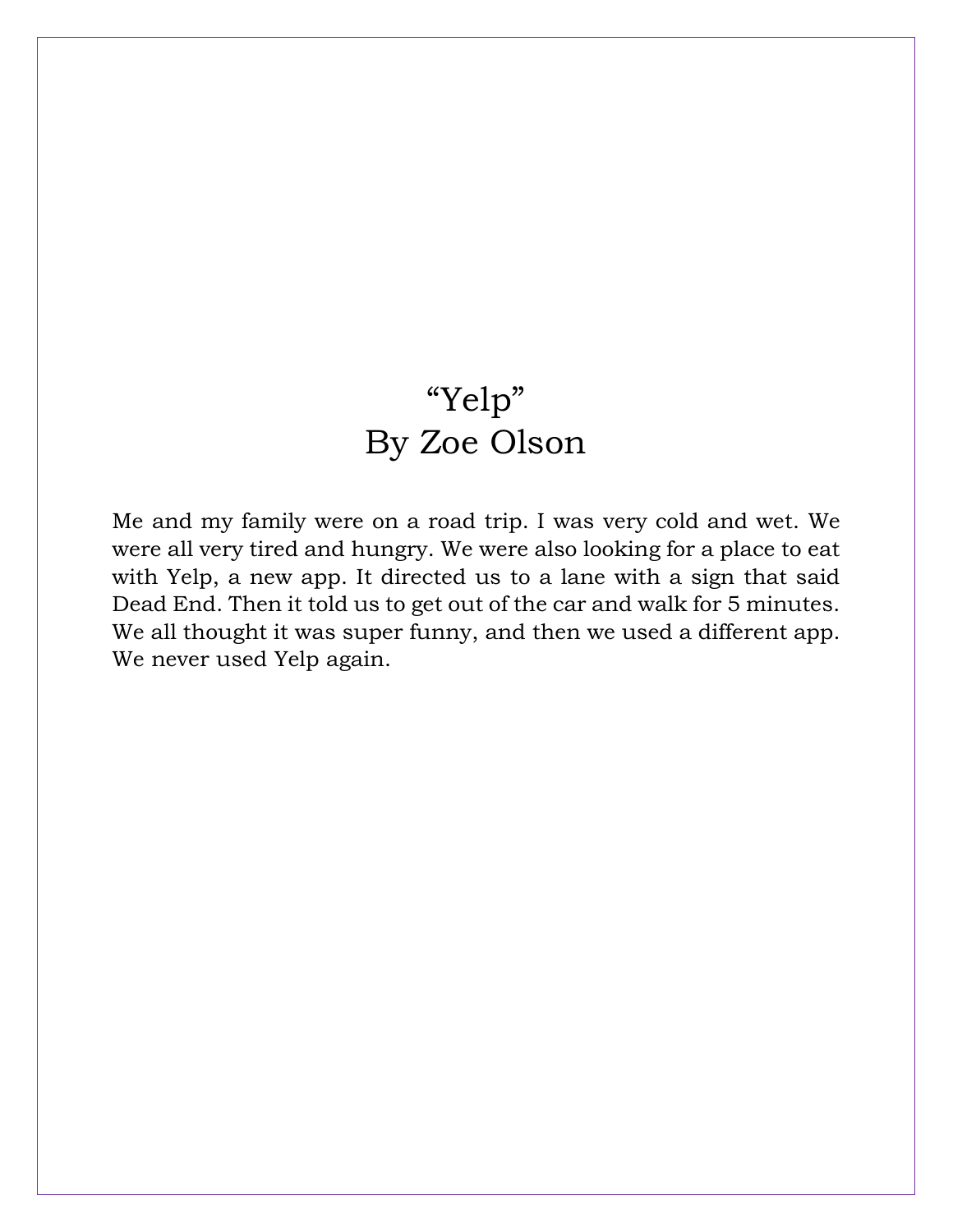# "Sewers" By Gus O'Reilly

Once, when I was visiting my cousins in New Jersey, I saw an open manhole right next to our car, and one next to my cousin's house. I thought, "Maybe I should go into the sewers!" I went and got my cousin Leo. We went into the sewers and came up next to the car.

THE END

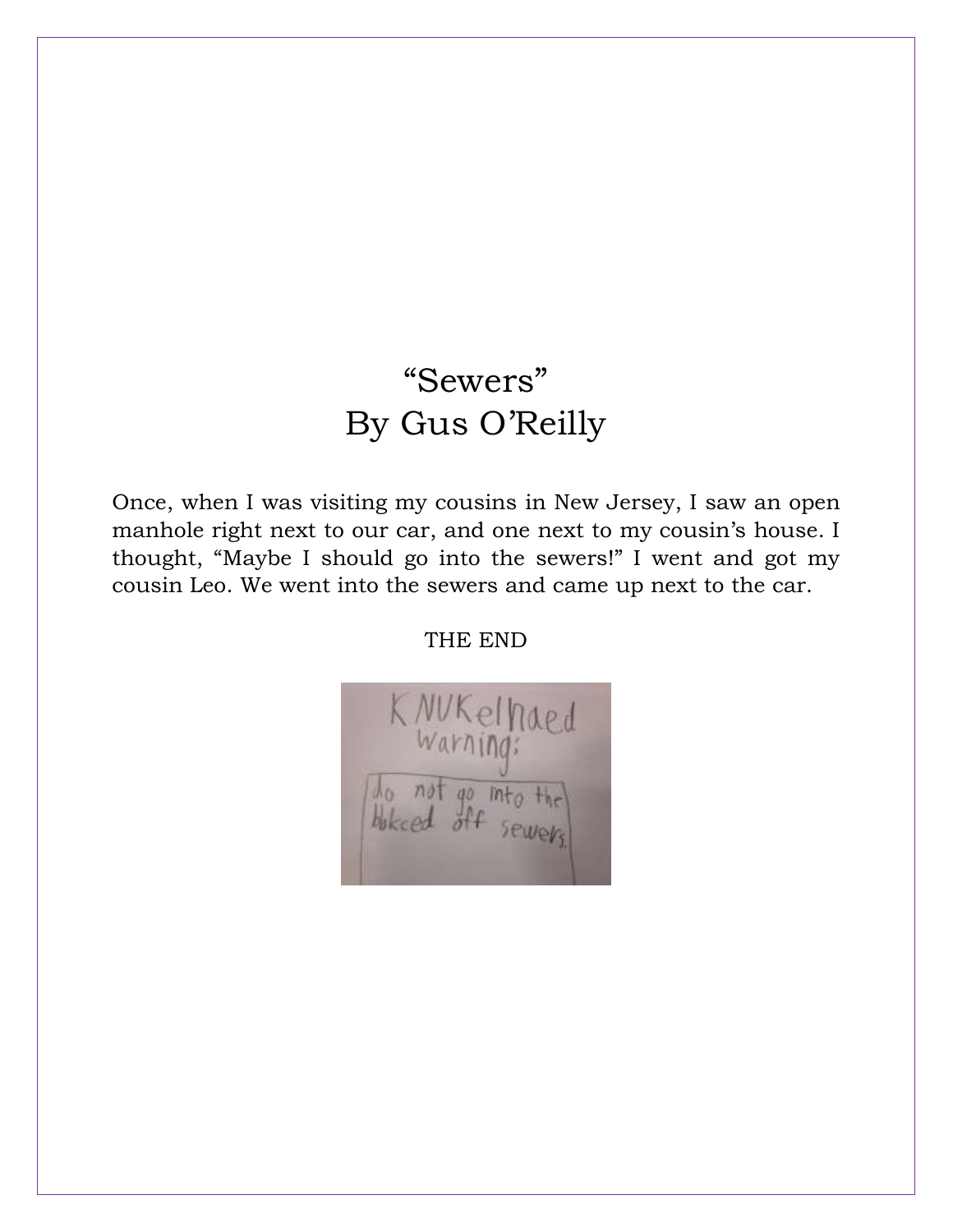# "Get Off at the Right Time" By Grant Phipps-Miller

One time I was skiing with my family, and my dad, when he was getting off, fell from the bench. The reason it was funny was because he said, "Another fall." And for some reason, it was really funny.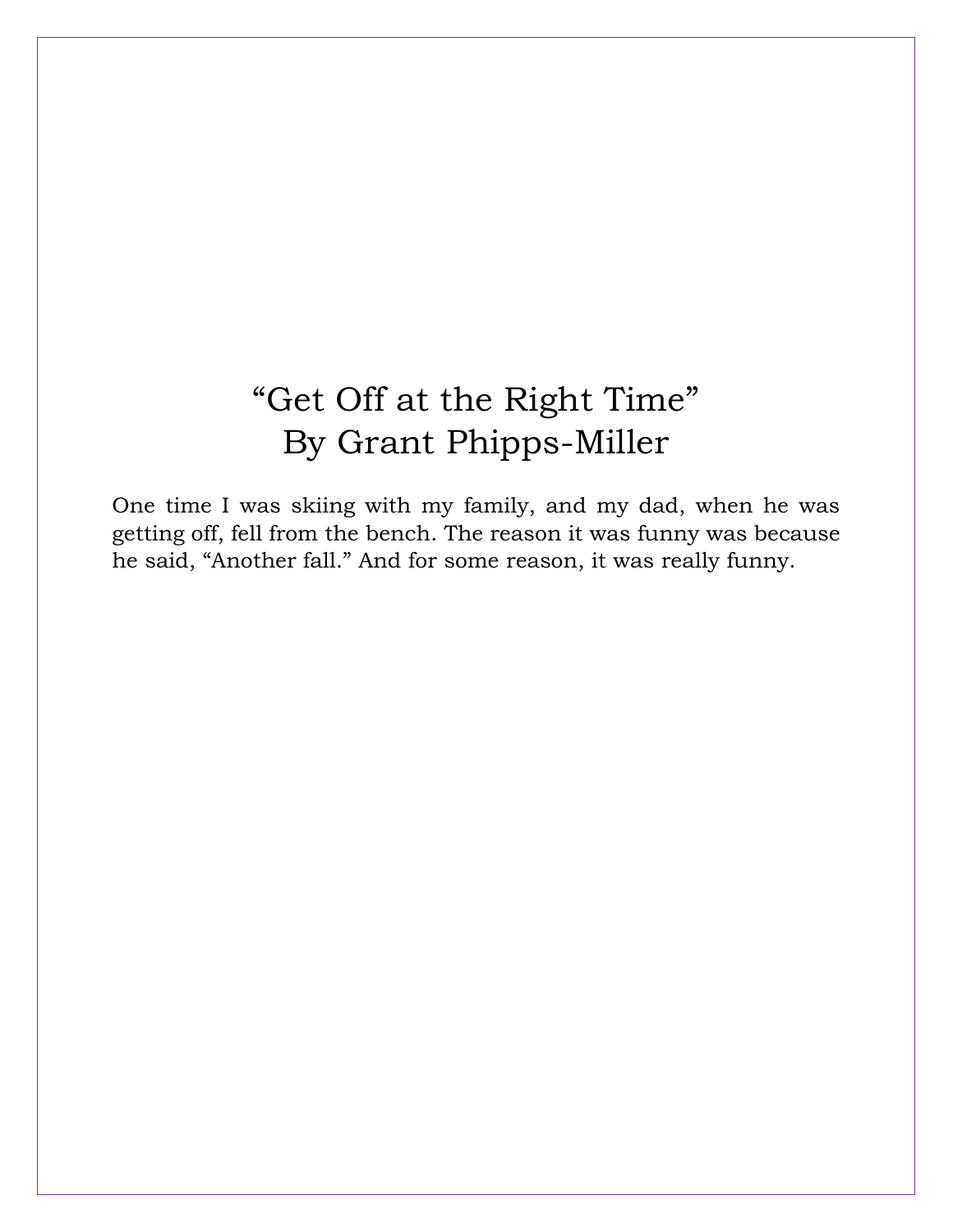### "The Fall" By Amritha Purohit

I was on a ski trip with my family and I was skiing. While I was skiing my brother went on a green diamond. He skied down halfway before falling. When he fell he made no attempt whatsoever to get up. Instead he looked up and stared at the sky. When my dad came, he found my brother like that, just staring.

**Knucklehead Warning:**

**Don't try in crowded areas.**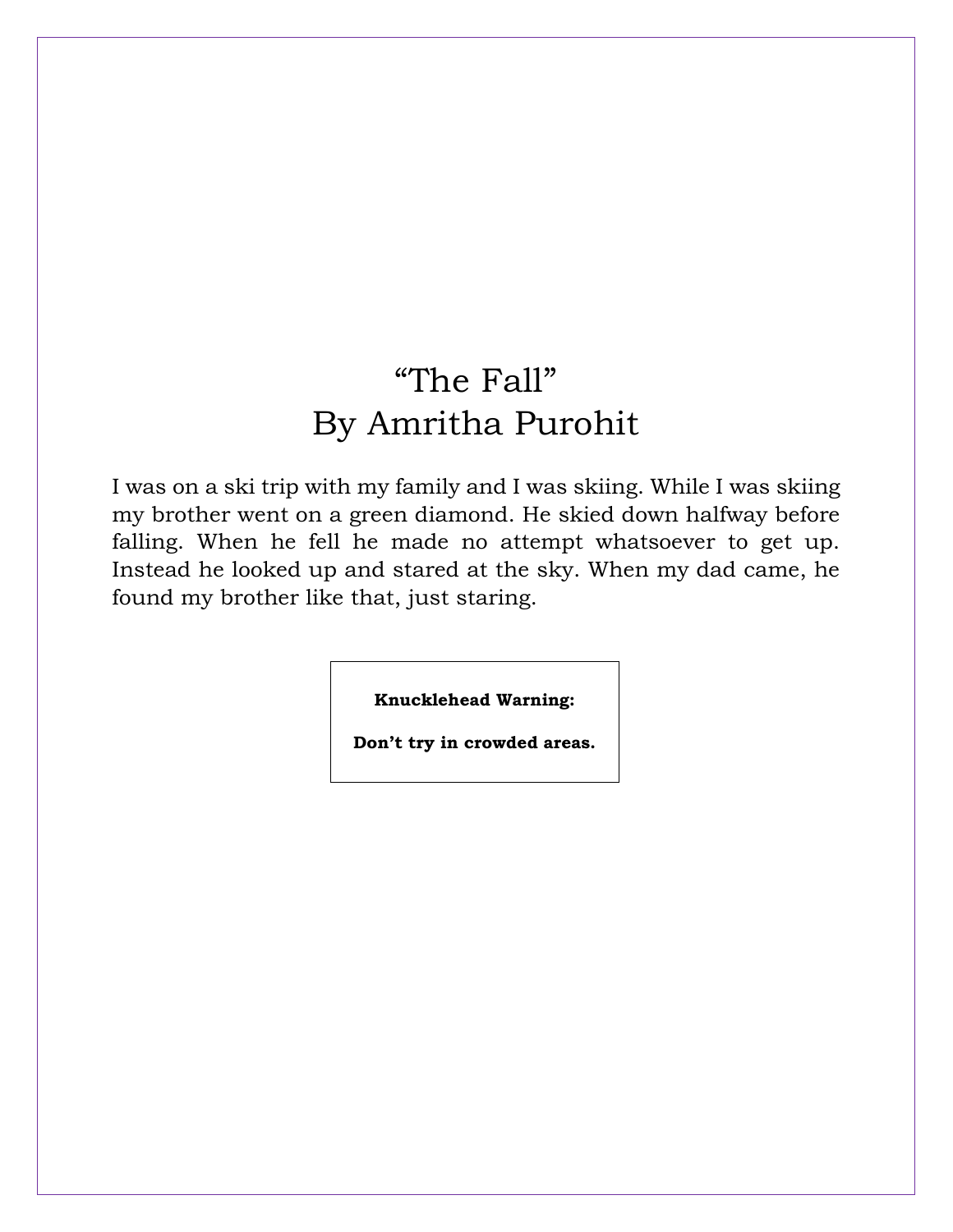#### "My Granma & the Leprechaun" By Harvest Robbins

I have two grandmothers. One is very polite and has an immaculate home, and the other laughs when I say, "May I be excused?" and then, with my mouth closed, "Of course you can."

Near last St. Patrick's Day, Granma found out about a prank. We talked about it so much but never got around to doing it. This St. Patrick's Day, my family would be away, so we decided to do it on a snow day before that. I went to Granma's apartment to work on "the project." She had gotten some extra stuff that wasn't in the original prank. When it was done, we (my brother joined us) went up to my parents' bedroom to set it up. Later my mom came down to the playroom saying, "Harvest! Did you see a leprechaun in the bathroom?!" I pretended not to know about the leprechaun. When we got upstairs my brother was already there and it was obvious he had told my mom that we had done it.

The prank consisted of:

A bunch of pairs of green footprints Rubber hands that we had colored the fingernails green on A leprechaun's hat on top of the toilet & green food coloring in the toilet.

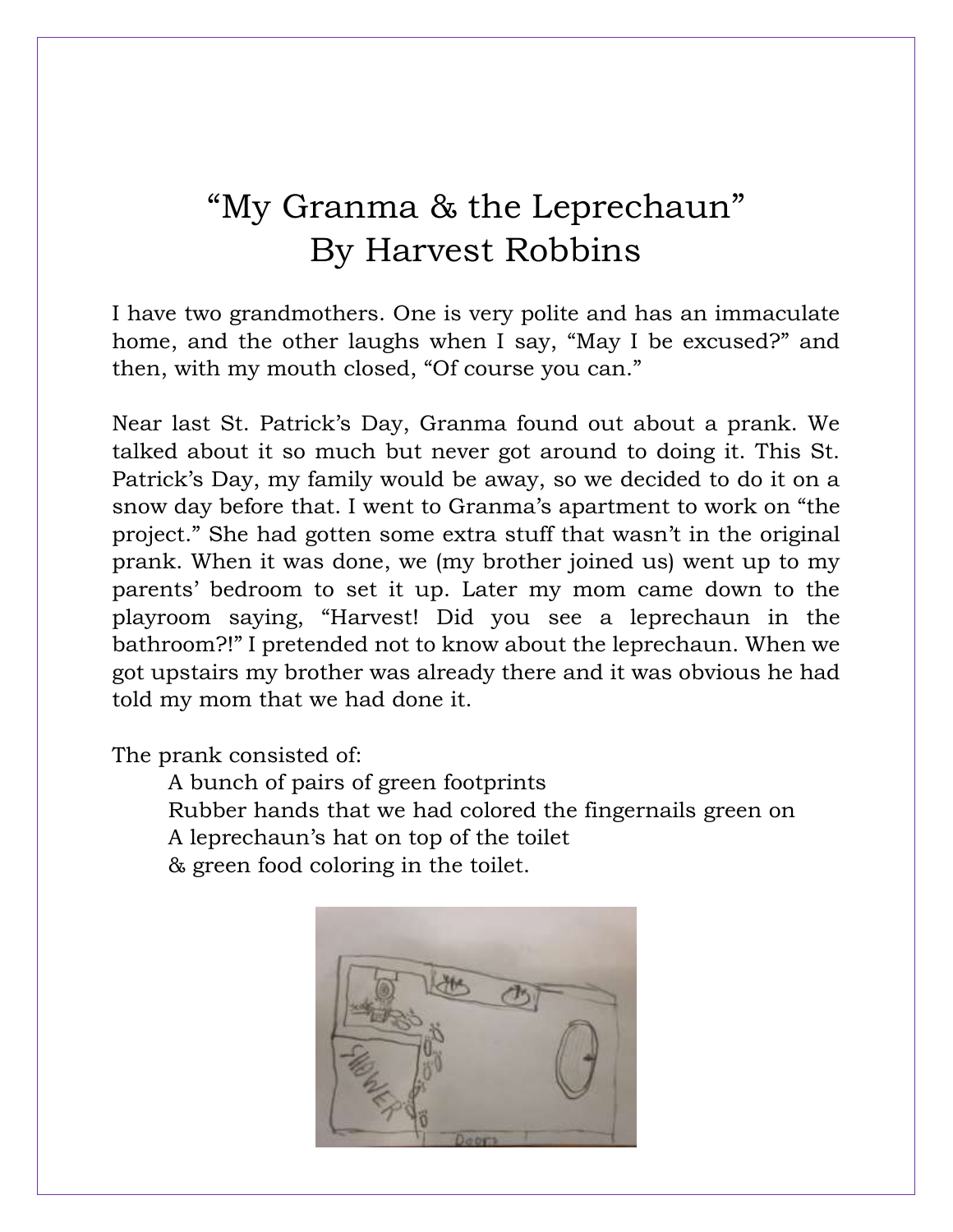### "Explorer" By Kendra Ross

When I was over at my cousin Gourgi's house, Gourgi (2 years old) was getting in the way of our board game. So I took her on an exploring adventure around the house, saying things like this once in a while: "Look, a lollipop forest!" and "Good job, young explorer!" Then I said, "Good. Now you're ready to explore all by yourself. Go be off!"

P.S. This is a really good trick to get rid of toddlers!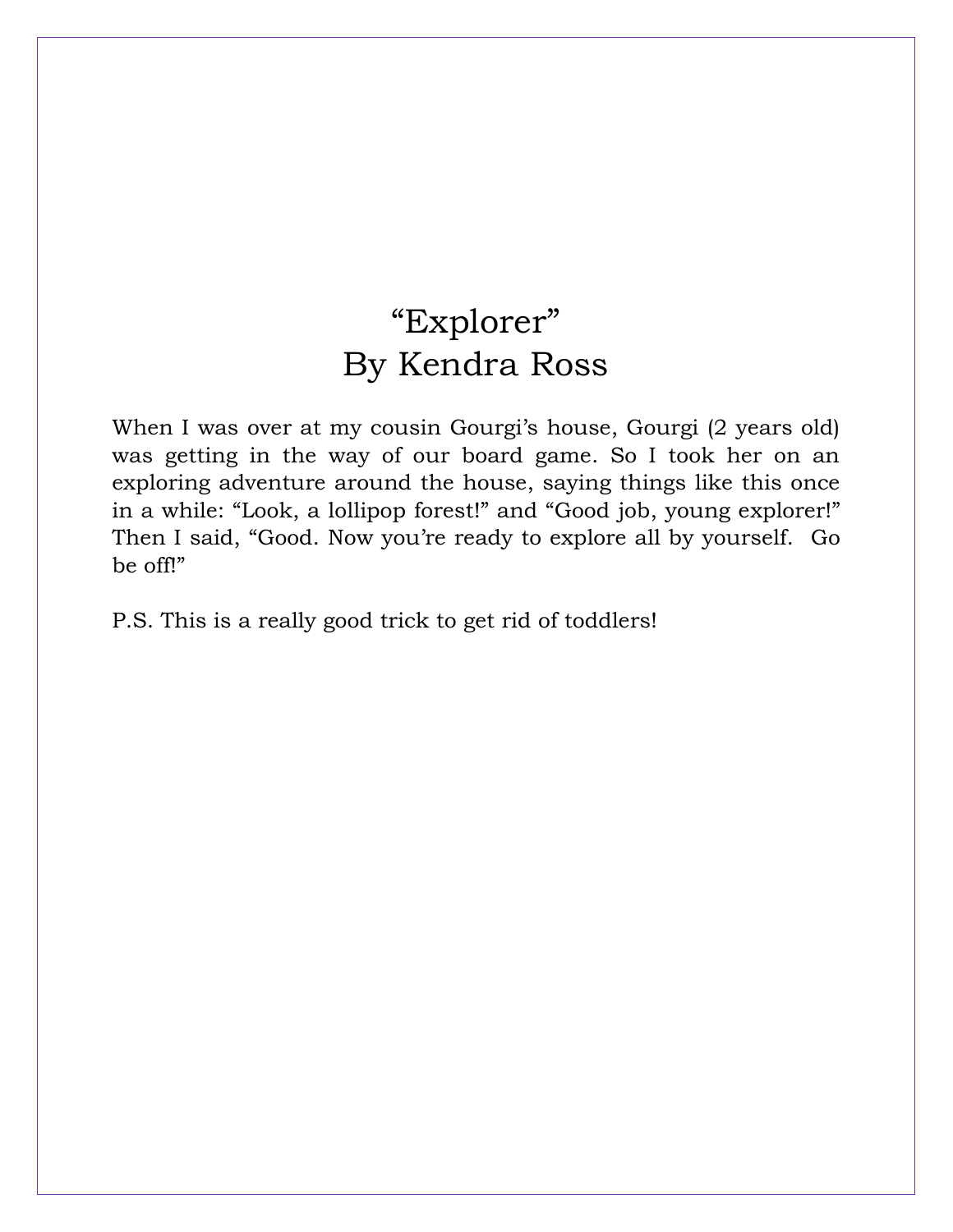# "If Somebody Tells You Someone's Gonna Get Hurt…" By Savi Roven

One day my brother and I were playing with foam swords and our dad said, "Somebody's gonna get hurt," but we said, "We're not gonna get hurt!" So we started sword fighting and then Orion, my brother, beat me. Then we started again and then my brother hit me in the face.

#### "Glue Isn't Shampoo"

Once my sister used glue as shampoo. It wasn't good, but it was hilarious, so who cares if it wasn't a good thing? It was funny.

#### "Don't Touch Dead Birds"

Once in California at my grandparents' house there were a lot of dead birds. Then my brother dared me to touch it, and then I did.

**Knucklehead Warning:**

**Don't touch dead birds!**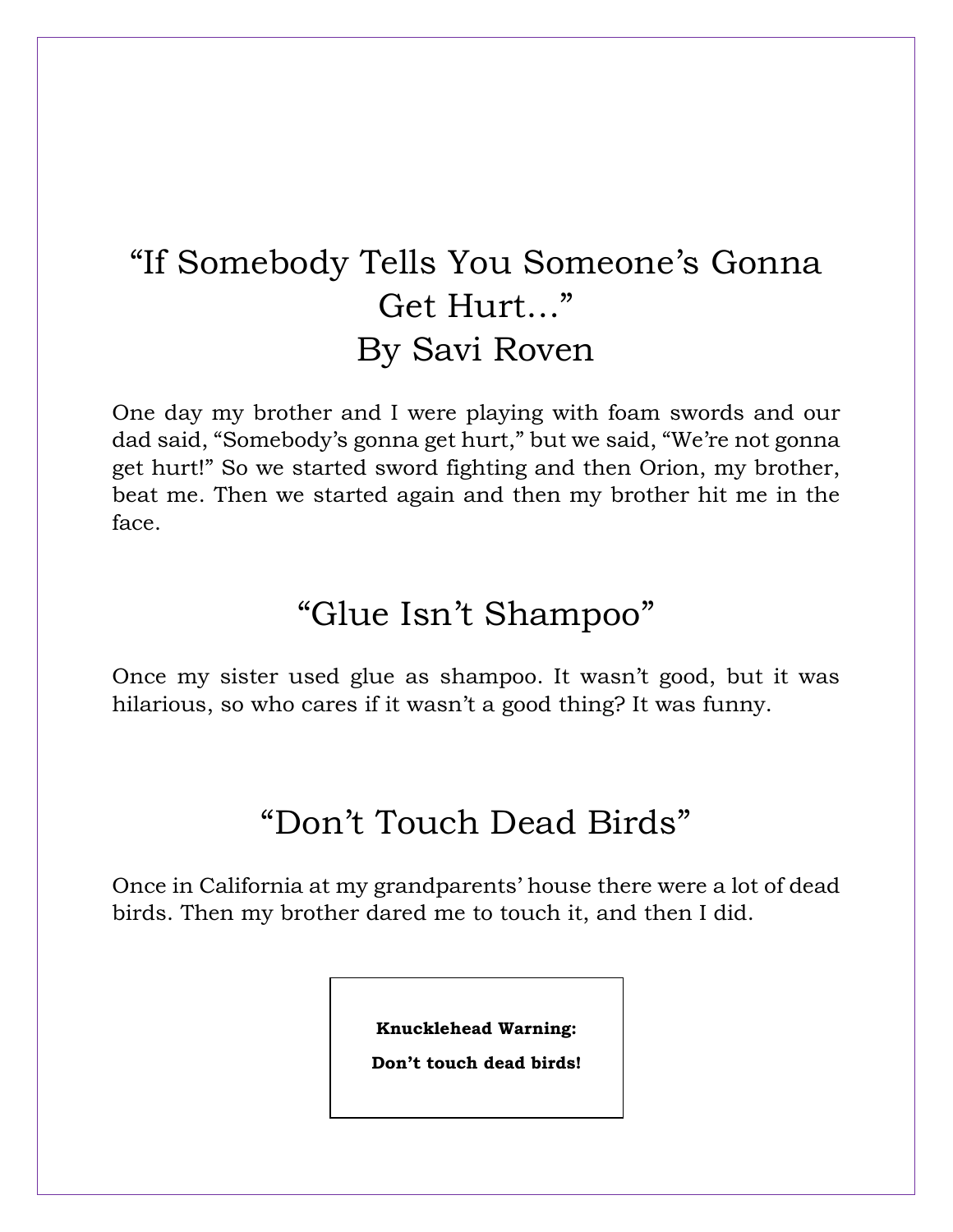# "Am I Good at Dancing?" By Nanoush Rubin

Once, after my 4 year old birthday, I had sugar rush, and when I have sugar rush, I start dancing. I had just started (and I still do) tap dancing. So I started doing tap steps I made up. (I thought they looked fancy.) Of course, my mom encouraged me, and I felt like a superstar. But I'm 9 now, and a few weeks ago I looked back at the video and said, "Wow, I was bad at dancing!"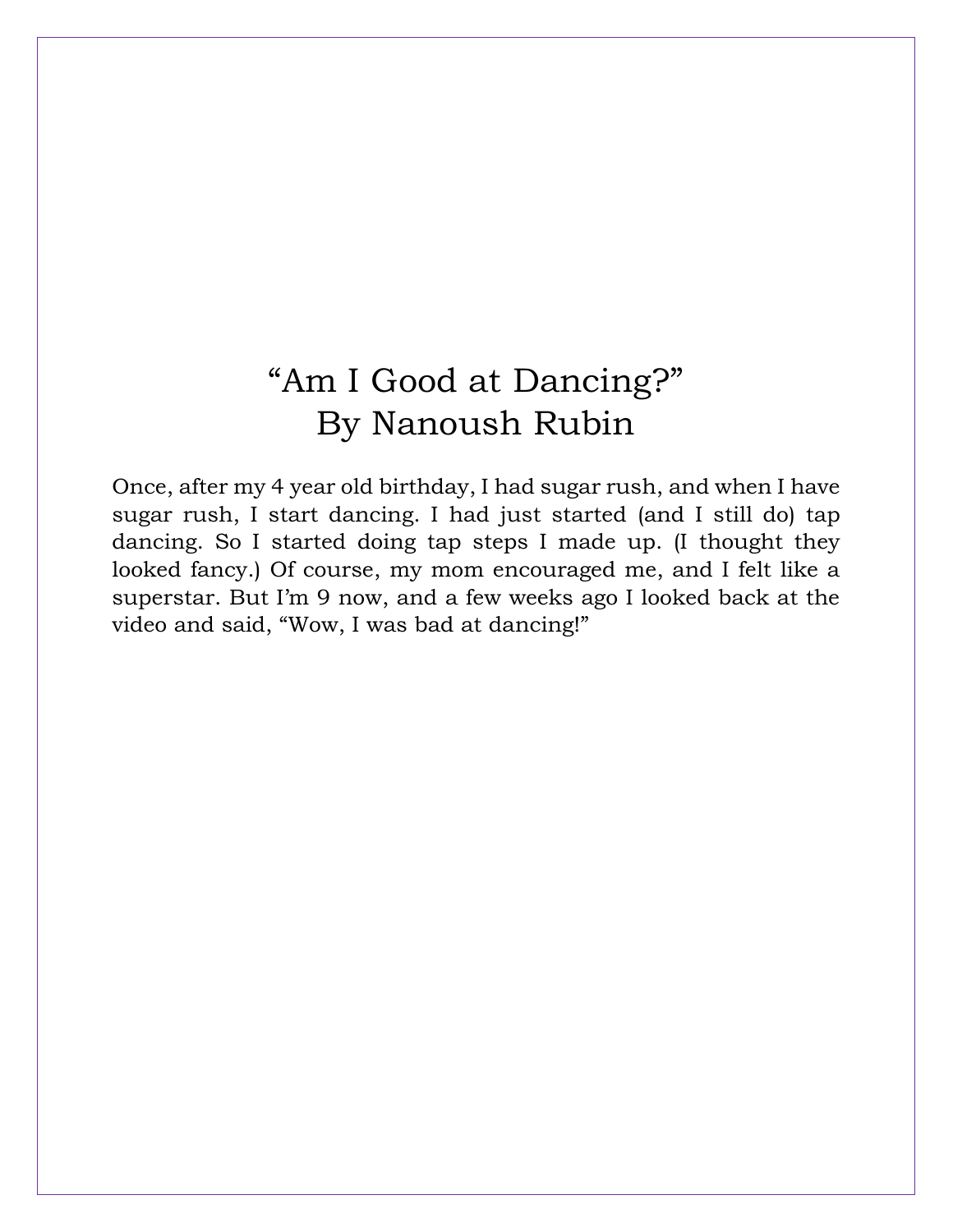# "Fun for Almost All" By Leo Smith

Whenever me and my friends go to the park we always play a game we make up. So we made up a game called sumo ball, which is played like this:

The parent will throw a ball and everyone will run to get it. There were different teams, and whoever got it tried to throw it to his teammates while being tackled by other teams.

My brother wanted to join. He was 4, so no one really wanted him on their team. I said he could be on my team. He got the ball and threw it to me. I got it and kicked my friend in the stomach. This kept going on and on. Then an opponent threw and hit my brother in the face. He fell on his back crying. Then he jumped up, yelled, "Hi-yah!" and started running towards the guy who threw the ball. He jumped on top of him and the fight was on. My friend punched him and scraped him with a stick. He told on us and we couldn't play any more forever.

P.S. I mean, it's his fault for joining.

**Knucklehead Warning:**

**Do not play this with your brother.**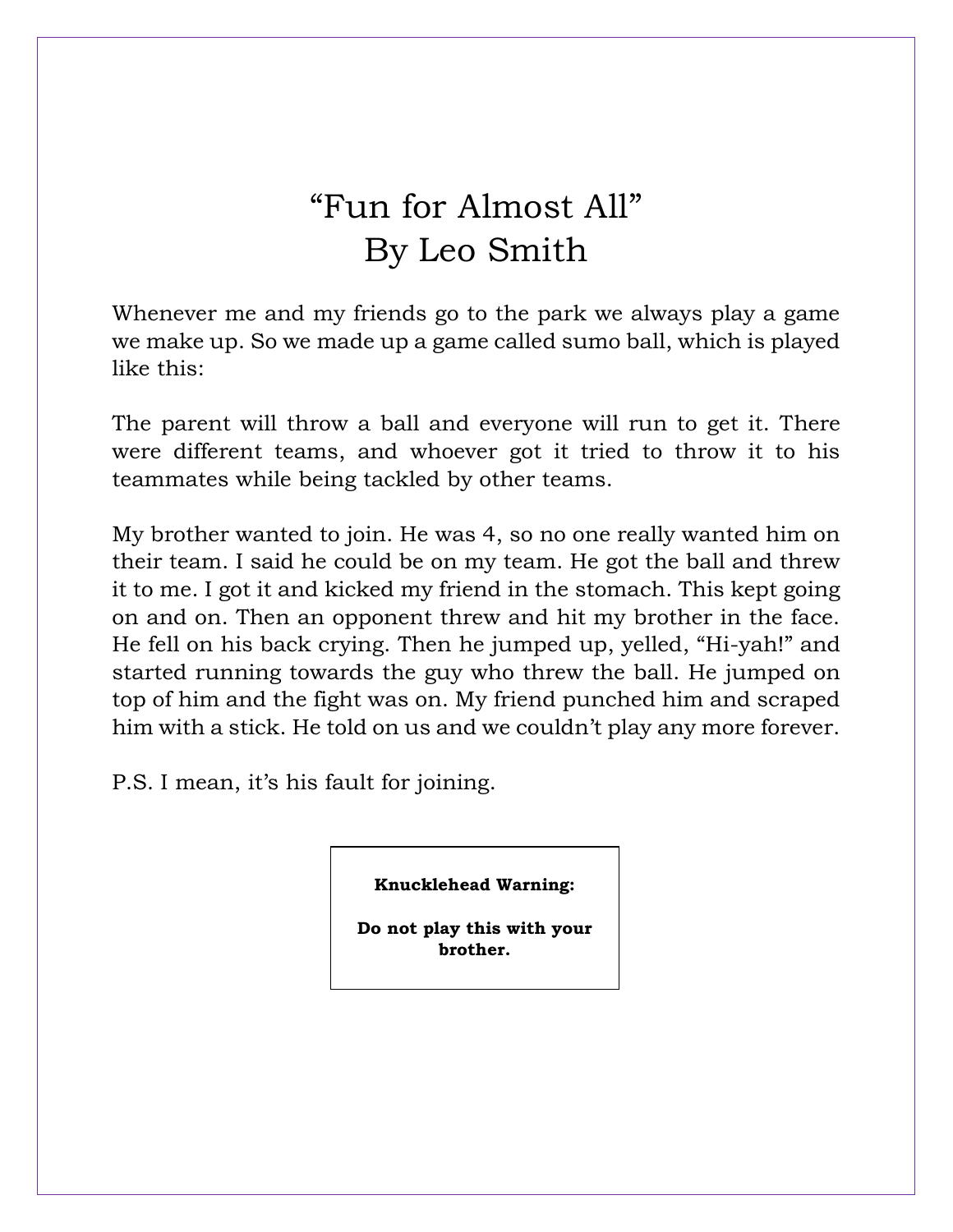# "Ice Cream" By Rachel Sobel

When my mom was a kid she went to get ice cream, and when she got out of the store she dropped it. Her dad, my grandfather, went back in the store and asked for a new one, but they said, "No, it's not on my property."

So he picked up the ice cream and dropped it in the store. "Now can we have a new one?"

"Fine."

Whenever someone drops their ice cream we think of this story.

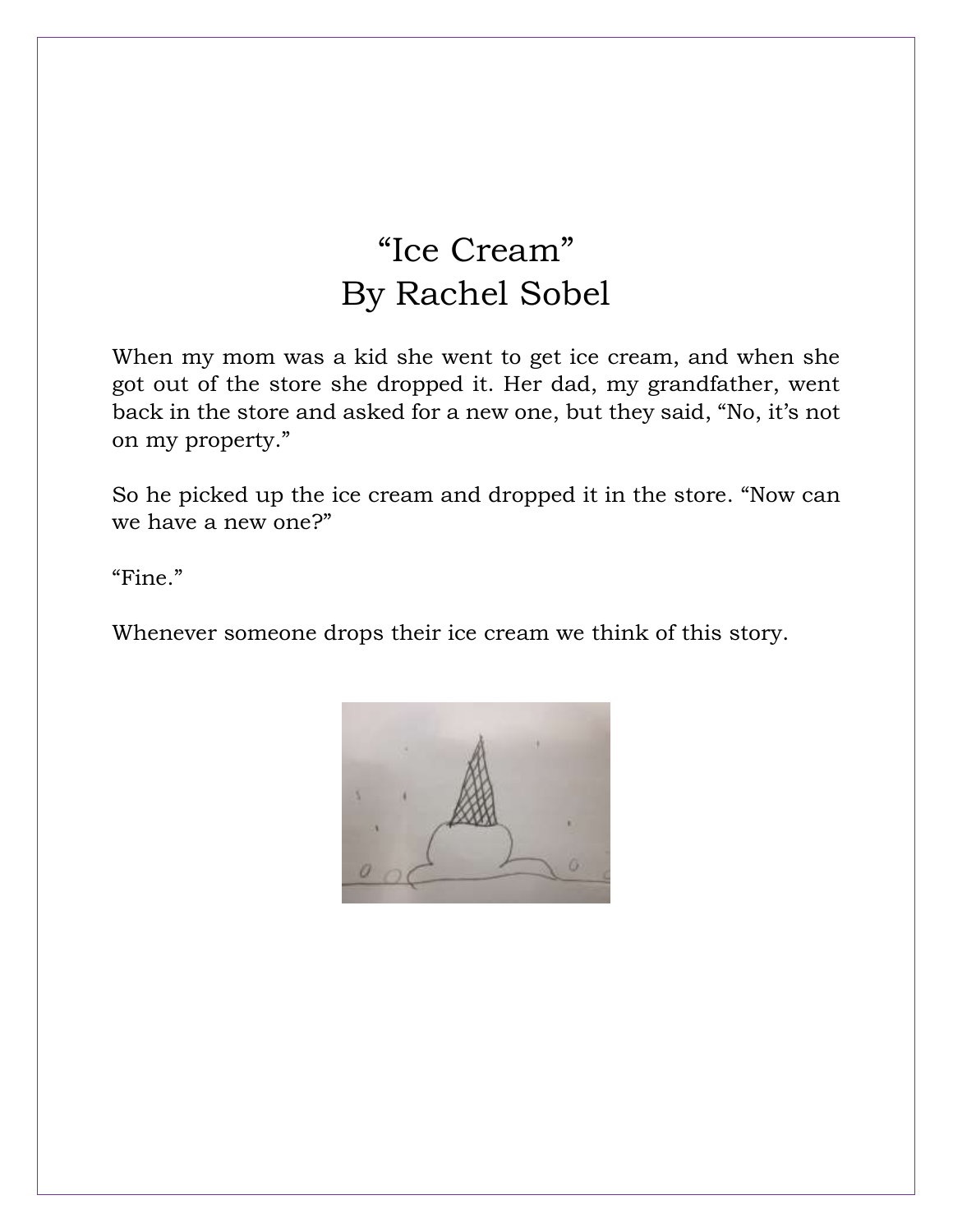# "Lost in the Woods" By Caruso Srebnick

It all started when me and my dad got lost in the woods. We got out at a town. We were a mile away from where we started. We escaped the wood, NOT THE ROADKILL!!

**Knucklehead Warning:**

**Stay away from roadkill.**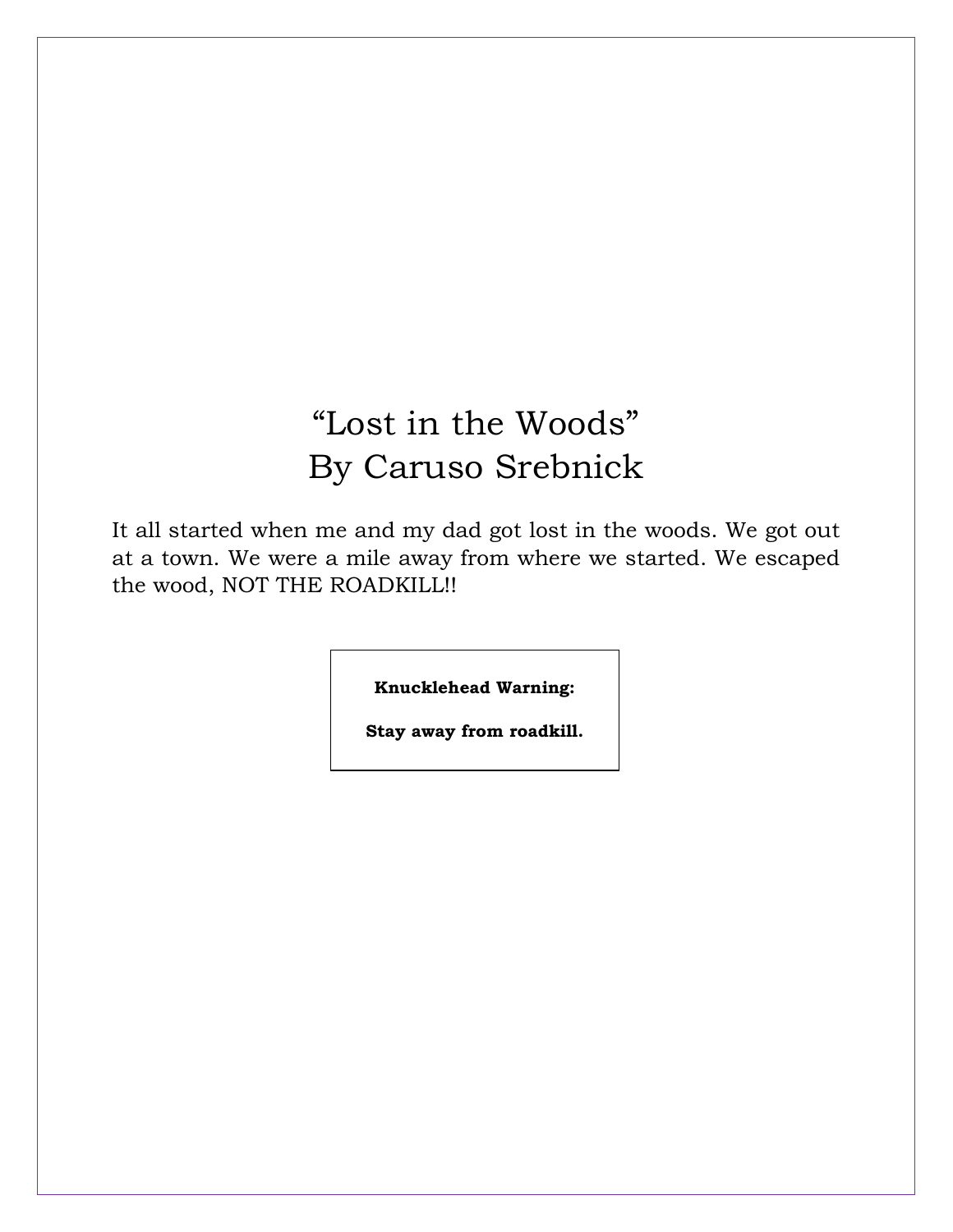# "Skiing" By Simon Steckl

Me, a ski instructor, and some other kids were skiing down a green circle and one kid went straight down in a huge pizza wedge and his skis fell off. Me and the rest of the kids had to wait for what felt like 30 minutes. Then the ski instructor called the ski patrol and the kid that fell went down in a ski mobile.

#### **Knucklehead Warning:**

**Never do pizza wedge, and only go straight down if you feel confident.**

**If you're skiing with a ski instructor, follow their tracks.**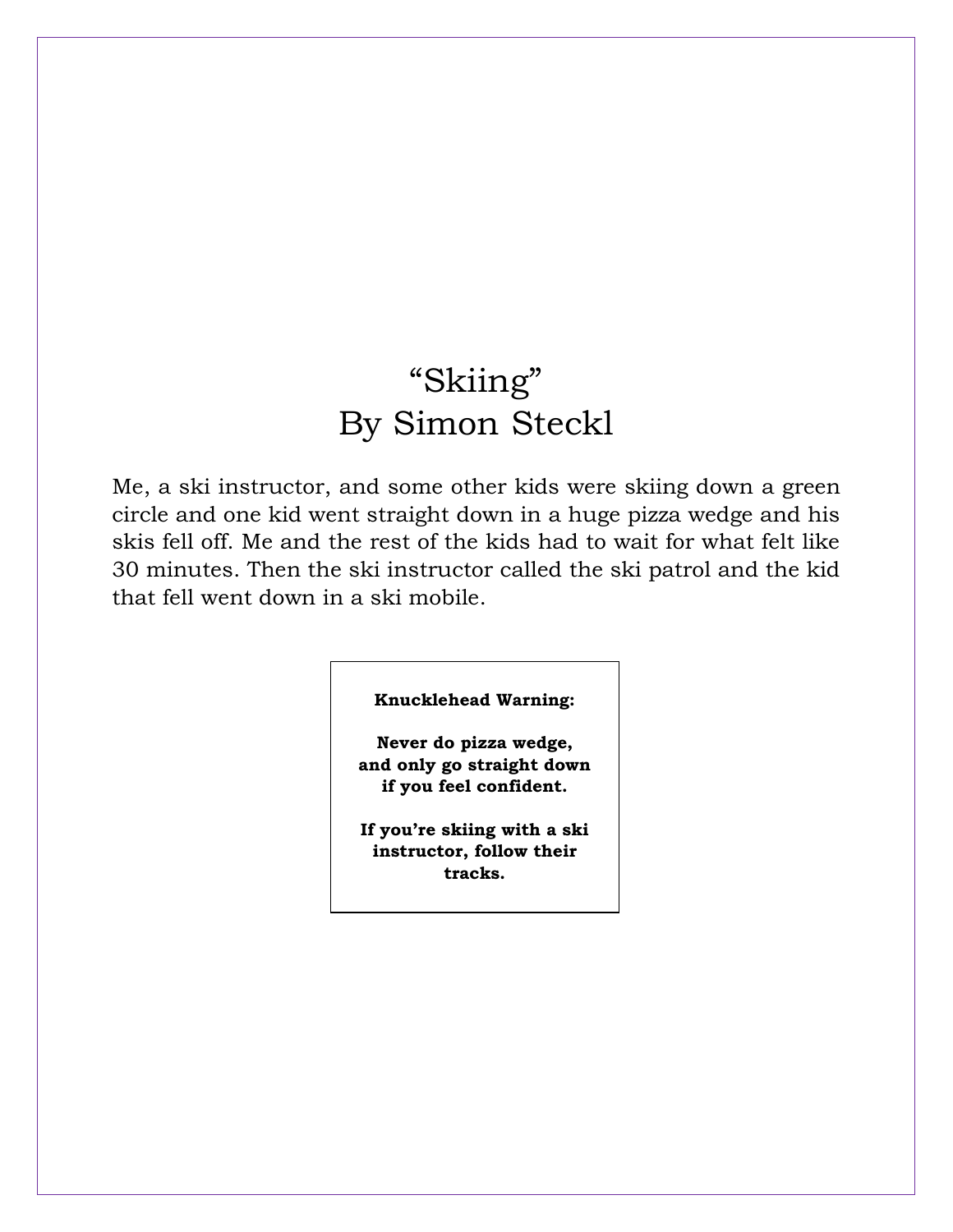### "Drama, Drama, Drama" By Clementine Tebbe

Me and my family were going to my mom's old, old lady friend's house, and my cousins were there too. My brother was crawling around and tried to stand up, and he hit himself on the dresser and cut himself. His forehead was bleeding and my mom rushed him to the hospital and he got 13 stitches on his eyebrow.

P.S. I got to go to the movies.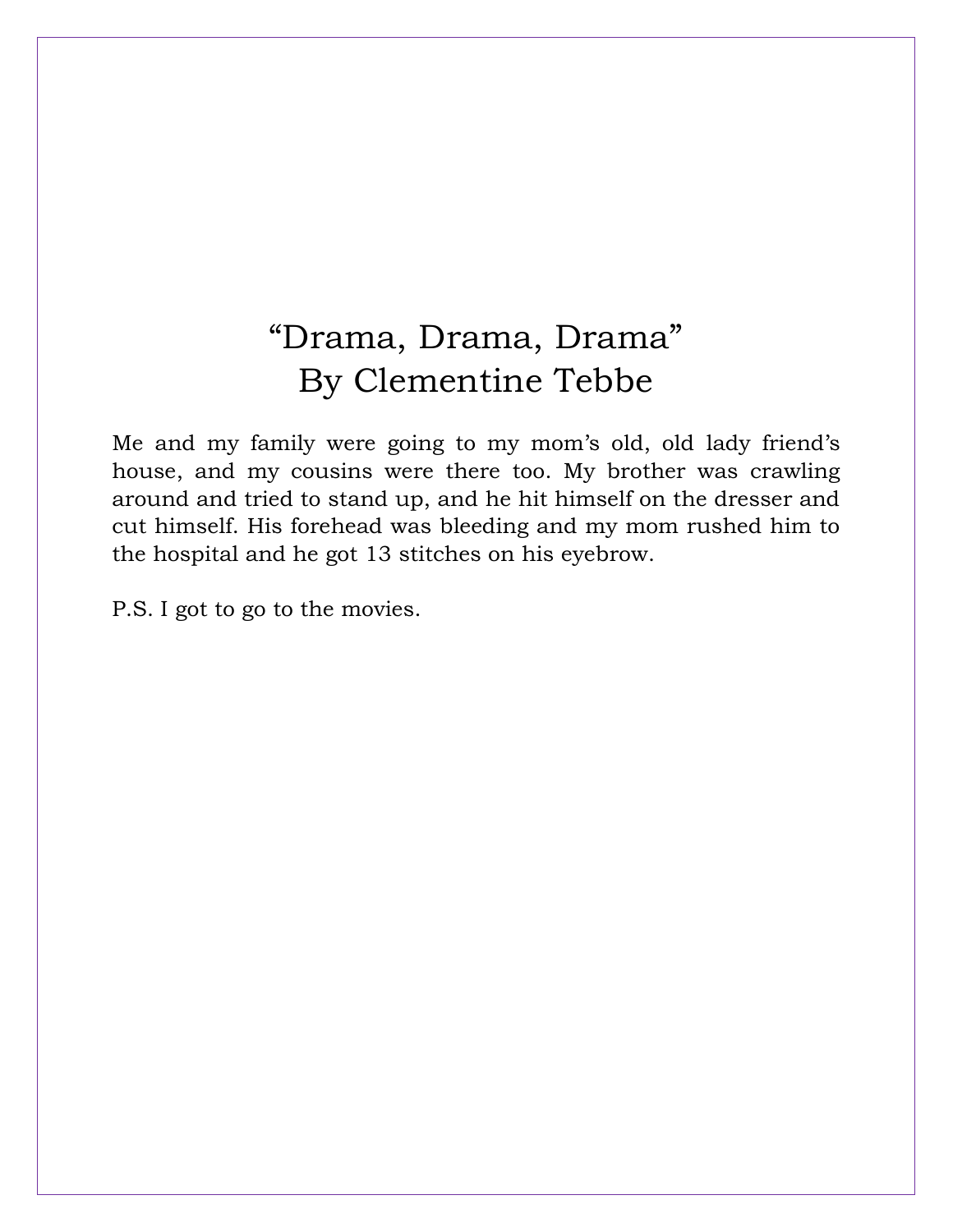#### "How I Almost Killed My Friend" By Leo Walker

When I was 6 or 7, I almost killed James. (This is not exaggerated.)

I went to James' country house and there was a pool, and BB guns, and slingshots, and a go-cart, and woods. Big, big woods. Beautiful woods. (So, do you want me to get to the stuff?)

We were playing by the pool and we jumped in, and I was doing one of my dad's old tricks. I pushed James' head under water. One second, he was fine. Five seconds, he was starting to black out. Ten seconds, he was about to faint. Fifteen seconds, I let him up because he was turning white. And he went up and he was gasping for air. He was literally breathing every bit of his lungs. Then he punched back, and it was hard. I had a bloody nose, but I deserved it, because I literally almost killed him.

**Knucklehead Warning:**

**Never do this.**

**It will haunt you for the rest of your life.**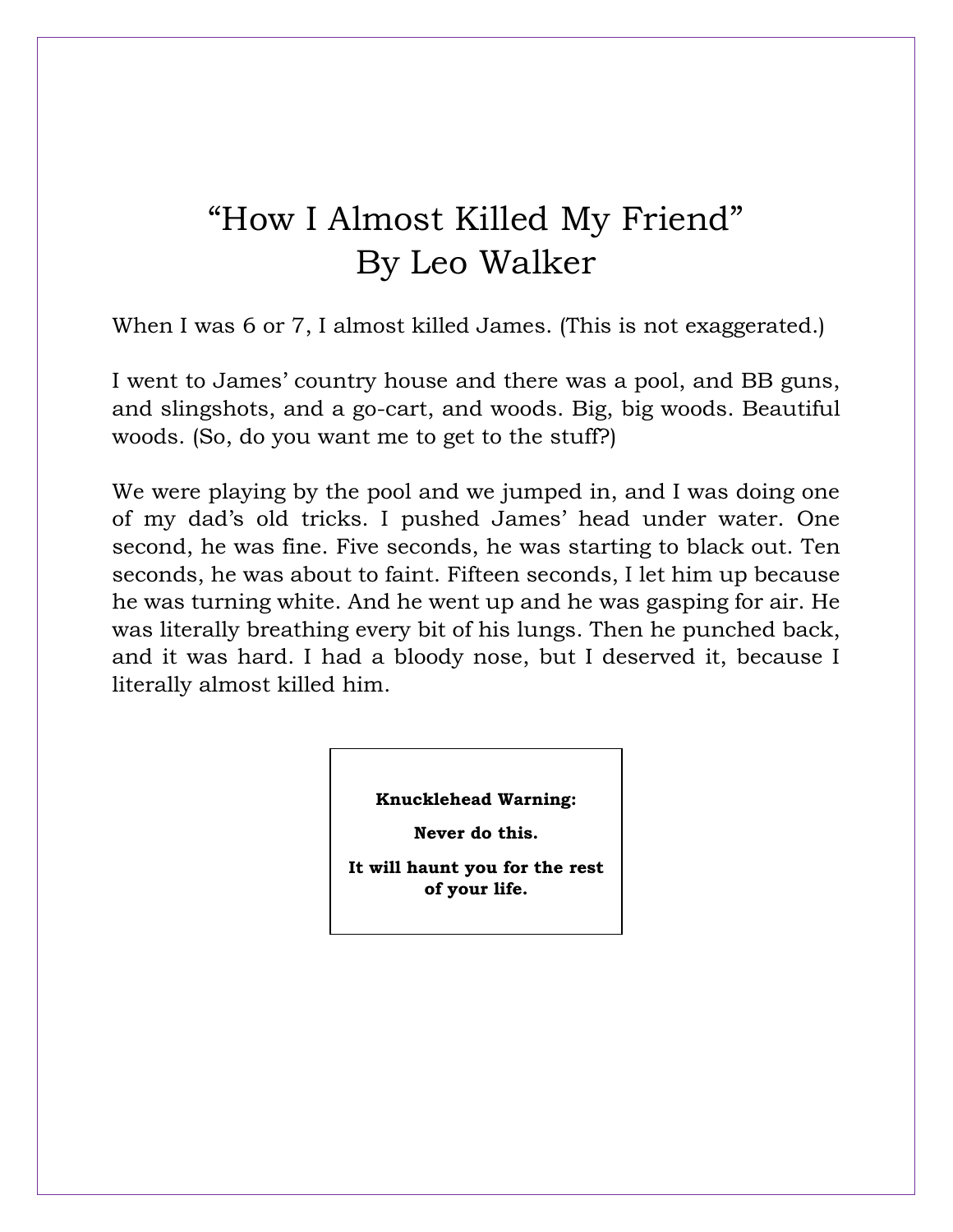#### "Monday Curse" By Brianna Wilson

"Brianna, time for breakfast!" my dad screamed from the kitchen.

My eyes opened quickly, and some questions filled my brain. "What time is it?" I thought. Then my eyes fell on the clock. It was 7:04. "What day is it?" I asked myself. Then I saw my calendar hanging on my wall. I squint my eyes. I saw tiny letters that said:

**Monday**

My eyes widened, and I frowned. I put my hands over my face.

I absolutely *hate* Mondays! I even call it the Monday Curse!

Suddenly my brother came in. I took one look at him and I said, "You're wearing that today?"

"Um…yeah?" he said. "What's wrong with it?"

"AAAAAHH!" I screamed. "The Monday Curse is starting!"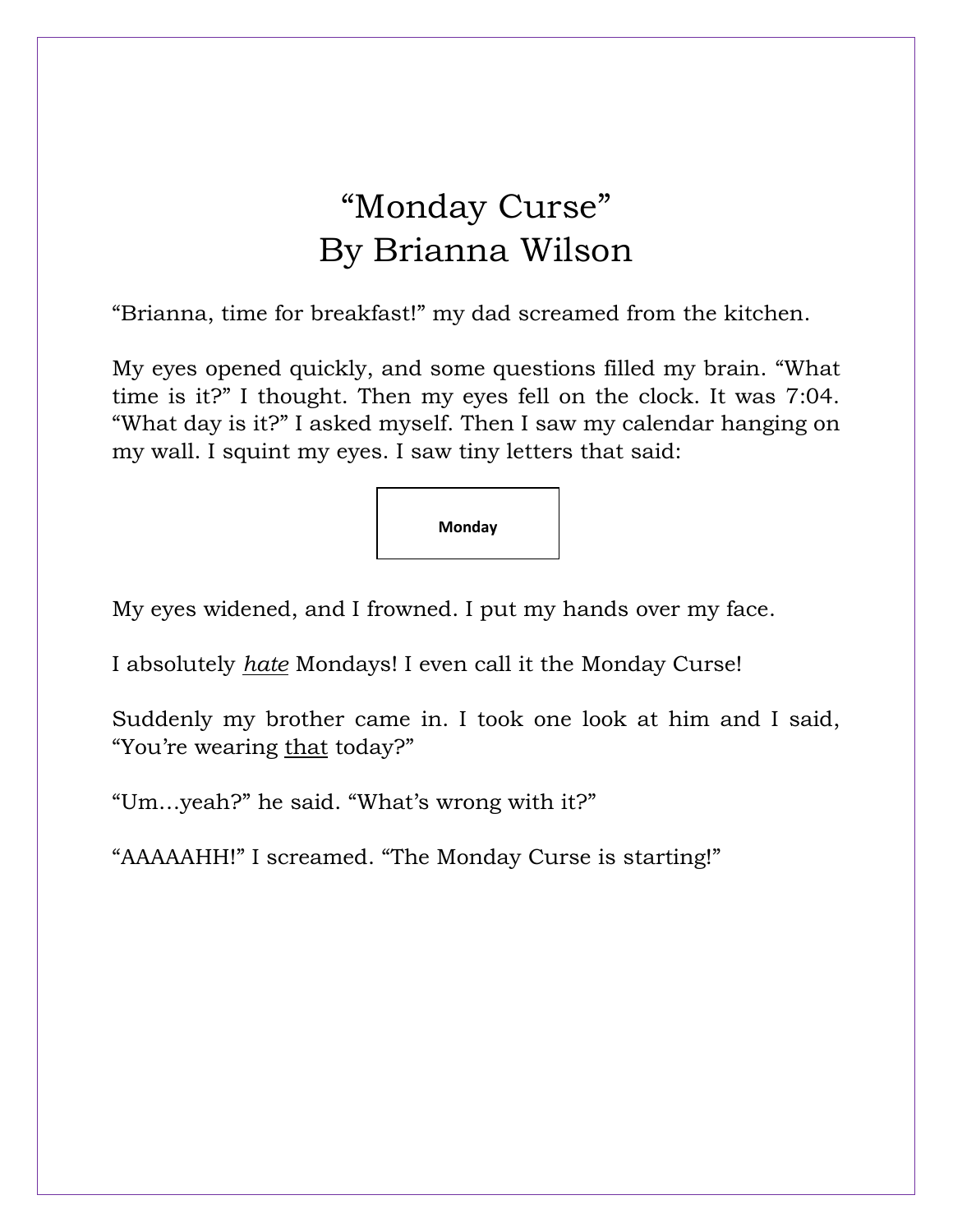# "The Nerf Gun" By Che Woods

When I was eight I got a nerf gun, but the problem was, I didn't know how to use it. So I shot my brother with it. Then he got very mad. He grabbed a stuffed sword and hit me.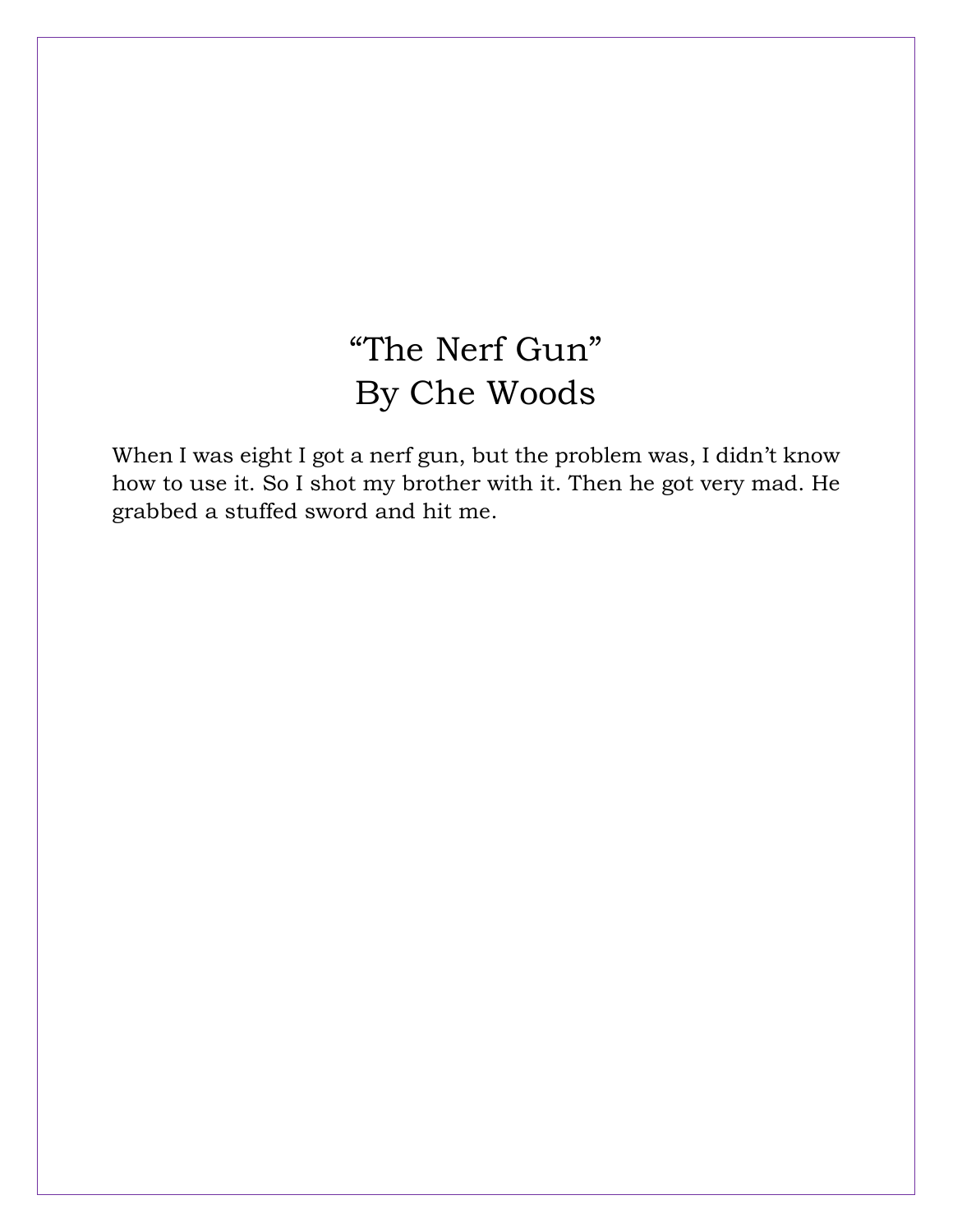# "Yard Sale" By Zackary Zasa

Once I went down a ski slope with an instructor and my mom. I went down slow, then I saw my mom zooming past me, falling down, and her skis went flying off!

#### **Knucklehead Warning:**

**Do not try to fall off on skis or you will not be able to get up again.**